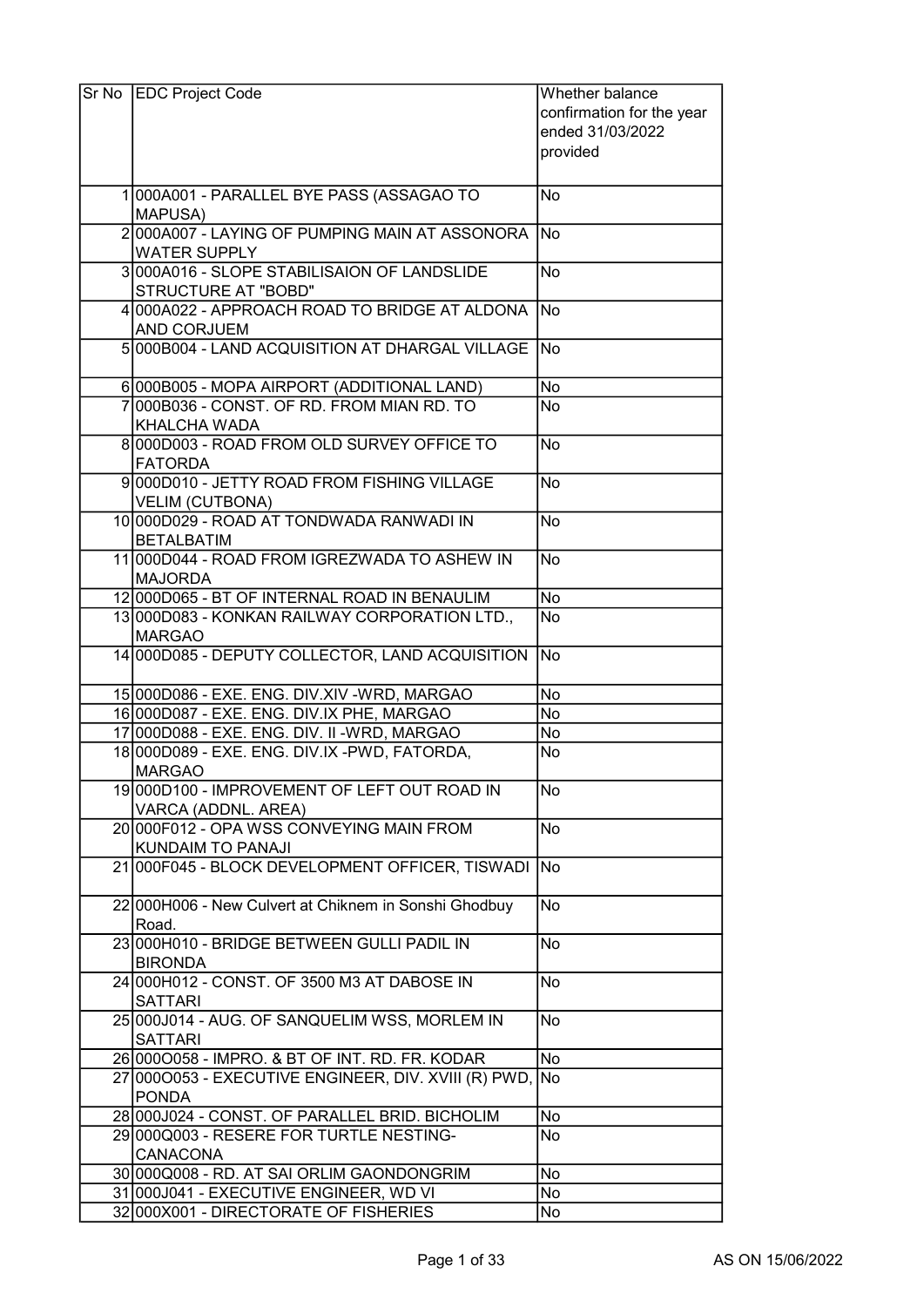| Sr No | <b>EDC Project Code</b>                                                | Whether balance           |
|-------|------------------------------------------------------------------------|---------------------------|
|       |                                                                        | confirmation for the year |
|       |                                                                        | ended 31/03/2022          |
|       |                                                                        | provided                  |
|       |                                                                        |                           |
|       | 33 000 L002 - CREATING FACILITIES AMENITIES                            | No                        |
|       | 34 000L003 - WRD/WDC/AB/IV/ACT/40 2005/06-WRD                          | No                        |
|       | 35 000 L005 - APPR. ROAD TO POLICE RESIDENCY AT                        | No                        |
|       | <b>SANGUEM</b>                                                         |                           |
|       | 36 000 L006 - CONST. OF BUILDING FOR POLICE                            | <b>No</b>                 |
|       | <b>STATION</b>                                                         |                           |
|       | 37 000 N014 - WIDENING OF ROAD AT CONDY QUEPEM                         | No                        |
|       |                                                                        |                           |
|       | 38 000D109 - PARKING LOT FOR OLD MARKET MARKET, No                     |                           |
|       | <b>COLVA</b><br>39 000 NO06 - ROAD FROM BETHUMODI-KAKUMODI-            |                           |
|       |                                                                        | No                        |
|       | <b>CURCHOREM</b>                                                       |                           |
|       | 40 000N007 - ROAD AT MULWADO, MANDOWADO ETC.                           | No                        |
|       | 41 0000001 - APPR. ON KHANDOLA SIDE (REVISED)                          | No                        |
|       | 42 000 A063 - ACQUI. OF LAND - RAMP AT POMBURPA                        | No                        |
|       |                                                                        |                           |
|       | 43 000 D094 - WIDENING & BT OF MARGAO - BORIM                          | <b>No</b>                 |
|       | <b>ROAD</b>                                                            |                           |
|       | 44 000 A066 - LA FOR CONT. OF NEW MODERN                               | No                        |
|       | CENTRAL JAIL AT COLVALE, BARDEZ.                                       |                           |
|       | 45 000 K015 - LA FOR CONST. OF RESIDENCY COLONY                        | No.                       |
|       | FOR AIRPORT AUTHORITY OF INDIA                                         |                           |
|       | 46 000 0130 - LA FOR STRENGTHENING OF EXISTING                         | <b>No</b>                 |
|       | RD FROM NAVELIM BS TO CHUCH                                            |                           |
|       | 47 000 D135 - LA FOR CONST. OF PANCHAYAT GHAR,                         | No                        |
|       | LIBRARIES, COMM. HALL ETC. RACHOL                                      |                           |
|       | 48 000 J062 - LA FOR CONST. OF SANQUELIM DIST.                         | <b>No</b>                 |
|       | FROM CH.0.0 TO 2.33 IN BORDEM                                          |                           |
|       | 49 000 J063 - LA FOR CONST. OF SANQUELIM DIST.                         | <b>No</b>                 |
|       | FROM CH.2.33 TO 4.60 IN BORDEM                                         |                           |
|       | 50 SADFSFS                                                             | No                        |
|       | 51 000 D140 - LA FOR CONST. & BT VIA KANES HSE. TO                     | No                        |
|       | PROPOSED KHAREBAND LINK ROAD                                           |                           |
|       | 52 000 D142 - MULTIPURPOSE PROJECTS, MARGAO                            | No                        |
|       | 53 999X001 - DIFFERENCE FOR THE FINANCIAL YEAR                         | No                        |
|       | 2004-05                                                                |                           |
|       | 54 000 J006 - APPROACH ROAD TO AMONA - VIRDI                           | No.                       |
|       | <b>BRIDGE</b>                                                          |                           |
|       | 55 999 D083 - KONKAN RAILWAY CORPORATION LTD.,                         | <b>No</b>                 |
|       | <b>MARGAO</b>                                                          |                           |
|       | 56 999 D085 - DEPUTY COLLECTOR, LAND ACQUISITION                       | No)                       |
|       |                                                                        |                           |
|       | 57 999 D089 - EXE. ENG. DIV. IX - PWD, FATORDA -                       | No                        |
|       | <b>MARGAO</b>                                                          |                           |
|       | 58 999 X 002 - RTGS RECEIPT NOT DRAWN FOR THE                          | <b>No</b>                 |
|       | FINANCIAL YEAR 2012-13<br>59 LA FOR CONST. OF BYE-PASS CUNDAIM I. E.TO | <b>No</b>                 |
|       |                                                                        |                           |
|       | MARCAIM VIA TAPOBHUMI(ADDITIONAL)                                      | No                        |
|       | 60 000X003 - MARGAO MUNICIPAL COUNCIL                                  |                           |
|       | (COMPENSATION U/s.28-A of L.A. Act 1894)                               |                           |
|       | 61 0000094 - LA for Ind. Estate at Shiroda Phase II                    | No                        |
|       | 62 999 X 003 - RTGS RECEIPT NOT DRAWN FOR THE                          | No                        |
|       | FINANCIAL YEAR 2013-14 ONWARDS                                         |                           |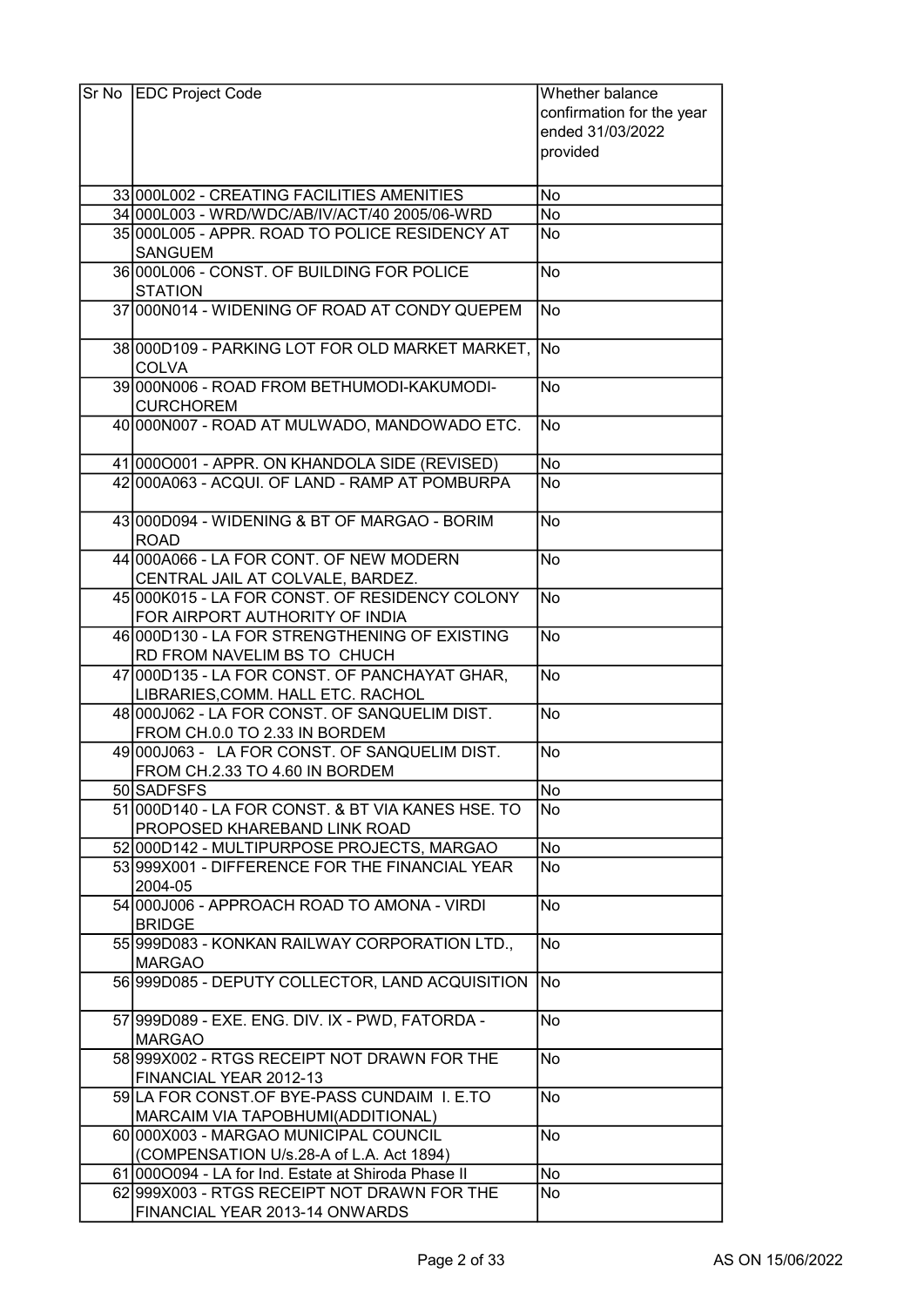| Sr No | <b>EDC Project Code</b>                                                           | Whether balance           |
|-------|-----------------------------------------------------------------------------------|---------------------------|
|       |                                                                                   | confirmation for the year |
|       |                                                                                   | ended 31/03/2022          |
|       |                                                                                   | provided                  |
|       |                                                                                   |                           |
|       | 63 Advance against Land Acquisition Deposits (Active                              | No                        |
|       | Projects)                                                                         |                           |
|       | 64 Advance against Land Acquisition Deposits (Lapsed                              | No                        |
|       | Projects)                                                                         |                           |
|       | 65 002D163 - L. A. FOR CONSTRUCTION OF ROAD AT                                    | Yes                       |
|       | MALBHAT W. NO. XIII, MARGAO<br>66002D150 - LA FOR GARBAGE TREATMENT PLANT AT      |                           |
|       | SONSODO (ADDNL. AREA)                                                             | Yes                       |
|       | 67 002D151 - LA FOR BURIAL GROUND AT SONSODO,                                     | Yes                       |
|       | <b>SALCETTE</b>                                                                   |                           |
|       | 68 002F019 - Additional land for Pay Parking at New Fish                          | Yes                       |
|       | Market                                                                            |                           |
|       | 69 002D101 - Parking at Old Market Cirlce at Margao                               | $\overline{Yes}$          |
|       | 70 002D030 - Road at Chandrawada, Fatorda, Margao                                 | Yes                       |
|       | 71 003 N020 - GARBAGE TREATMENT PLANT AT                                          | Yes                       |
|       | PEDAMOL, SI                                                                       |                           |
|       | 72 005 0047 - AUG. OF WS TO BORIM, 800 MTS GLR - S                                | <b>No</b>                 |
|       | 73 005 H027 - 25 MLD WATER TREAT PLT. AMBESHI- PAL                                | <b>No</b>                 |
|       | 74 005 0093 - LA FOR WATER SUPPLY TO                                              | <b>No</b>                 |
|       | VARCHAWADA, GAUDEWADA V.P.BHOMA PONDA                                             |                           |
|       |                                                                                   |                           |
|       | 75 006 B057 - L.A. FOR CONST.DWC 8R AND TAIL MINOR                                | Yes                       |
|       | OF B/2 DIST.RBMC OF ALLORNA                                                       |                           |
|       | 76 006 B058 - L.A. FOR CONST. OF MINOR 1 SUB-MINOR                                | Yes                       |
|       | 1 & BM 1, B3 LEFT OZARIM                                                          |                           |
|       | 77 006 B056 - LA FOR CONST, OF CALNA MINOR CH.0.00                                | Yes                       |
|       | TO 5.80 KM OF TIP, ALORNA<br>78 006 B049 - CONST. OF DRAIN OF THE D/S OF B/6      | Yes                       |
|       | DISTR. CH.3440 M 3460 TORCEM                                                      |                           |
|       | 79 006 B048 - LA FOR CONST. OF RBMC OF TIP                                        | Yes                       |
|       | CH.22.640 TO CH.22.770 IN DHARGAL                                                 |                           |
|       | 80 006 B059 - LA FOR CONS. OF TYL MNR CH.0.00M TO                                 | Yes                       |
|       | 3000.0M RBMC IMBRAMPUR PERNE                                                      |                           |
|       | 81 006 B065 - L.A FOR CONST. OF M-6 MINOR CH.0.00KM                               | Yes                       |
|       | TO 2.530KM RBMC TIP DHARGAL                                                       |                           |
|       | 82006B067 - LA FOR CONSTRUCTION OF DWC 1R, 1L &                                   | Yes                       |
|       | 3L OF B/7 DISTRIBOTIRY PERNEM                                                     |                           |
|       | 83 006 B068 - LA FOR CONSTRUCTION OF TAIL END<br>ESCAPE OF RBMC OF TIP AT DHARGAL | Yes                       |
|       | 84 006 B072 - LA FOR CONSTRUCTION OF MINOR M-7 &                                  | Yes                       |
|       | M-9 OF RBMC OF TIP DHARGAL                                                        |                           |
|       | 85 006B037 - Construction of B/6 dis. of RBMC of TIP                              | Yes                       |
|       | 86 006 B028 - B/3 Dist. of RBMC of TIP in Ozrim                                   | Yes                       |
|       | 87 006 B029 - B/6 of RBMC in Torxem                                               | Yes                       |
|       | 88 006B030 - B/8 of RBMC in Dhargal and Virnoda                                   | Yes                       |
|       | 89 006 B031 - B/7 of RBMC in Dhargal                                              | Yes                       |
|       | 90 006B032 - B/4 Distributory of RBMC in Dhargal                                  | Yes                       |
|       | 91 006B008 - RIGHT BANK CANAL OF TILLARI, DHARGAL                                 | Yes                       |
|       | 92006B061 - LA FOR CONSTRUCTION OF RBMC                                           | Yes                       |
|       | 14.190KMS TO 15.710KMS OZARIM PERNEM                                              |                           |
|       |                                                                                   |                           |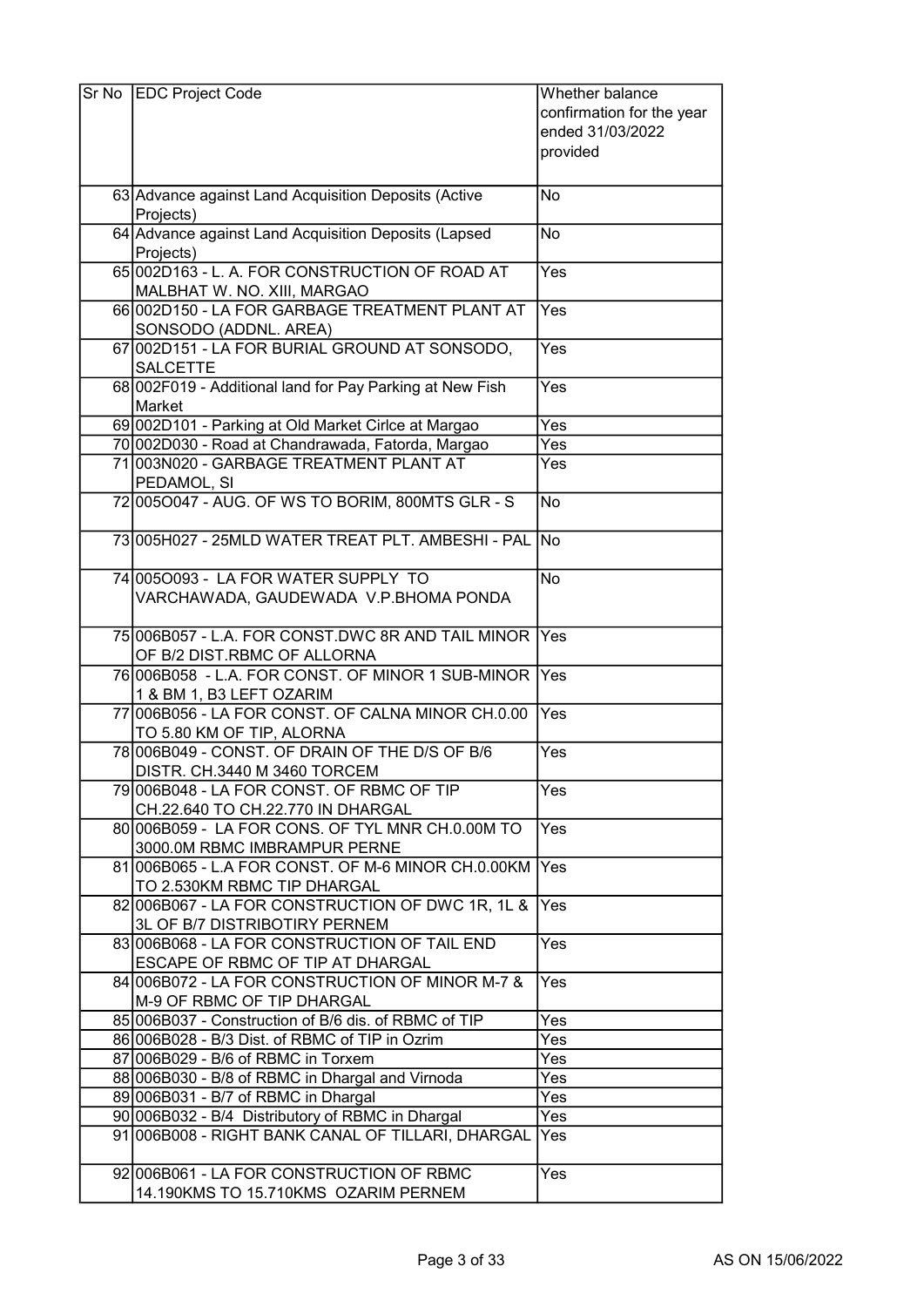| Sr No   EDC Project Code                                       | Whether balance           |
|----------------------------------------------------------------|---------------------------|
|                                                                | confirmation for the year |
|                                                                | ended 31/03/2022          |
|                                                                | provided                  |
|                                                                |                           |
| 93 006 B062 - LA FOR CONSTRUCTION OF RBMC FROM                 | Yes                       |
| 22.058KM TP 23.747KM DHARGAL                                   |                           |
| 94 006B063 - LA FOR CONS. OF RBMC 18.055 TO 19.780             | Yes                       |
| & 19.005 TO 19.780 DHARGAL                                     |                           |
| 95 006B064 - LA FOR CONSTRUCTION OF RBMC FROM                  | Yes                       |
| 19.703KM TO 22.085KM IN DHARGAL                                |                           |
| 96 007 J094 - LA FOR EXTENSION OF MARKET IN SY.                | No                        |
| NO.11/81 7 11/82                                               |                           |
| 97 007 J053 - CONST. OF ROAD AT KATARWADA IN                   | No                        |
| <b>BICHOLIM</b>                                                |                           |
| 98 007 J026 - GARBAGE DUMPING SITE AT LAKHEREM                 | No                        |
|                                                                |                           |
| 99 008 N031 - GARBAGE DISPOSAL OF LAND CACORA                  | No                        |
| VILLAGE OF QUEPEM TALUKA                                       |                           |
| 100 008L013 - GARBAGE LANDFILL IN CORTALIM VILLAGE No          |                           |
|                                                                |                           |
| 101 009N021 - GARBAGE DISPOSAL SITE - CUNCOLIM                 | No                        |
| 102 009 D111 - LA FOR PARKING AREA IN CUNCOLIM                 | No                        |
| 103 009 D145 - CONST. OF SEWAGE & WASTE WATER                  | No                        |
| <b>TREATMENT PLANT AT CUNCOLIM</b>                             |                           |
| 104 009 D160 - LA FOR CONSTRUCTION & PARKING AT                | <b>No</b>                 |
| COMMERCIAL COMPLEX CUNCOLIM BAZAR                              |                           |
| 105 009D079 - Recreational/Community Centre at Mardicotta      | <b>No</b>                 |
|                                                                |                           |
| 106 009 D133 - LA FOR CONST. OF RD. IN SY. NO.677/1 OF No      |                           |
| <b>VILLAGE CUNCOLIM</b>                                        |                           |
| 107 010 032 - GARBAGE DUMPING AT HARVALEM                      | $\bar{Y}$ es              |
| 108 010 J037 - MKT. COMP. AT CASA BE DE SANQUELIM & Yes        |                           |
| CONST. OF STP - MAULINGA                                       |                           |
| 109 011 A025 - Land Acquisition at Mapusa Munucipal Council No |                           |
| 110 011A054 - Road at Kanaka Wada, Cunchelim                   | No                        |
| 111 011 A055 - Construction of Road at Kankawada,              | No                        |
| Cunchelim.                                                     |                           |
| 112 012H022 - Garbage Disposal Facility at Valpoi              | No                        |
| 113012H036 - LA FOR ADD. LAND FOR RECONST. OF                  | No                        |
| VALPOI MUN. MKT. COMPLEX, VALPOI                               |                           |
| 114 013 A022 - LA FOR APPROACH ROAD TO ALDONA                  | No                        |
| <b>BRIDGE AT ALDONA &amp; KHORJUEM</b>                         |                           |
| 115 013 B040 - ROAD FROM HARIZANWADA, UGUEM -                  | <b>No</b>                 |
| <b>GHUREWADA</b>                                               |                           |
| 116 013A094 - LA FOR CONSTRUCTION OF BRIDGE                    | No                        |
| <b>ACROSS RIVER ALDONA &amp; CALVIM</b>                        |                           |
| 117 013 A065 - CONST. OF ROAD FROM VALENTA                     | <b>No</b>                 |
| DCOSTA HSE. TO SHANTADURGA TEMPLE                              |                           |
| 118 013 A068 - LA FOR CONST OF RD FROM CANDOLIM-               | <b>No</b>                 |
| PILERNE RD TO P. RODRIGUES HSE.                                |                           |
| 119 013 A073 - LA FOR CONST OF BYEPASS RD TO                   | <b>No</b>                 |
| ALDONA JOINING ALDONA-CORJUEM BRIDG                            |                           |
| 120 013 B047 - CONST OF RD - VP OFF. TO SATPURUSH & No         |                           |
| BHUMIKA TEMPLES IN MORJIM                                      |                           |
| 121 013A011 - Road from Duler Selpem to Duler bicholim         | <b>No</b>                 |
| Road                                                           |                           |
| 122 013 A013 - Liveramento Wado at Saligao                     | No                        |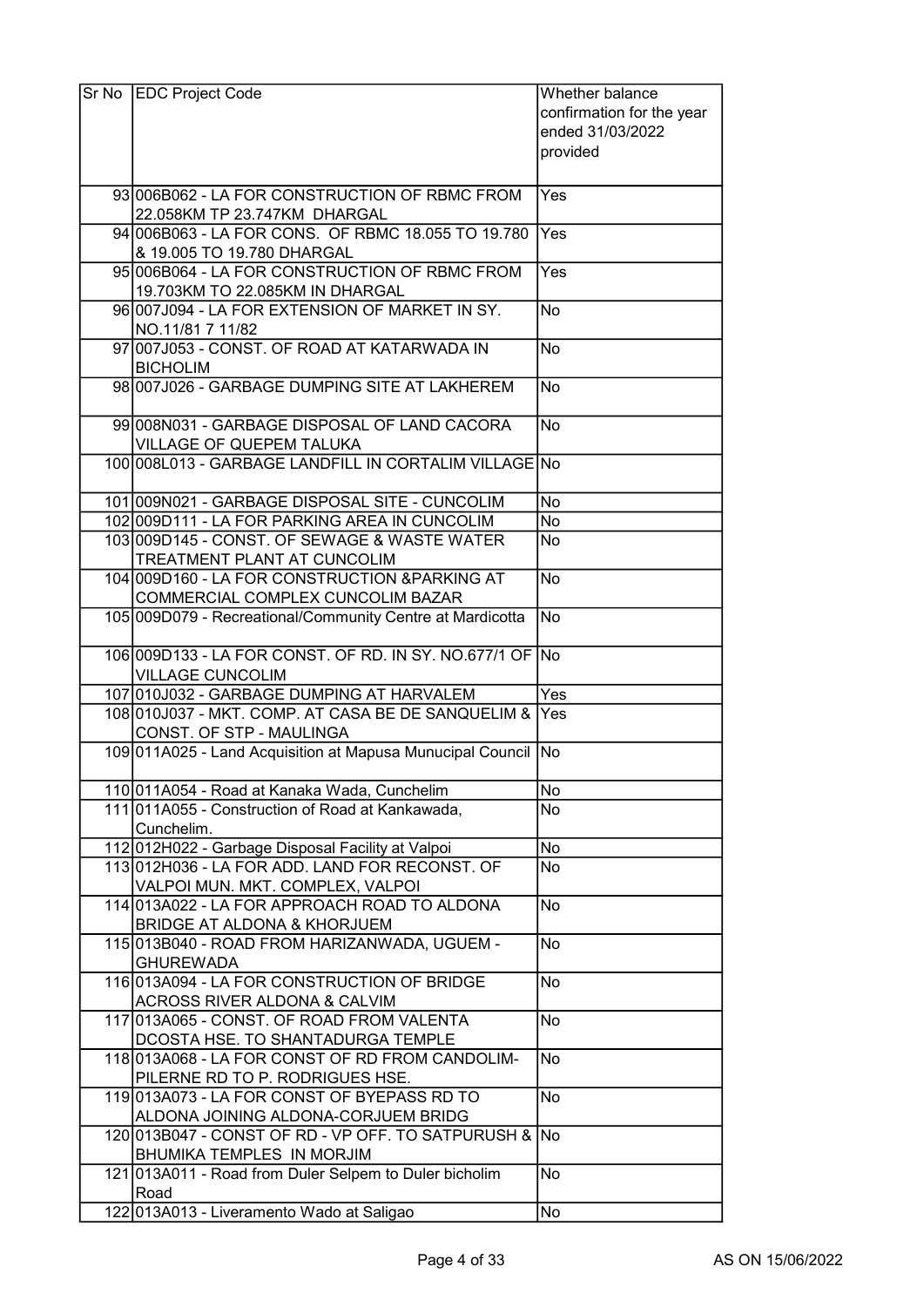| Sr No EDC Project Code                                        | Whether balance           |
|---------------------------------------------------------------|---------------------------|
|                                                               | confirmation for the year |
|                                                               | ended 31/03/2022          |
|                                                               |                           |
|                                                               | provided                  |
|                                                               |                           |
| 123 013A014 - Flyover Bridge of mapusa, Tar Additional Land   | No                        |
|                                                               |                           |
| 124 013 A027 - Construction of Assonora Bye Pass              | No                        |
| 125 013A028 - Construction of Raetaining Wall opp. Duler      | No                        |
|                                                               |                           |
| 126 013 B043 - LA FOR CONST OF RD FROM MAIN RD TO             | No                        |
| SUKALE AND GAUNEWADA IN KORGAO                                |                           |
| 127 013A019 - Road to Karaswada from Khorlim Bye Pass         | No                        |
| 128 013A020 - Road from Siolim Bus Stand to Chopdem           | No                        |
| <b>Bridge</b>                                                 |                           |
| 129 013 A021 - Maina Poltedi Roadin Sodiem                    | No                        |
| 130 013A085 - L.A. FOR CONST OF PARALLEL BRIDGE               | No                        |
|                                                               |                           |
| ARPORA BAGA MDR 10 CALANGUTE                                  |                           |
| 131 013A093 - LA & WIDNG OF ROAD FROM SALIGAO                 | No                        |
| (MDR 8) TO GRANT MOROD VIA PIQQUE                             |                           |
| 132 013A016 - LA WORK OF SLOP STABILISATION OF                | No                        |
| LAND SLIDE AT ARRARIM SOCORRO                                 |                           |
| 133 013A089 - LA FOR CONST. OF ROAD & RAMP AT                 | No                        |
| MAIMEN COCO BEACH NERUL, BARDEZ                               |                           |
| 134 013A056 - Road at Volotin in Salvador do Mudno            | $\overline{No}$           |
| 135 013A059 - Road from St. Jerome Church to Hilda's House No |                           |
|                                                               |                           |
| 136 013 A045 - Access Road at Cottar Bhat, Aldona             | No                        |
|                                                               | No                        |
| 137 013A046 - Road from GHB Colony to Faj Colony in Tivim     |                           |
|                                                               |                           |
| 138 013A035 - Ring Road from DMC Clooege to Housing           | No                        |
| Board                                                         |                           |
| 139 013A034 - Road from Velotim to Aldona                     | <b>No</b>                 |
| 140 013 A036 - Road from Saude Chappel in Anjuna to Arpora    | No                        |
|                                                               |                           |
| 141 013A031 - Road from Khobrawada, Calangule                 | No                        |
| 142 013A001 - L.A. FOR ACQUISITION FOR PARALLEL BY            | No                        |
| PASS FROM MAPUSA - ASSAGAO                                    |                           |
| 143013A078 - IMV. OF KATCHA RD FROM M.VERNEKAR                | <b>No</b>                 |
| HSE TO G.CHODANKAR HSE AT BADEM                               |                           |
|                                                               |                           |
|                                                               |                           |
| 144 013 B053 - LA FOR CONST. OF RD. FROM                      | <b>No</b>                 |
| SHANTADURGA TPL TO HARIJANWADA IN DHAGAL                      |                           |
|                                                               |                           |
| 145 013 B009 - Road at Bandiwada in Keri Village              | No                        |
| 146 013 B010 - Road from Nanachepani to Shenochadwar          | No                        |
| 147 013 B011 - Construction of Bye Pass Road to Pernem        | No                        |
| Town                                                          |                           |
| 148 013 B012 - Road from Mahakal Devasthan to Mahalsa         | No                        |
| Devasthan                                                     |                           |
| 149 013 B013 - Widening of Chopdem Keri Road in Pernem        | No                        |
|                                                               |                           |
|                                                               |                           |
| 150 013 B014 - Road from Girkawada to Dandowada in            | No                        |
| Harmal                                                        |                           |
| 151 013B016 - WIDENING OF CHOPDEM-KERI MDR-18                 | No                        |
| PART(II), PERNEM TALUKA                                       |                           |
| 152 013B018 - Roads at Askawada and Dandoswada at             | No                        |
| Mandrem                                                       |                           |
|                                                               |                           |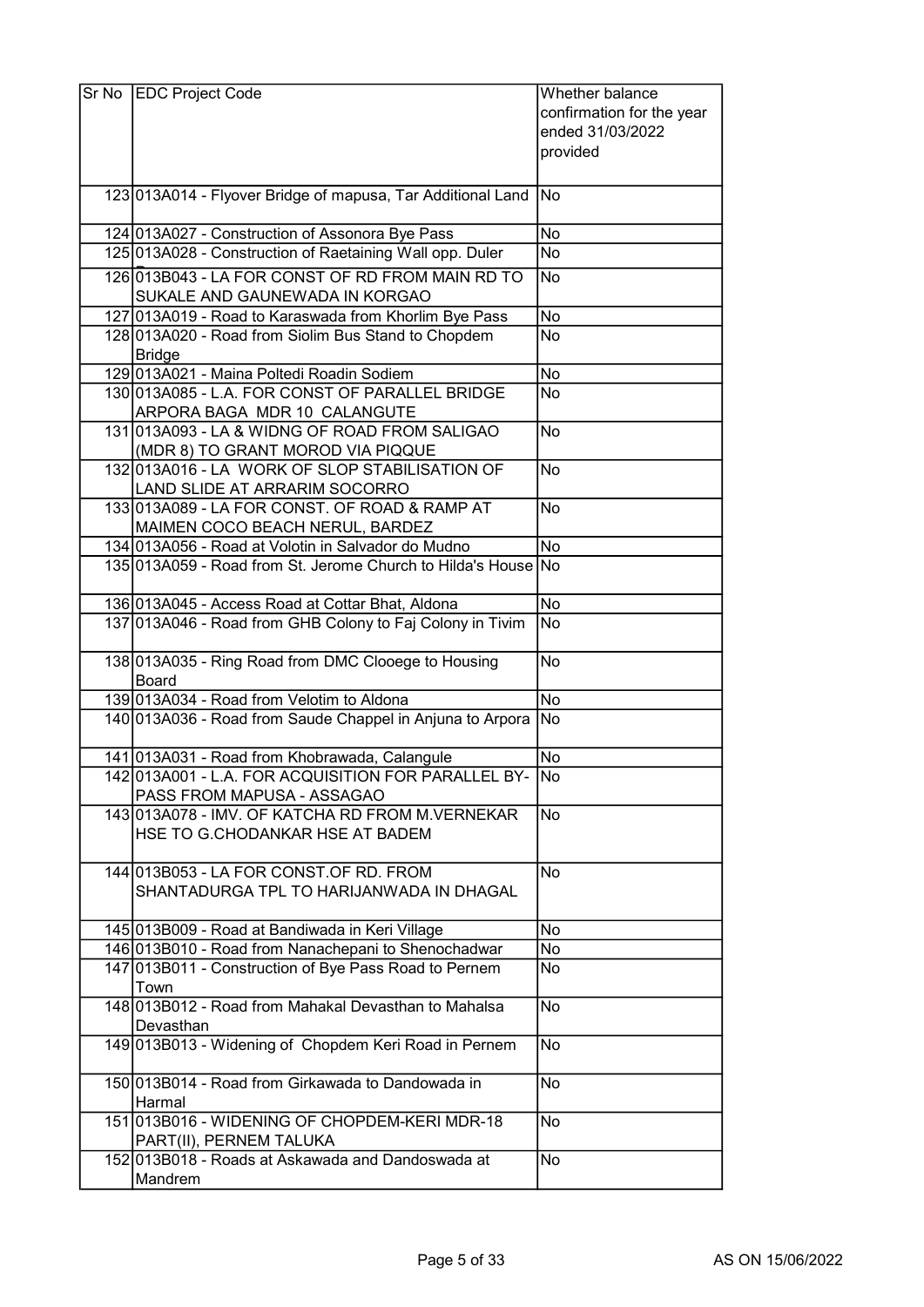| Sr No EDC Project Code                                                                 | Whether balance           |
|----------------------------------------------------------------------------------------|---------------------------|
|                                                                                        | confirmation for the year |
|                                                                                        | ended 31/03/2022          |
|                                                                                        | provided                  |
|                                                                                        |                           |
| 153 013 B019 - Road to Langarbag in Village Panchayat                                  | No                        |
| Torsem                                                                                 |                           |
| 154 013B020 - Various roads in Mopa                                                    | <b>No</b>                 |
| 155 013B025 - Road to Pipe Culvert at Junaswada at Asvem                               | No                        |
|                                                                                        |                           |
| 156 013B026 - Road from Dandoswada, Deulwada Etc. in                                   | No.                       |
| Mandrem                                                                                |                           |
| 157 013B027 - Various Roads in Terekhol in Mandrem                                     | No                        |
| 158 013B002 - Road at Asvem in Village Panchayat Mandrem                               | No                        |
| 159 013 B003 - Road from Dadachi Wadi to Madkai Wadi,                                  | No                        |
| Ozrem                                                                                  |                           |
| 160 013 B046 - LA FOR WID. OF RD. FROM CHOPDEM TO                                      | No                        |
| MANDREM VIA MORJIM 9 KM - PERNEM                                                       |                           |
| 161 013 B033 - WIDENING OF CHOPDEM-KERI MDR                                            | <b>No</b>                 |
| PHASE-I, (ADDNL. AREA)                                                                 |                           |
| 162 013 B034 - Bye Pass from Deulwada Harmal in Mandrem                                | No                        |
|                                                                                        |                           |
| 163 013 A005 - Road from Verem to Stanley D'Souza's House                              | No                        |
|                                                                                        |                           |
| 164 013A006 - Road from Verem arket to Quegdevevelim                                   | No                        |
| 165 013A008 - Road at Almeida Wada Parra in Saligao                                    | No                        |
| 166 013A009 - Approaches on Aldona to Corjuem side                                     | No                        |
| 167 013 B071 - LA CONST.RD.FR.NANA CHIPANITO                                           | No                        |
| SCHEMECHIADVAN VARKAHND-ADD.AREA                                                       |                           |
| 168 013A066 - LA FOR CONST. OF ROAD FROM NH-17 TO No                                   |                           |
| DHANGARWADA MALPEM PERNEM                                                              |                           |
| 169 013 B073 - LA FOR CONST. OF ROAD FROM                                              | No                        |
| MADHALAWADA TO MORJIM BEACH PERNEM                                                     |                           |
| 170 013A102 - LA for Widening of Harmal - Pernem MDR 17                                | No                        |
| Ch.1.20km to 14.60km                                                                   |                           |
| 171 013 A103 - LA for BT of Sacral Patradevi                                           | No                        |
| Naikwada(Pavan) & Parabwada Torxem<br>172 013 B036 - LA FOR CONST. ROAD FROM MAIN ROAD | No                        |
| TO KHALCHAWAD IN HARMAL MANDREM                                                        |                           |
| 173 014 D074 - Substation at Cuncolim                                                  | Yes                       |
| 174 015 0086 - CONST. OF ROAD FROM SHANTADURGA                                         | No                        |
| TEMPLE TO BANDIWADA CURTI KHANDEP                                                      |                           |
|                                                                                        |                           |
| 175 0150087 - CONST. OF ROAD FROM OPA RESORVIOR No                                     |                           |
| TO HOUSE OF MULE AT KERIYA                                                             |                           |
| 176 015 0088 - CONST. OF ROAD FROM CURTI BORIM                                         | No                        |
| BYEPASS TO GAWALIWADA-V.P CURTI                                                        |                           |
| 177 0150089 - IMP. & BT TO ROAD FROM SHANTADURGA No                                    |                           |
| TEMPLE AT KHANDEPAR TO BAGA                                                            |                           |
|                                                                                        |                           |
| 178 0150090 - CONST. OF INTERNAL ROAD AT DEVAREM No                                    |                           |
| IN V.P. SHIRODA                                                                        |                           |
| 179 015 0091 - CONST. OF 6.00 MTS SPAN CULVERT AT                                      | No                        |
| APPROACHES AT DHULAL                                                                   |                           |
| 180 015 0092 - L.A. FOR CONST. OF URBHAT TO KARO                                       | No                        |
| <b>MONAS AKSAN IN MADKAI</b>                                                           |                           |
| 181 015 0035 - COSNT. OF RD & PARKING FROM                                             | No                        |
| MALAXMI TEMPLE TO BANDORA IN MARCAIM                                                   |                           |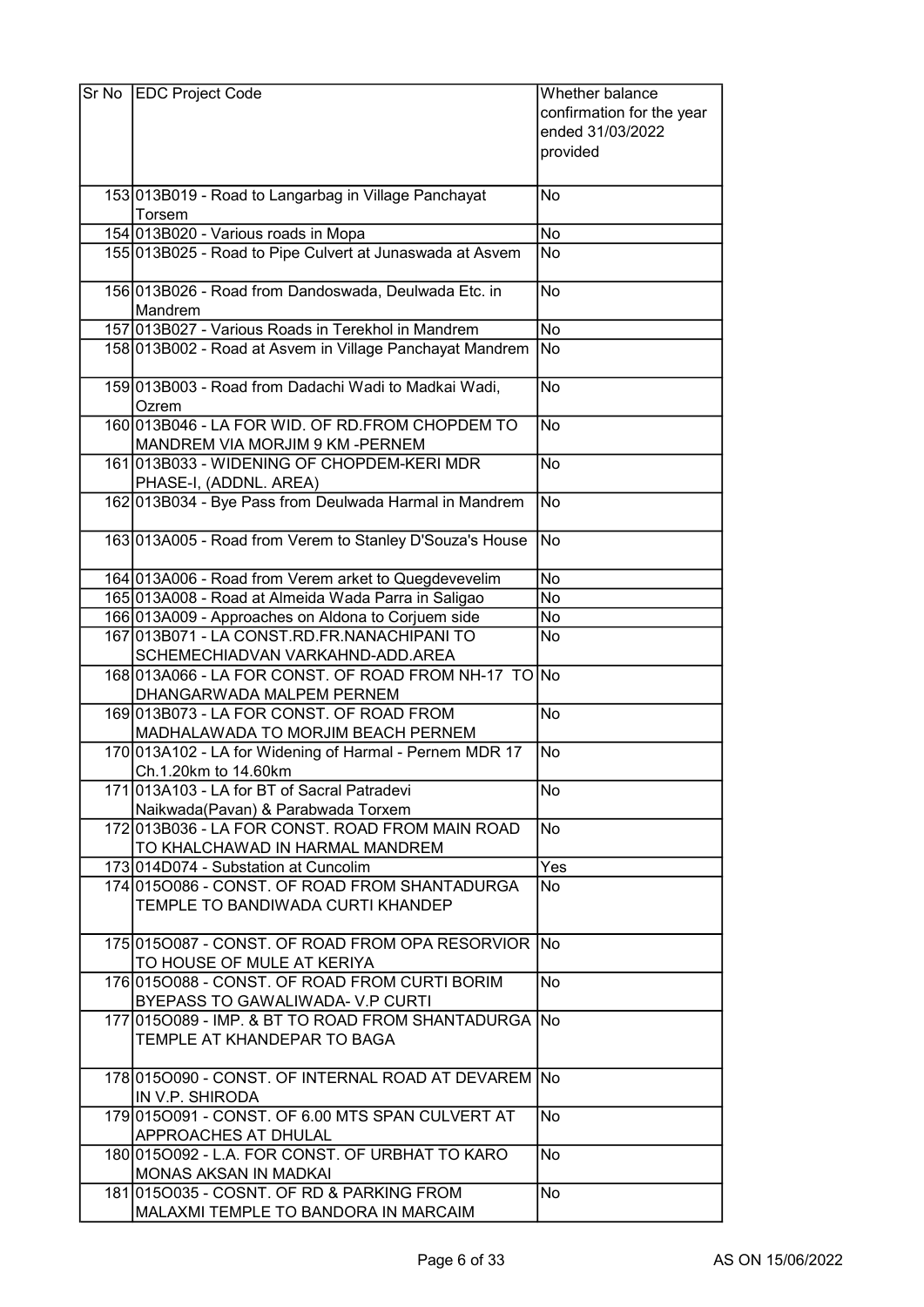| Sr No | <b>EDC Project Code</b>                                                             | Whether balance<br>confirmation for the year<br>ended 31/03/2022<br>provided |
|-------|-------------------------------------------------------------------------------------|------------------------------------------------------------------------------|
|       | 182 015 NO35 L.A. FOR CONST. RD. FR. LIVATI NAIK                                    | No                                                                           |
|       | <b>HOUSE TO DHADEM</b>                                                              |                                                                              |
|       | 183 015 0008 - RD. FR. KODAR TO HOSPITAL - NAGZAR                                   | No                                                                           |
|       | 184 015 0062 - CONST. OF D. FR. MHALWADA-<br><b>COPPERWADA</b>                      | No                                                                           |
|       | 185 015 0063 - IMP. & WIDEN. RD. FR. KHANDEPAR<br><b>JUNCTION</b>                   | No                                                                           |
|       | 186015S048 - LA FOR EXT. OF PLAYGROUND NR<br>KASHIMATH, VP BANDORA, MARCAIM.        | No                                                                           |
|       | 187 0150059 - CONST. OF ROAD FROM KELBAIWADA                                        | <b>No</b>                                                                    |
|       | 188 0150057 - IMP.-HOTMIX OF ROAD FR. TOP COLA                                      | <b>No</b>                                                                    |
|       | 1890150054 - LA FOR CONST. RET WALL, WIDENING OF No<br>ROAD GANAPATI TEMPLE, MADKAI |                                                                              |
|       | 190 015 0025 - BRIDGE BET. AMONA KHANDOLA INCL.                                     | No                                                                           |
|       | 191 0150027 - RD. FR. MARCAIM TO ADAM INCL. APP                                     | No                                                                           |
|       | 192 015 0028 - CONST. OF BYEPASS IN KUNDAIM NEAR                                    | No                                                                           |
|       | 193 015 0029 - ROAD FROM USGAO GANJEM                                               | No                                                                           |
|       | 194 015 0030 - APPROACH RD. TO NEW USGAO BRIDGE                                     | No                                                                           |
|       | 195 015 0031 - WIDENING OF ROADAT CONEM, PRIOL                                      | No                                                                           |
|       | 196 015 0032 - RD.AT AMEYAWADA IN BETKI KANDOLIM                                    | No                                                                           |
|       | 197 015 0038 - RD. FR. PRABHU TOWER UPPER BAZAR                                     | No                                                                           |
|       | 1980150004 - BT OF RD. TO UDEMWADA & KUNKREWA                                       | No                                                                           |
|       | 199 015 L018 - APPR, ROAD TO BRIDGE ON KHANDEPAR<br><b>RIVER AT CODLI</b>           | No                                                                           |
|       | 200 0150071 - LA FOR CONST. OF RD. FROM DHUPE<br>PALWADA TO KHEDWADA IN PRIOL       | <b>No</b>                                                                    |
|       | 20100150072 - LA FOR CONST. OF RD. AT DURIWADA<br><b>CUNCOLIM IN PRIOL</b>          | No                                                                           |
|       | 202 015 0073 - LA FOR CONST. OF RD. FROM APEWAL TO No<br>KOKANEWADA IN PRIOL        |                                                                              |
|       | 2030150076 - LA FOR CONST. OF RD. AT DEULWADA IN<br>VP BORIM, PONDA TALUKA          | No.                                                                          |
|       | 204 015 0077 - LA FOR WID. OF RD. AT SH6 BORIM - ZUNA No<br>BET. SHIRODA TO AMBLAI. |                                                                              |
|       | 205 015 O078 - LA FOR CONST. OF MESTAWADA RD. VP<br>BETHODA IN PONDA CONSTITUENCY   | No                                                                           |
|       | 206 015 0079 - LA FOR CONST. & BT OF INTERNAL RD. IN<br><b>VP SHIRODA</b>           | No                                                                           |
|       | 207 015 0080 - LA FOR IMPL. TO EXISTING RD. AT AMADI<br>IN VP KERI, PRIOL CONSTITUE | No.                                                                          |
|       | 208 015 0081 - LA FOR CONST. OF RD. FROM MARDOL,<br>APEWAL AMIN RD TO SANJWADA      | <b>No</b>                                                                    |
|       | 209 015 0082 - LA FOR CONST. OF RD SHRIKRISHNA                                      | <b>No</b>                                                                    |
|       | TEMPLE TO ZAMBOL AT CHIRPUTE<br>210 015 0083 - LA FOR IMP. & BT OF RD FROM          | No                                                                           |
|       | GAONKARWADA TO VOILOWADA VP VELLING                                                 |                                                                              |
|       | 211 015 0084 - CONST. OF 2 LANE BRIDGE INCL.<br>APPROCH OF CARANZALEM IN VPMARCAIM  | No                                                                           |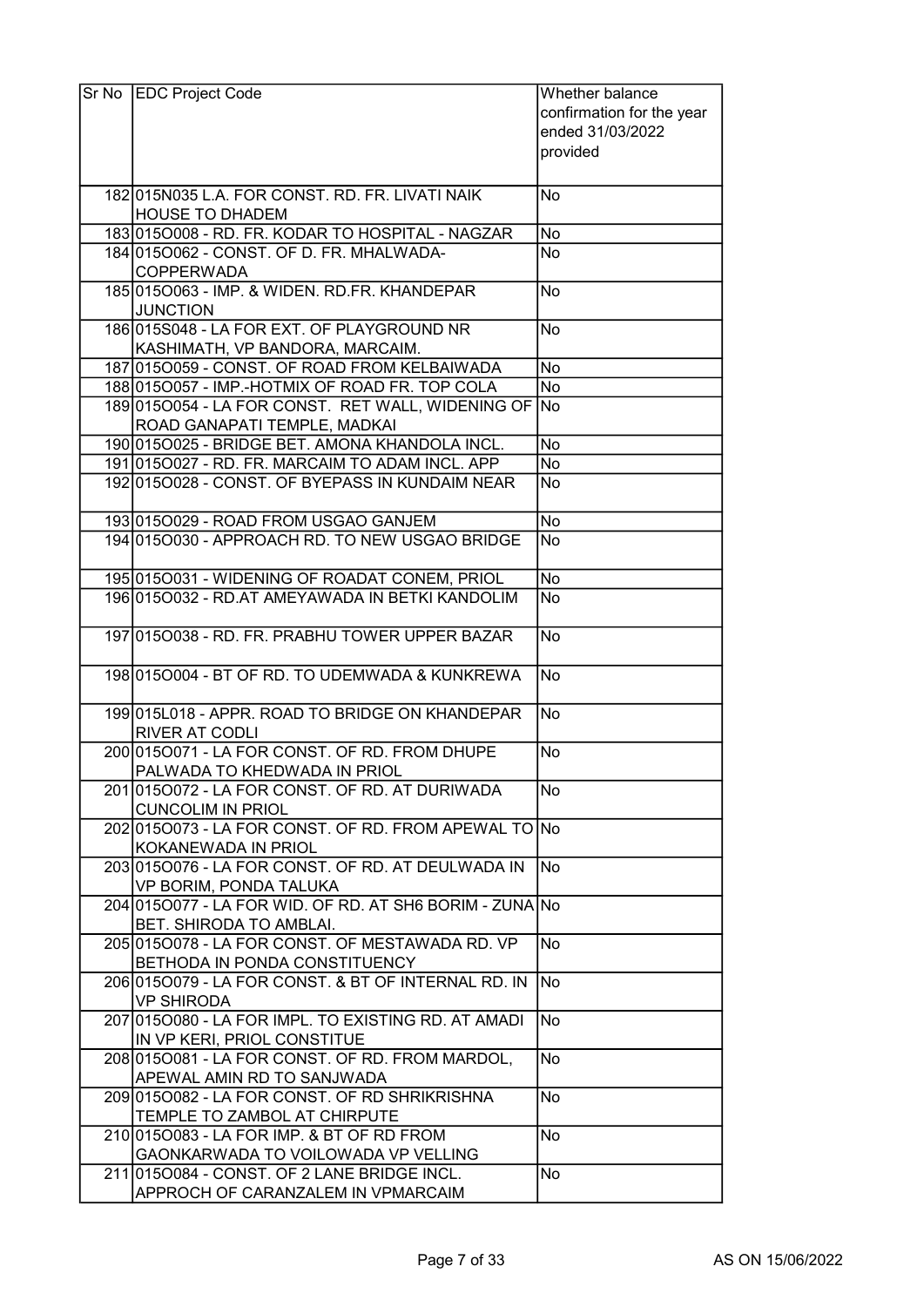| Sr No EDC Project Code                             | Whether balance           |
|----------------------------------------------------|---------------------------|
|                                                    | confirmation for the year |
|                                                    | ended 31/03/2022          |
|                                                    | provided                  |
|                                                    |                           |
| 212 015 0085 - LA FOR CONST. OF 40-50 MTR. LONG    | No                        |
| MINOR BRIDGE ACROSS BRIDGE UGVEM                   |                           |
| 213 015 L028 - LA FOR CONST. MINING BY PASS FR.    | No                        |
| UGEM TO KAPXEM (PHASE I)SANGUEM                    |                           |
| 214 015 0041 - IMP. OF CERVE AND WIDENING OF       | No                        |
| CULVERT AT DUTOLE, VP MARCAIM.                     |                           |
| 215 015 L025 - LA FOR URGENT PROTECTION            | No                        |
| EMBANKMENT & IMP. BLIND MDR 33 MARGAWADI           |                           |
| 2160150013 - ROAD BRIDGE AT AMONA KHANDOLA         | No                        |
| ETC.                                               |                           |
| 217 0150014 - ROAD AT KHANDOLA, MURNEM,            | No                        |
| <b>VARCHAW</b>                                     |                           |
| 218 015 0016 - ROAD ISHWARBHAT AT KHANDEPAR,       | No                        |
| <b>PONDA</b>                                       |                           |
| 219 015 0017 - BYEPASS FROM DHAVLI TO KHANDEPAR    | No                        |
|                                                    |                           |
| 220 015 0018 - CONST, OF RD, FROM BAZAR TO         | <b>No</b>                 |
| CHIMULWADA, TIVREM, PRIOL CONST.                   |                           |
| 221 015 0019 - ROAD FROM BALSORE DIVERSION -       | No                        |
| <b>TAMSU</b>                                       |                           |
| 222 015 0002 - ROAD MHALWADA TO COPPERWADA ETC. No |                           |
|                                                    |                           |
| 223 015 0020 - ROAD AT PURSABHAT, KUNDAIM IN       | No.                       |
| <b>MADKAI</b>                                      |                           |
| 224 015 0022 - ROAD FROM MARCAIM TONCA TO SAKKI    | No                        |
| м                                                  |                           |
| 225 015 0095 - LA FOR CONSTRUCTION OF ROAD FROM    | No.                       |
| NEW BYE PASS TO CUNCOLIEM VILLAG                   |                           |
| 226 015 0096 - LA FOR CONSTRUCTION OF ROAD         | No                        |
| GARAGE TO KANAKWADA IN VP SAVAI VEREM              |                           |
| 227 0150097 - LA FOR CONSTRUCTION OF ROAD FROM     | lNo                       |
| MAIN ROAD TO KESHAV TEMPLE GHANO                   |                           |
| 2281015L020 - CONST. OF MINING BYPASS RD FROM      | No                        |
| UGUEM TO KAPXEM/SANTONA                            |                           |
| 229 015 0067 - LA FOR IMP. & WID. OF RD FROM       | lNo.                      |
| DURBHAT TO BONDBAG IN PONDA CONST.                 |                           |
| 230 015 NOO4 - AT MIRABHAG IN FRONT OF GOVT. PR    | No                        |
| 231 015 NO05 - ROAD BETWEEN AMLAI-SNVORDEM         | No.                       |
| <b>JUNCTION</b>                                    |                           |
| 232 015 0010 - ROAD FROM USGAO TISK TO             | No                        |
| <b>DHAVSHIREM</b>                                  |                           |
| 233 015 0011 - B.T. OF ROAD FROM MGILWADA CHRITO   | No                        |
|                                                    |                           |
| 2341015O048 - RD. AT SURYANARAYAN TEMPLE - BORIM   | No.                       |
|                                                    |                           |
| 235 015 0049 - CONST. OF ROAD AT GIMONA ETC.       | No                        |
| 236 015 0005 - ROAD FROM FARMAGUDI TO RAMNATHI     | No.                       |
| <b>IN MADKAI</b>                                   |                           |
| 237 015 0050 - RD. FR. MESTABHAT - TALPOINEM -     | No                        |
| <b>SHIRODA</b>                                     |                           |
| 238 015 0051 - RD. FR. OPA JUNCTION-MURDI          | No                        |
| <b>KHANDEPAR</b>                                   |                           |
| 239 015 0042 - RD. FR. CARANZALEM-CANERISPRING     | No                        |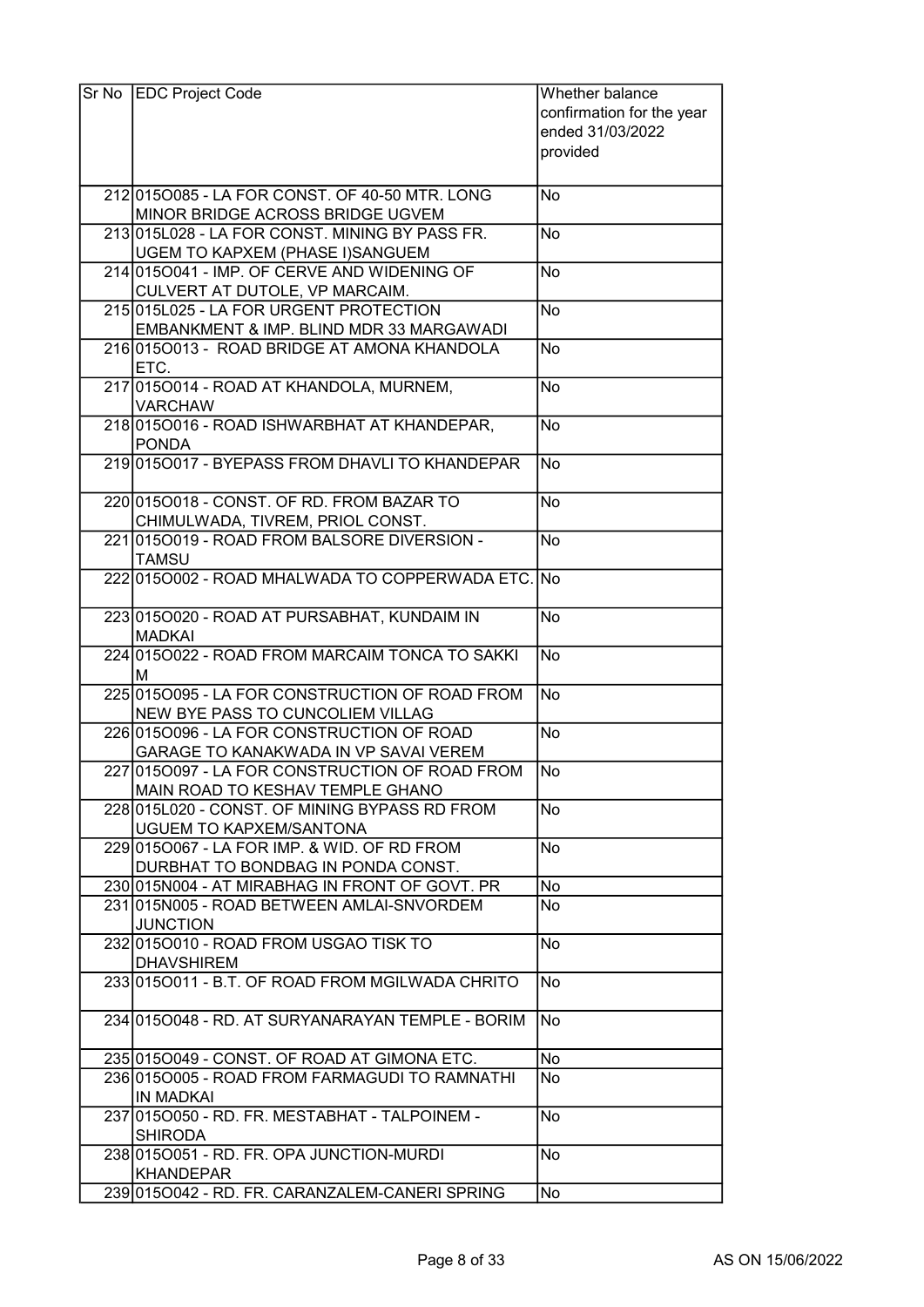| Sr No EDC Project Code                                                              | Whether balance           |
|-------------------------------------------------------------------------------------|---------------------------|
|                                                                                     | confirmation for the year |
|                                                                                     | ended 31/03/2022          |
|                                                                                     | provided                  |
|                                                                                     |                           |
| 240 015 L015 - ROAD AT DAMEL & SAYDAMEL IN UGUEM                                    | <b>No</b>                 |
| 241 015 L011 - RD. FROM JACKEM TO RUMDEM IN NETR.                                   | No                        |
| 242 015 L007 - MINOR BRIDGE ACROSS RIVER UGUEM<br>INC.                              | No                        |
| 243 015 L009 - ROAD AT GAVLIWADA IN NETRULIM                                        | <b>No</b>                 |
| 244 015 0101 - LA FOR WID. & IMP. HOTMIX CARPET RD.<br>FROM BANASTARI TO KHANDOLA   | <b>No</b>                 |
| 245 015 0100 - LA CONST. OF ROAD SHRIKRISHNA<br>TEMPLE TO ZAMBOL PRIOL (ADDITIONAL) | No                        |
| 246 015 N043 - LA for Const. of Road to Ambadoi in Village                          | <b>No</b>                 |
| Sanguem.                                                                            |                           |
| 247 015 N042 - LA for Road from SH 6 Dando to Moddiwado in No                       |                           |
| Sanguem Constituency                                                                |                           |
| 248 015 0105 - LA FOR BYE-PASS ROAD CUNDAIM E. I.TO                                 | <b>INo</b>                |
| MARCAIM VIA TAPOBHUMI (ADD)                                                         |                           |
| 249 015 0106 - LA-CONST.BYE-PASS RD FROM GOA<br>ENGINEERING COLLEGE FARMAGUDI       | No                        |
| 250 0150111 - CONSTRUCTION OF SIDE ROAD IN V. P.                                    | No                        |
| <b>BETHORA IN SHIRODA</b>                                                           |                           |
| 251 0150108 - LA FOR CONSTRUCTION OF ROAD FROM                                      | No                        |
| SAVAI - VEREM TO VAGURME (ADDL.)                                                    |                           |
| 252 015 L030 - LA FOR ROAD FROM S.H. 6 AT DANDO TO                                  | $\overline{No}$           |
| MODDIWADA IN SANGUEM CONST.                                                         |                           |
| 253 015 0109 - LA FOR CONSTRUCTION OF ROAD FROM                                     | No                        |
| PURSOBHAT KUROK IN MARCAIM CONST                                                    |                           |
| 254 0150110 - LA FOR CONST. OF ROAD FROM VOLVOI                                     | <b>No</b>                 |
| TO SATERBHAT (ADDITIONAL AREA)                                                      |                           |
| 255 015 0113 - LA FOR CONST. OF ROAD FROM                                           | No                        |
| TARIWADA TO PIRACHIBAI AT TARIWADA                                                  |                           |
| 256 0150115 - LA FOR CONST.OF ROAD AT TALE IN                                       | No                        |
| V.P.ADCOLNA IN PRIOL CONSTITUENCY                                                   |                           |
| 257 0150117 - LA FOR CONST.OF ROAD SH-7TO OUR                                       | No                        |
| LADY CHAPEL AT PERI-UDOK SANVORDE<br>258 015 0121 - LA FOR CONST. OF ROAD FROM      | No                        |
| KHADPABAND TO MAHARWADA AT KAVLEM                                                   |                           |
| 259 015 O122 - LA for Widening of Road at Betki in Priol                            | No                        |
| Constituency.                                                                       |                           |
| 260 015 0120 - LA FOR WID. & IMP. HOT MIX CARPET RD.                                | <b>No</b>                 |
| BANASTARTO KHANDOLA (ADDL)                                                          |                           |
| 261 015 O123 L.A. for const. of Road leading to dhonshi Lake<br>in Marcaim const    | No                        |
| 262 015 0124 L.A. for Const of Internal Roads in V.P. Curti-                        | <b>No</b>                 |
| Khandepar in Ponda                                                                  |                           |
| 263 015 L033 - LA FOR IMP.& BT ROAD FROM MAJARGAL                                   | <b>No</b>                 |
| TO VAGIL 1.86KM.KIRLAPAL DABAL                                                      |                           |
| 264 015 0103 - LA FOR CONST. OF BYE PASS ROAD FROM No                               |                           |
| KHADPABANDH TO PONDA MUNICIPAL                                                      |                           |
| 265 015 0104 - LA FOR CONST. OF ROAD AT                                             | No                        |
| GODKIRWADA IN V. P. CUNCOLIEM IN PRIOL                                              |                           |
| 266 0150099 - LA FOR WORK OF CONSTRUCTION OF                                        | No                        |
| ROAD FROM KAVLEM TO UNDIR 5.50 KM                                                   |                           |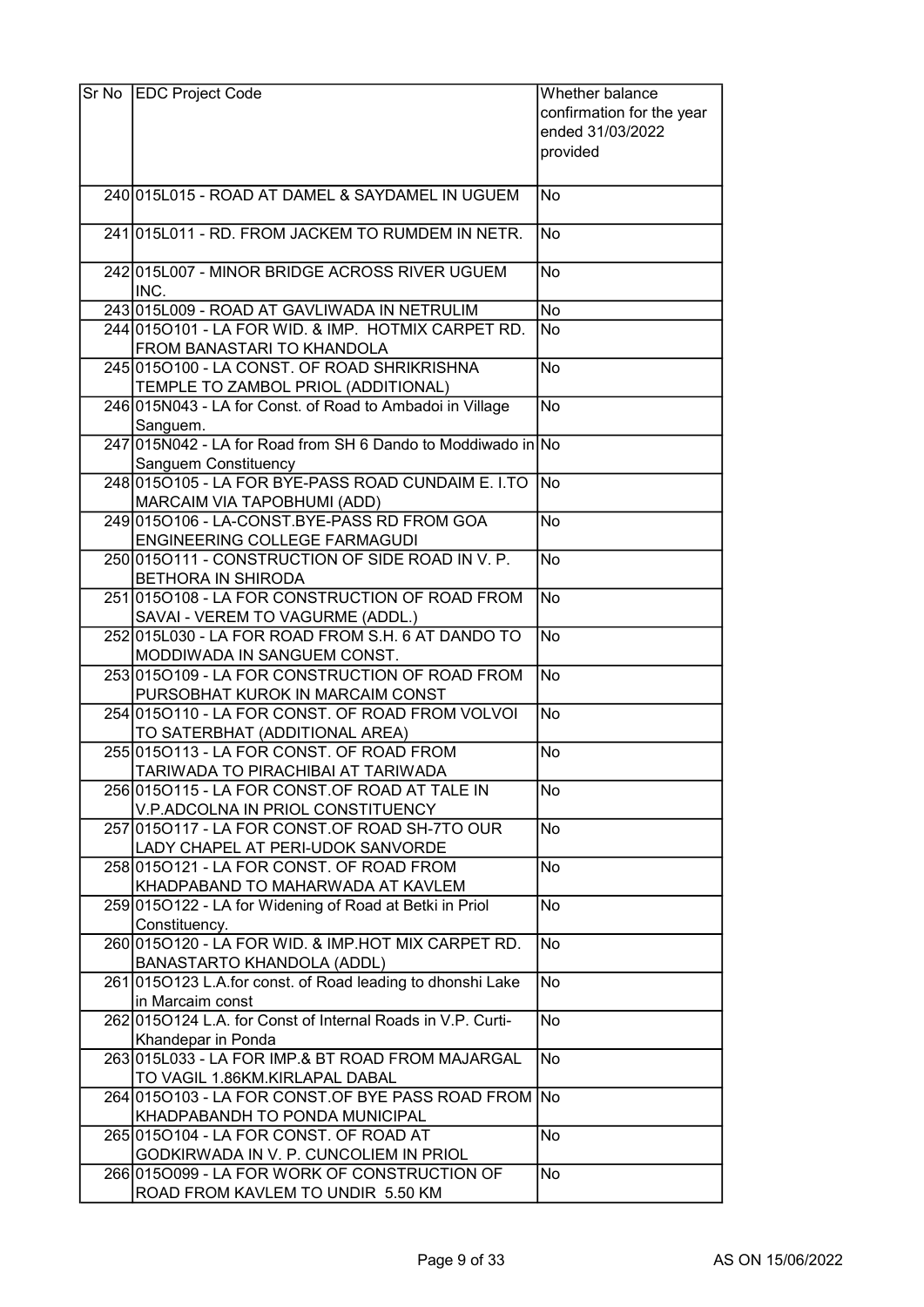| Sr No EDC Project Code                                                             | Whether balance           |
|------------------------------------------------------------------------------------|---------------------------|
|                                                                                    | confirmation for the year |
|                                                                                    | ended 31/03/2022          |
|                                                                                    | provided                  |
|                                                                                    |                           |
| 267 015 0015 - LA FOR WORK OF WID. OF ROAD FROM                                    | No                        |
| MAHALAXMI TEMPLE BANDORA TO GAUNE                                                  |                           |
| 268 015 0075-L.A. FOR WIDENING OF ROAD FROM                                        | No                        |
| CAITAN HOUSE TO NAVDURGA TEMPLE MARC                                               |                           |
| 269 015 0069 - CONST. OF APPROACHES TO PROPOSE                                     | No.                       |
| BRIDGE AT SAVOI VEREM, PONDA                                                       |                           |
| 270 015 0112 - LA FOR CONSTRUCTION OF ROAD AT                                      | No                        |
| PANASPANI IN SHIRODA CONSTITUENCY                                                  |                           |
| 2710150118 - LA OF ROAD FROM MINGUEL TO                                            | No                        |
| CHUNNAT IN V.P.SHIRODA IN SHIRODA COST                                             |                           |
| 272 015 0119 - IMPROVEMENT OF ROAD FROM                                            | No                        |
| FARMAGUDI TO RAMNATH VIA NAGESHI BANDORA                                           |                           |
|                                                                                    |                           |
| 273 015 NOS3 - LA WIDENING OF STATE HIGHWAY NO.6                                   | No.                       |
| AMLAI TO SANVOERDEM (ADD. AREA)                                                    |                           |
| 274 016 D192 - LA FOR EXTENSION OF ROAD FROM                                       | No                        |
| ARCABAND TO MURIDA IN NUVEM SALCETE                                                |                           |
| 275 016 D193 - LA FOR CONSTRUCTION OF INTERNAL                                     | No                        |
| ROADS IN V.P. SERAULIM IN SALCETE                                                  |                           |
| 276 016 D181 - LA ROAD AT MONTEIROWADO FRANCIS                                     | No.                       |
| PERIAWADO, CALATA MAJORDA, UTORDA                                                  |                           |
| 277 016 D182 - LA IMP. & B/T OF LEFT OUT ROADS IN A                                | No                        |
| LENGTH OF 1.65 KMS GURIDOLIM<br>278 016 K021 - LA FOR CONST. OF ROAD FROM ADOLF    | No                        |
| COSTA HOUSE TO ASSOI IN CHICALIM                                                   |                           |
| 279 016 D186 - IMPROVEMENT OF LEFT OUT ROADS IN V. No                              |                           |
| P. VARCA (ADDL. AREA)                                                              |                           |
| 280 016 D189 - IMP. & WID. OF ROAD FROM OLD SURVEY                                 | No                        |
| OFFICE TO TVS SHOWROOM IN 1KM                                                      |                           |
| 281 016 D120 - WID. OF MUNGUL SERAULIM RD. NR.                                     | No                        |
| RAILWAY GATE IN SERAULIM VILLAGE                                                   |                           |
| 282 016 D139 - LA & REHAB. FOR MISSING LINK RING RD.                               | No                        |
| FR STEEL CEN TO NH 17 MARG                                                         |                           |
| 283 016 D129 - LA FOR CONST. OF MISSING LINK WID OF                                | No                        |
| TRAFFIC CONGESSION IN MARGAO                                                       |                           |
| 284 016 NOO2 - Roadside of KTC Bus Stand Curchorem                                 | No                        |
| 285 016 D141 - LA FOR CONST. OF INT. RD. TO JURIS. OF                              | No                        |
| VP COLVA IN BENAULIM CONST                                                         |                           |
| 286 016 D002 - Igrezebhat to Ashew Loyolawation in Majorda                         | No                        |
|                                                                                    |                           |
| 287 016 D009 - Road from Gaylin to Ana Fonte Link Road Etc.                        | No)                       |
| in Margao                                                                          |                           |
| 288 016 D134 - LA FOR IMP. & BT OF RD. FROM SONSODO No                             |                           |
| TO CURTORIM IN SALCETTE                                                            |                           |
| 289 016 D180 - LA CONSTRUCTION OF ROAD AT ULTIMA                                   | No                        |
| PART NO.3 CALATA MAJORDA NUVEM                                                     |                           |
| 290 016 D178 Const of Rds and Parking lots as Regional Plan No                     |                           |
| 2021 at Cavelossim                                                                 |                           |
| 291 016K018 - RING ROAD BAILI CHAWL ROAD IN V. P.                                  | No                        |
| CHICOLNA IN CORTALIM                                                               |                           |
| 292 016 D174 - CONSTRUCTION OF ROAD AT LUISWADO                                    | No                        |
| CALATA IN V. P. MAJORDA<br>293 016 D172 - IMP. & B/T OF DUGEM BOTLEM ROAD IN V. No |                           |
|                                                                                    |                           |
| P. NUVEM SACETE                                                                    |                           |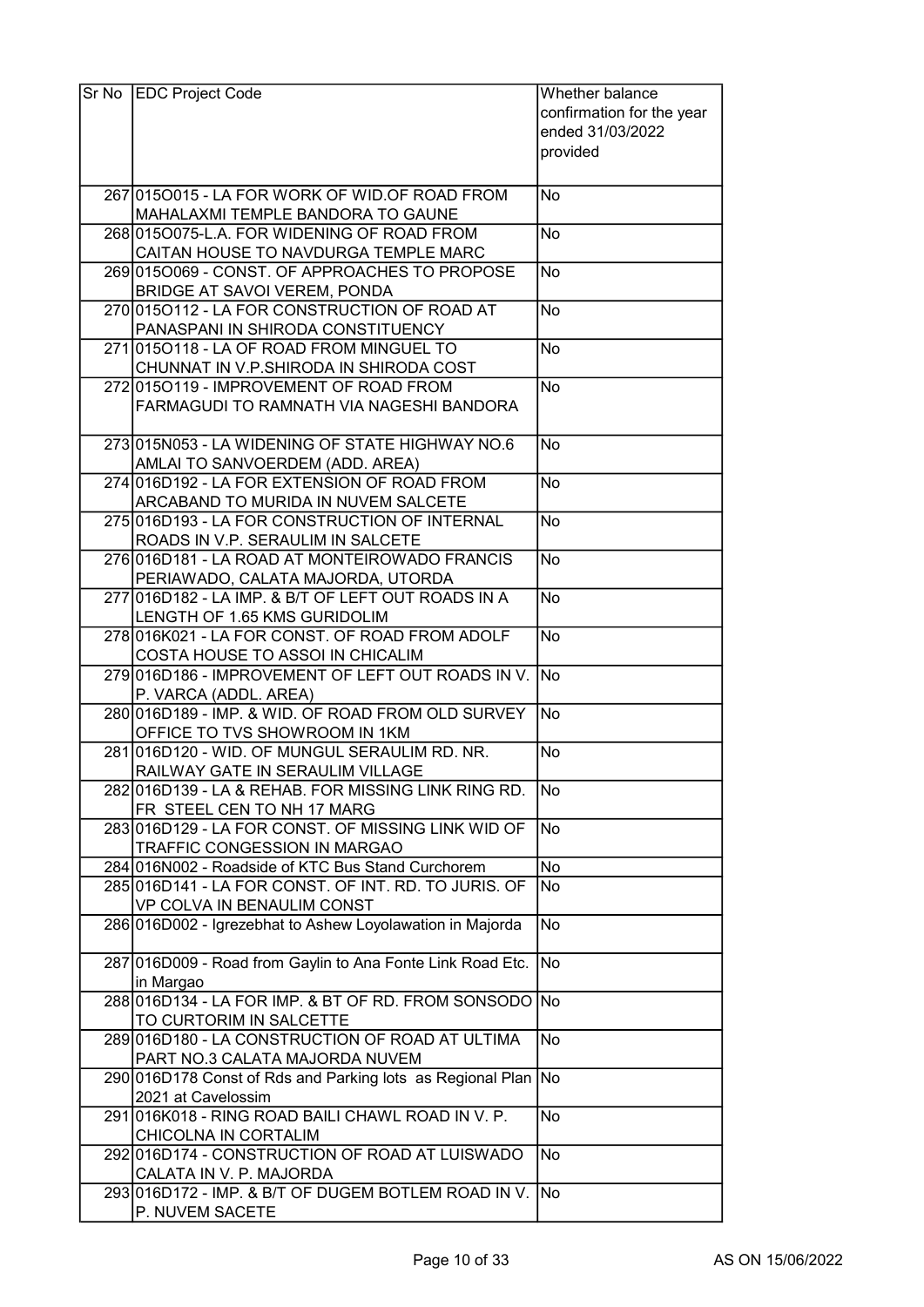| Sr No EDC Project Code                                                     | Whether balance           |
|----------------------------------------------------------------------------|---------------------------|
|                                                                            | confirmation for the year |
|                                                                            | ended 31/03/2022          |
|                                                                            | provided                  |
|                                                                            |                           |
| 294 016 D162 - CONST. OF ROAD TOND, BHIM, RAN                              | No                        |
| GONSUA V.P. BETALBATIM(ADD.AREA)                                           |                           |
| 295 016 D022 - Branch Canal at Chinchinim                                  | No                        |
| 296 016 D023 - Work of Road, Uddo Road in Village                          | No                        |
| Panchayat Raia                                                             |                           |
| 297 016 D011 - Link Road at Murida Grande in Village                       | No.                       |
| Panchayat Nuvem                                                            |                           |
| 298 016 D012 - Road at Pulwado to Domcimod & Bhirondi                      | No                        |
| 299 016 D015 - Road of Utorda Calata Igrezwada in Majorda                  | No.                       |
| 300 016 D016 - road from Walwado to Dharwatem Etc.                         | <b>No</b>                 |
| 301 016 D020 - Road in Dramapur, Sirlim, Chinchinim &                      | No                        |
| Deussua                                                                    |                           |
| 302 016 D166 - LA FOR CONST. OF APPROACH ROAD TO                           | No                        |
| MUZAR AND LINK ROAD TO GUIRIM                                              |                           |
| 303 016 D164 - LA CONST. OF ROAD OF TONTEM MOROD                           | No                        |
| IN V.P.CANSAULIM-AROSSIM-COELIM                                            |                           |
| 304 016 NO16 - ROAD TO ASSOLDA COMPROMODDI -                               | No                        |
| <b>CHURCH</b>                                                              |                           |
| 305 016K001 - INTERNAL RD. & DRAINAGE SYSTEM - KAT No                      |                           |
|                                                                            |                           |
| 306 016K010 - CONST. OF RESIDENTIAL COLONY OF AAI                          | No.                       |
| <b>AT CHICALIM</b>                                                         |                           |
| 307 016K003 - CONST. OF RD. CHICOLNA IN VP                                 | No                        |
| 308 016K004 - RD. FROM CHICALIM PANCHAYAT TO PE                            | No                        |
| 309 016 K006 - CONST. OF RD. ATMERCES VADDEM                               | <b>No</b>                 |
| 310 016 K007 - CONST. OF RD. AT GINAVP SANCOALE                            | No                        |
| 311 016 K013 - EXPANSION OF DABOLIM AIRPORT -                              | No                        |
| PHASE II                                                                   |                           |
| 312 016 NO26 - CONST. OF NEW RD. AT VP ASSOLNA.                            | <b>No</b>                 |
| AMBELIM, VELIM.                                                            |                           |
| 313 016 NO11 - GAICHEMOL PHULAMOL ROAD &                                   | No                        |
| <b>EXTENSION</b>                                                           |                           |
| 314 016 D124 - LA FOR WORK OF CONST. OF RD. AT                             | No                        |
| DULAPE - AND AMEBAG IN VERNA.                                              |                           |
| 315 016 D125 - LA FOR WORK OF BT OF INT. ROAD AT                           | No                        |
| NAGWADO IN VP BETALBATIM                                                   |                           |
| 316 016 K014 - CONST. OF 4 LANE RD. FROM CHICALIM                          | No                        |
| JN. TO DABOLIM AIRPORT                                                     |                           |
| 317 016 D033 - LA FOR CONST. OF RD. TO POIRABAND IN                        | No                        |
| <b>CUNCOLIM CONST.</b><br>318 016 D157 - LA OF IMP & B/T LEFT OUT ROADS IN | No                        |
| LENGTH 1.65KM IN VP GUIRDOLIM                                              |                           |
| 319 016 D118 - SLAB CULVERT AT AMEBAG IN VP VERNA, No                      |                           |
| <b>SALCETE</b>                                                             |                           |
| 320 016 D155 LA FOR EXT. OF RD FR. RAILWAY                                 | No.                       |
| CROSSING AT SAN JOSE                                                       |                           |
| 321 016 D159 - IMP. & B. T. OF INTERNAL ROAD IN                            | No                        |
| <b>EVIRLOLIM IN SALCETE</b>                                                |                           |
| 322 016 D152 - LA FOR BT OF COLDEM CHURCH ROAD                             | No                        |
| 1100 MTRS IN VP ORLIM OF SALCETTE                                          |                           |
| 323 016 D114 - CULVART AT POREIBHAT TO ABULAR                              | No                        |
| ROAD IN VERNA                                                              |                           |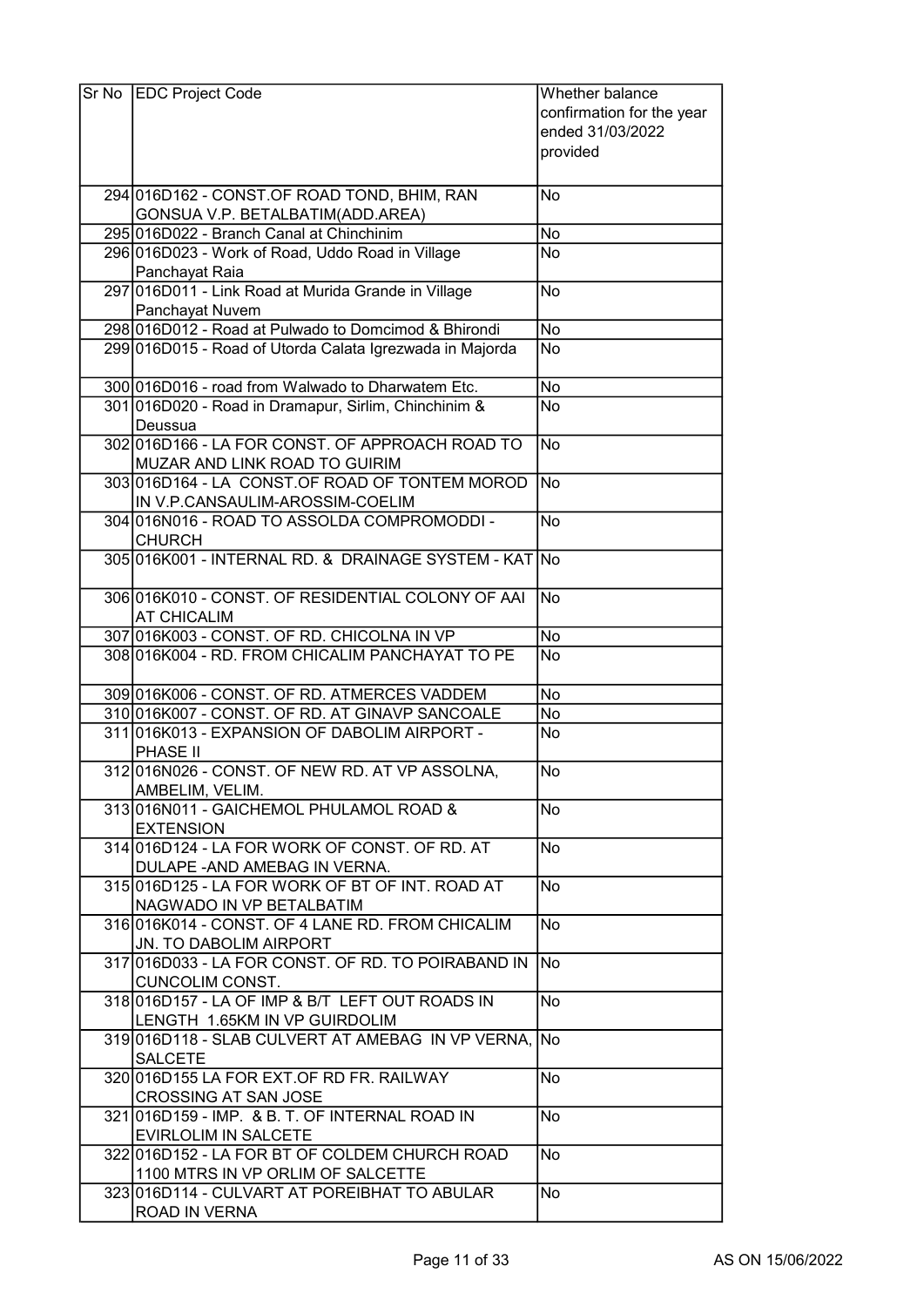| Sr No EDC Project Code                                     | Whether balance           |
|------------------------------------------------------------|---------------------------|
|                                                            | confirmation for the year |
|                                                            | ended 31/03/2022          |
|                                                            | provided                  |
|                                                            |                           |
| 324 016 D115 - CONST. OF ROAD AT TONDWADO -                | No                        |
| RANWADO CANSUA IN BETALBATIM                               |                           |
| 325 016 D116 - WORKS OF ROAD FROM CONSUA UP                | <b>No</b>                 |
| JUNCTION WITH STATE HIGHWAY AT VERNA                       |                           |
| 326 016 D113 - CONST. OF BENAULIM-SINQUETIM BRIDGE No      |                           |
| <b>ACROSS RIVER SAL</b>                                    |                           |
| 327 016 D119 - LA FOR WORK OF RD.AT MONTEL FRANCIS No      |                           |
| PEREIRA WADO VP MAJORDA, BENA                              |                           |
| 328 016 D132 - INTERNAL ROAD TO THE JURISDICTION           | <b>No</b>                 |
| OF VP COLVA UNDER BENAULIM                                 |                           |
| 329 016K016 CONST. OF INTERNAL ROADS NEAR VADEM No         |                           |
| LAKE IN VASCO CONSTITUENCY                                 |                           |
| 330 016 D137 WID OF ROAD AT HANDEM BATORA IN               | <b>No</b>                 |
| CURTORIM VILLAGE OF SALCETTE                               |                           |
| 331 016 D138 CONST. OF A FOOT OVER BRIDGE AND              | $\overline{N}$ o          |
| ONE SUBWAY AT MARAO                                        |                           |
| 332 016 Q014 - ROAD FROM SOLIEM TO PAPPAIDANDO             | <b>No</b>                 |
| 333 016 Q 001 - LINK RD. FR. SHELIM TO NH17 - LOL          | No                        |
| 334 016 Q 010 - RD. FR. GALGIBAG TO GHAN BHAY              | No                        |
| <b>POIGINIM</b>                                            |                           |
| 335 016 Q016 - ROAD FROM NANEM TO KULGATTI                 | No                        |
| 336 016 Q002 - ROAD FROM NH17 TO POLE BEACH                | No                        |
| 337 016 Q 023 - RD. FR. SHREE SHANKARSHA TEMPLE            | No                        |
| 338 016 Q024 - RD. FR. KAVEAT TO DURGADEVI TEMPLE          | No                        |
|                                                            |                           |
| 339 016 Q009 - RD. FR. GOVT. HIGH SCHOOL - MIRAND          | No                        |
| 340 016 Q006 - RD. FR. MAVE TO GHANEM IN VP COLA           | No                        |
| 341 016 D059 - CONST. OF BT RD. TO PERQUENE                | No                        |
| VANELIM & RD TO SERNABATIM VP COLVA                        |                           |
| 342 016 D075 - Road at Duguem in Nuvem                     | No                        |
| 343 016 D054 - BT of Motiwada and Aksona in Majorda        | No                        |
| 344 016 D056 - Rawanfond Junction and Road to Rawanfond    | No                        |
| <b>Bridge</b>                                              |                           |
| 345 016 D060 - Slab Culvert at Amebag in Verna             | No                        |
| 346 016 D063 - Bye Pass Road of existing MDR to Betul in   | No                        |
| Velim                                                      |                           |
| 347 016 D072 - Foot Over Bridge and Oneway Subway at       | No                        |
| Chainage                                                   |                           |
| 348 016 D131 - MISSING AREA FOR WIDENING MDR 40            | No                        |
| (MARGAO-QUEPEM) IN VP PARODA                               |                           |
| 349 016 D090 - BT OF ROAD AND RETAINING WALL               | No                        |
| 350 016D092 - Cavellosim - Assolna Bridge                  | No                        |
| 351 016D093 - Existing Road from navelim Bus Stand         | No                        |
| 352 016 D094 - WIDENING & BT OF MARGAO - BORIM             | No                        |
| ROAD FROM RAIA                                             |                           |
| 353 016 D095 - Widening of Road from Old Survey Office to  | <b>No</b>                 |
| <b>TVS Show Room</b>                                       |                           |
| 354 016 D096 - Civil Road at Murinda Grande at Nuvem       | No                        |
| 355 016 D097 - Ring Road from Comba to Margao              | No                        |
| 356 016 D099 - REALIGN. OF SH 5, ARLEM-BORIM RD.           | No                        |
| <b>CURTORIM CONSTITUANCY</b>                               |                           |
| 357 016 D046 - Construction of Aleawado Road in Chinchinim | <b>No</b>                 |
|                                                            |                           |
| 358 016 D047 - Road of Sirlim Bondorim in Dramapur         | <b>No</b>                 |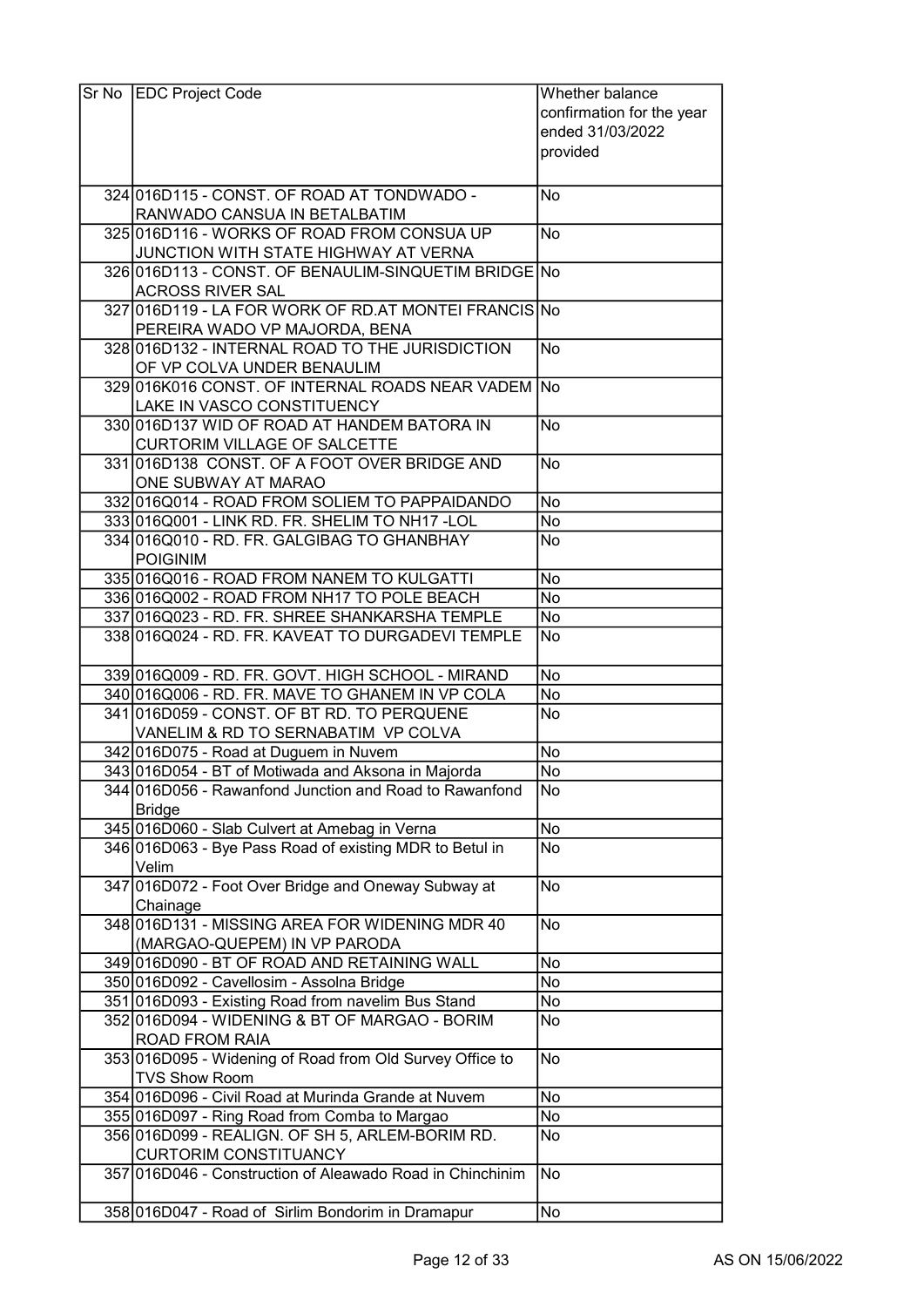| Sr No | <b>EDC Project Code</b>                                                                    | Whether balance           |
|-------|--------------------------------------------------------------------------------------------|---------------------------|
|       |                                                                                            | confirmation for the year |
|       |                                                                                            | ended 31/03/2022          |
|       |                                                                                            | provided                  |
|       |                                                                                            |                           |
|       |                                                                                            | No                        |
|       | 359 016 D049 - Road (Missing Link) in Nuvem Etc.<br>360 016 D050 - BALANCE ROAD IN NAVELIM | <b>No</b>                 |
|       | <b>CONSTITUENCY</b>                                                                        |                           |
|       | 361 016 D052 - New Road in Assolna                                                         | No                        |
|       | 362 016 D128 - LA FOR CONST. OF ROAD AT POREIBHAT,                                         | No                        |
|       | ODLEMBHAT & MANZO IN VP VERNA                                                              |                           |
|       | 363 016 D034 - Road via Wadi Piqueno Pulwadd Vassu Wada                                    | <b>No</b>                 |
|       |                                                                                            |                           |
|       | 364 016 D036 - Road at Colva                                                               | No                        |
|       | 365 016 D037 - Road from Aquem to Eastern Bye Pass in                                      | No                        |
|       | Margao                                                                                     |                           |
|       | 366 016 D038 - Road from St. Joao Mall in Colva                                            | <b>No</b>                 |
|       | 367 016D025 - Culvert at Poriebhat, Ambular Road, Verna                                    | No                        |
|       | 368 016 D026 - BT Approaches Adiband in Cuncolim                                           | <b>No</b>                 |
|       | 369 016 D027 - Road in Uttorda, Road in Cuncolim                                           | No                        |
|       | 370 016 D028 - Road from Margao Colva Road to Madel                                        | No                        |
|       |                                                                                            |                           |
|       | 371 017N018 - SCHEME AT ZANADEM, NAGUEM VILLAGE                                            | No                        |
|       | 372 018 D123 - LA FOR EXP. OF SEWERAGE TREATMENT                                           | Yes                       |
|       | PLANT, MARGAO                                                                              |                           |
|       | 373 018 D168 - LA FOR EXT. OF SEWERLINE IN CENTRAL                                         | Yes                       |
|       | ZONE(SOUTH SECTOR)FATORDA -II                                                              |                           |
|       | 374 018K020 L A for Consts of Sewage Pumping station No.8                                  | Yes                       |
|       | at Belabai in Vasco                                                                        |                           |
|       | 375 018 D007 - Underground Drainage MCZ (South Sector)                                     | Yes                       |
|       | 376 018 D001 - Laying Sewer Lines Underground Drainage<br>to MCZ                           | Yes                       |
|       | 377 019 NO29 - LA FOR CONST. OF INTERNAL ROAD AT                                           | No                        |
|       | XIC XELVONA, CURCHOREM                                                                     |                           |
|       | 378 019 Q017 - ROAD FROM KARVEM TO VELIPWADA IN                                            | No                        |
|       | <b>GAONDONGREM</b>                                                                         |                           |
|       | 379 019 NO34 - LA FOR CONST. OF MAIN RD. FATORPA                                           | No                        |
|       | SARASWATI TPL. TO BURINGWADA                                                               |                           |
|       | 3801019Q038 - IMP MDR 49 TO GHS AGONDA &                                                   | No                        |
|       | KARASHIMOL BY PROVIDING HOT MIX CARPET                                                     |                           |
|       | 381 019 NO47 - LA FOR CONST. OF BRIDGE AT BALLI IN                                         | No                        |
|       | QUEPEM CONST.ON BALLI FATORPA                                                              |                           |
|       | 382 019 D100 - IMPROVEMENT OF LEFTOUT ROADS IN                                             | No                        |
|       | VILLAGE PANCHAYAT VARCA ADDL.AREA                                                          |                           |
|       | 383 019 N047 - LA FOR CONST. OF BRIDGE AT BALLI IN                                         | No                        |
|       | QUEPEM CONST.ON BALLI FATORPA                                                              |                           |
|       | 384 019 NO48 - LA FOR CONST. OF APPROACHED NEW                                             | No                        |
|       | BRIDGE RIVER KUSHAWATI QUEPEM                                                              |                           |
|       | 385 019 N046 - LA FOR ROAD WIDENING AT CONDY IN                                            | No                        |
|       | QUEPEM VILLAGE (ADDITIONAL AREA)                                                           |                           |
|       | 386 019 NO06 - LA FOR LINK ROAD BETHUMODI &                                                | <b>No</b>                 |
|       | KAKUMODI IN CURCHOREM CONSTITUENCY                                                         |                           |
|       | 387 019 N051 - LA ROAD LEADING FROM MAIN                                                   | <b>No</b>                 |
|       | ASSOLDA, CURCHOREM RD. TO KAGE TALEBANDH                                                   |                           |
|       |                                                                                            |                           |
|       | 388 019 Q 040 - LA FOR IMP. B/T RD. MDR-49 JOINING                                         | No                        |
|       | KARASHIMOL PAVEM AGONDA CANACONA                                                           |                           |
|       | 389 019 Q 041 - LA CONST. ROAD FROM MATVEM TO                                              | No                        |
|       | GHANEM IN V.P. COLA UNDER CANACONA                                                         |                           |
|       |                                                                                            |                           |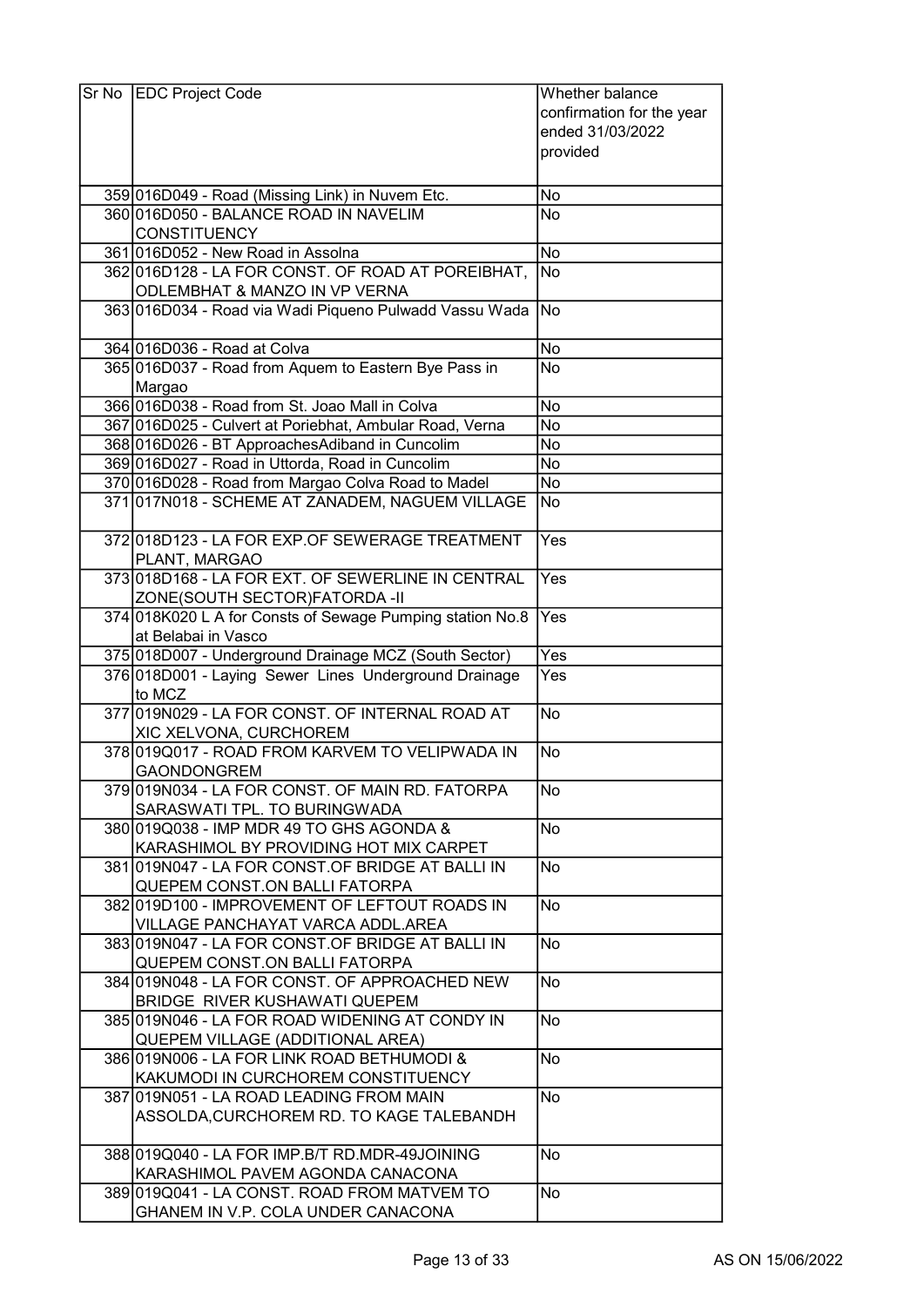| Sr No EDC Project Code                                                        | Whether balance           |
|-------------------------------------------------------------------------------|---------------------------|
|                                                                               | confirmation for the year |
|                                                                               | ended 31/03/2022          |
|                                                                               | provided                  |
|                                                                               |                           |
| 3901019N054 - IMPROVEMENT&BT GAICHEMOL                                        | No.                       |
| ROAD, PHULAMOL ROAD V.P.ASSOLDA CURCHOREM                                     |                           |
|                                                                               |                           |
| 391 019 N055 - CONSTRUCTION OF INTERNAL ROAD TO                               | No                        |
| ASSOLDA COMPROMODDI CURCHOREM                                                 |                           |
| 392 019 NO23 - CONST. OF ROAD FROM BALLI FATORPA                              | No.                       |
| TO PRABHUWADA IN VP FATORPA.                                                  |                           |
| 393 019 NO22 - CONST. OF RD. AT MUSLIMWADA,<br>KUSMANA IN QUEPEM              | No                        |
| 394 019 Q031 - LA FOR CONST. OF RD. FROM KINDLEM                              | No.                       |
| TO NIRAKAR DEVASTHAN IN CANACON                                               |                           |
| 395 019 NO33 - LA FOR CONST. OF RD. AT KUSMANA IN                             | No                        |
| SY. NO.128/2 & 128/4 IN QUEPEM                                                |                           |
| 396 019 L021 - LA FOR WID. OF 4 LANE FROM TILAMOL TO No                       |                           |
| SANGUEM COURT VIA CURCHOREM                                                   |                           |
| 397 019 NO28 - LA FOR ROA WIDENING OF CONDY IN                                | No                        |
| <b>QUEPEM TALUKA</b>                                                          |                           |
| 398 019 D122 - LA FOR IMP & BT, RD FROM PARVEM TO                             | No.                       |
| MUDKUD VIA BETUL (ADD. AREA)                                                  |                           |
| 399 019 Q 019 - CONST. OF SATURLIM RD. IN VP                                  | No                        |
| GAODONGREM, POINGUINIM TALUKA                                                 |                           |
| 400 019 Q 020 - CONST. OF LINK RD. TO KHODAWADA AT                            | No                        |
| SADOLXEM, IP POINGUINIM                                                       |                           |
| 401 019 Q 011 - RD. FR. PARVEM TO MUDKUD VIA BETUL -                          | No.                       |
| С                                                                             |                           |
| 402 019 Q030 - LA FOR CONST. OF RD. FROM PARVEM TO No                         |                           |
| DESSAIWADA IN AGONDA, CANCONA<br>403 0210055 - APPRAOCH RAOD TO WEEKLY MARKET | No                        |
| AT UPPER BAZAR, PONDA                                                         |                           |
| 404 021 0055 - APPROACH RD. TO WEEKLY MARKET AT                               | No                        |
| <b>UPPER BAZAR, PONDA</b>                                                     |                           |
| 405 0210074 - LA FOR PROVIDING PARKING SPCAE,                                 | <b>No</b>                 |
| S.NO.8 & 11, 1, 19 (PART) OF PONDA                                            |                           |
| 406 022D043 - Annexe Building Sub Megistrate Court at                         | No                        |
| Margao                                                                        |                           |
| 407 022N003 - PRESSURE CONDUIT PARODA VILLAGE                                 | No                        |
| 408 023 Q 015 - BAZAR AT CHAUDI CANACONA                                      | No                        |
| 409 023 Q 013 - CEMETARY AT CHAUDI CANACONA                                   | No                        |
| 410 023 Q 022 - GARBAGE DUMPING AT DUMANE                                     | No                        |
| 411 024 Q 018 - RD. FR. WELWADO-DHARWADEM-                                    | No                        |
| <b>POINGUINIM</b>                                                             |                           |
| 412 024 S015 - PLAYGROUND AT NAGMODEM, NAVELIM                                | No                        |
|                                                                               |                           |
| 413 024 D048 - District Head Quarters in South Goa                            | No                        |
| 414 024 D076 - Community Welfare Project at Daivandya                         | No                        |
| Samaj<br>415 024K012 - CONSTRUCTION OF ACCESS ROAD NEAR                       | No                        |
| VADDEM LAKE, VASCO.                                                           |                           |
| 416 024 D184 - LA FOR ESTABLISHMENT OF INDUSTRIAL                             | No                        |
| ESTATE OF CUNCOLIM                                                            |                           |
| 417 025 D086 - CONSTRUCTION OF FARM ROAD AT                                   | No                        |
| COTARLI IN SANGUEM TALUKA                                                     |                           |
| 418 025 D064 - Ground for Peddy Crop at Dhaverlim                             | No                        |
|                                                                               |                           |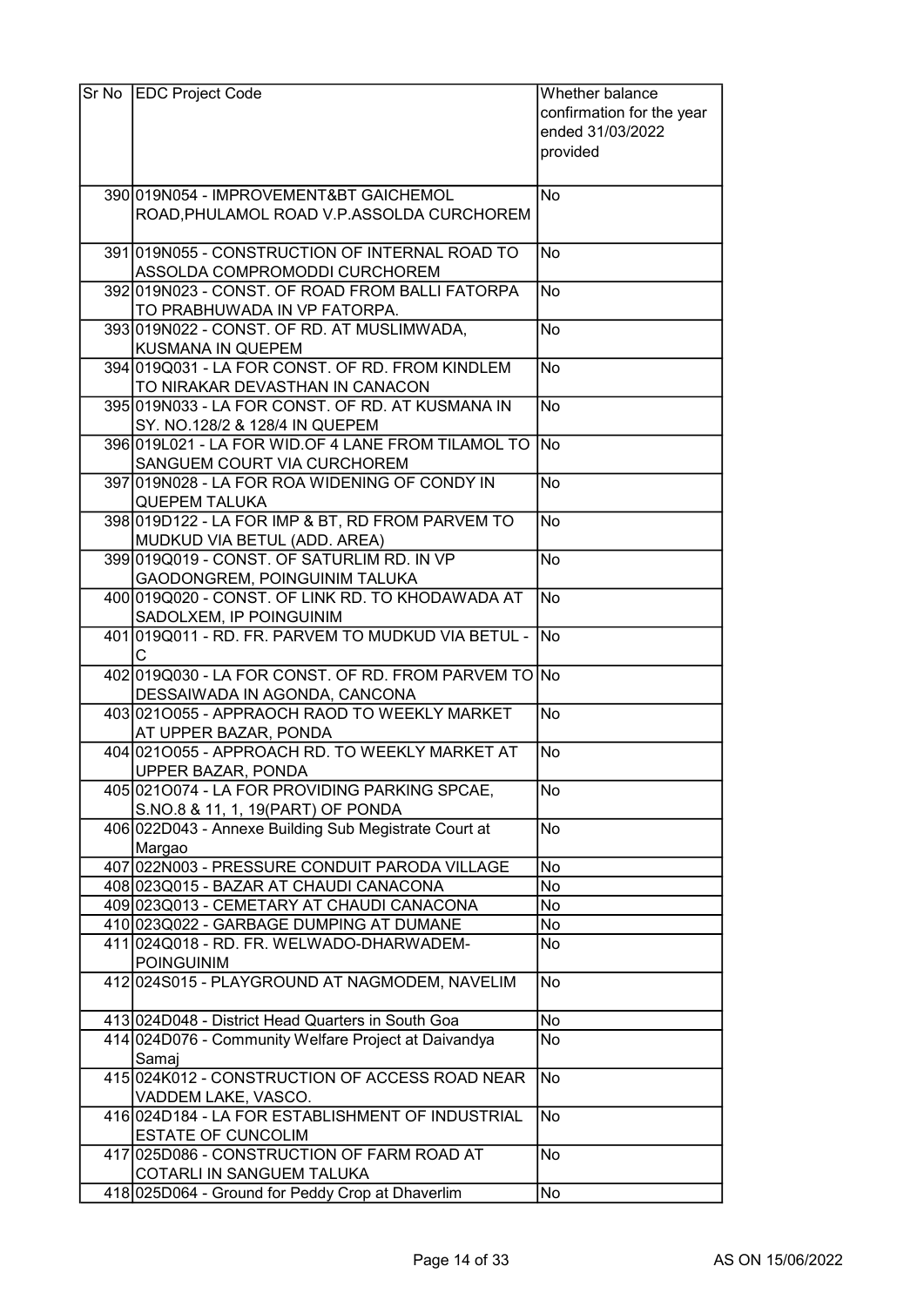| Sr No   EDC Project Code                                                                   | Whether balance<br>confirmation for the year<br>ended 31/03/2022<br>provided |
|--------------------------------------------------------------------------------------------|------------------------------------------------------------------------------|
|                                                                                            |                                                                              |
| 419 025 D082 - EXE. ENG. PWD DIV. XIV, WRD, GOGOL,<br><b>MARGAO</b>                        | No                                                                           |
| 420 025 D051 - W.C. No.7 of minor M3 of SIP                                                | No                                                                           |
| 421 025 D024 - Ground Reserves at Velling Village                                          | No                                                                           |
| 422 026 0043 - BARRAGE AT OPA IN KHANDEPAR                                                 | Yes                                                                          |
| 423 0260012 - IMPROV. OF KAPILESHWARI NALLAH -PO                                           | Yes                                                                          |
| 424 026 0098 - LA FOR IMPROVEMENT OF KAPILESHWARI Yes<br>NALLAH CH.2660MTS TO CH.7270MT    |                                                                              |
| 425 026 0102 - IMPROVEMENT OF NALLAH FROM CH.<br>1155 TO CH. 1485                          | Yes                                                                          |
| 426 027 0023 - WIDENING & IMPROVEMENT OF<br><b>GEOMETRIC</b>                               | <b>No</b>                                                                    |
| 427 027 0021 - WID. & IMP. GEOMETRIC BET. KM.116 TO<br>121 OF NH 4A (ADDL. AREA)           | No.                                                                          |
| 428 0270060 - WIDENING OF ROAD BET. OF NH-17B                                              | <b>No</b>                                                                    |
| 429 028 H033 - CONST. OF ROAD FROM KUMBHARWADA                                             | Yes                                                                          |
| TO BHATWADI, VP BHIRONDA, VALPOI                                                           |                                                                              |
| 430 028 J023 - CONST.OF ROAD FROM DHATWADO<br><b>BAGWADA AT PILIGAO IN BICHOLIM TALUKA</b> | Yes                                                                          |
| 431 028 J059 - LA FOR REALIGNMENT OF MDR-21<br>BETWEEN BICHOLIM TO MAYEM IN BICHOLI        | Yes                                                                          |
| 432 028 J020 - RD. FR. MAIN RD. TO HARIJANWADA                                             | No                                                                           |
| 433 028 J021 - REALIGNMENT OF BICHOLIM BYE PASS                                            | Yes                                                                          |
| 434 028 J010 - DIVERSION OF BICHOLIM SARMANAS<br><b>ROAD</b>                               | Yes                                                                          |
| 435 028 J073 - LA FOR CONST. OF ROAD FROM SAL TO<br>DHUMASE IN BICHOLIM TALUKA             | Yes                                                                          |
| 436 028 H038 - LA FOR CONST.& ASPHAL OF BYEPASS<br>RD. FROM HONDA TO DIGNEM VP HOND        | Yes                                                                          |
| 437 028 J079 - LA FOR CONSTRUCTION OF ROAD FROM<br>HATURLIM TO DOORLI IN V.P. MAYEM        | Yes                                                                          |
| 438 028 H013 - New bridge of Paular on MDR 25 in Pale                                      | Yes                                                                          |
| 439 028 H015 - Road from Dabem to Gaulanwada in Mauxi                                      | No                                                                           |
| 440 028 H016 - ROAD FROM XELOPAND TO SHIRONGALI<br>IN KHOTODEM ETC.                        | Yes                                                                          |
| 441 028 H007 - SATICHE BHAT AT VILLAGE PANCHAYAT<br><b>KUDNEM</b>                          | Yes                                                                          |
| 442 028 H008 - Road Leading to Bazar in Surla                                              | No                                                                           |
| 443 028 H043 - CONST. OF FOOT BRIDGE FROM                                                  | Yes                                                                          |
| HALITWADA TO KERI IN PORIEM CONSTITUEN<br>444 028 J048 - CONST. OF ROAD - VADVAL SAVARDHAT | Yes                                                                          |
|                                                                                            |                                                                              |
| 445 028 H028 - CONST. OF CULVERT AT SAVORSE,<br>NANUS IN VP BHIRONDA, VALPOI CONST.        | Yes                                                                          |
| 446 028 J050 - BICHOLIM LINK ROAD IN A LENGTH OF<br>1470M VIA PIRACHIKOND TO LADFEM        | Yes                                                                          |
| 447 028 HO10 - LA FOR CONST. OF BRIDGE BETWEEN<br><b>GULELI - PADELI VP BHIRONDA</b>       | Yes                                                                          |
| 448 028 J081 - LA FOR IMP. & WID OF ROAD FROM USGAO Yes<br>BRIDGE TO VILLAGE BOUNDARY      |                                                                              |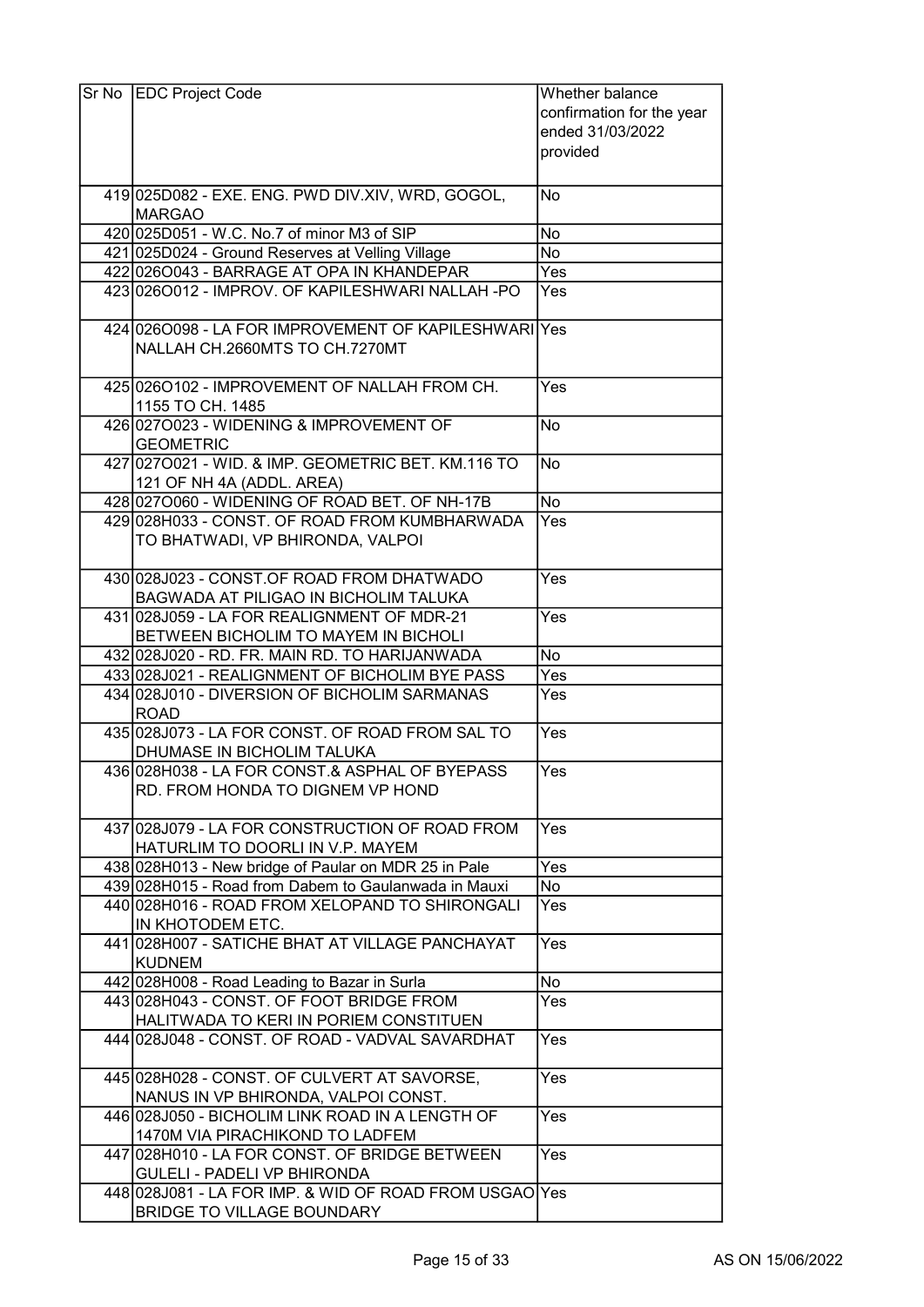| Sr No | <b>EDC Project Code</b>                                                                                     | Whether balance           |
|-------|-------------------------------------------------------------------------------------------------------------|---------------------------|
|       |                                                                                                             | confirmation for the year |
|       |                                                                                                             | ended 31/03/2022          |
|       |                                                                                                             | provided                  |
|       |                                                                                                             |                           |
|       | 449 028 J051 - DHANGARWADA ROAD NEAR BICHOLIM                                                               | Yes                       |
|       | IND. ESTATE.                                                                                                |                           |
|       | 450 028 J045 - CONST. OF PARALLEL BRIDGE AT                                                                 | Yes                       |
|       | <b>BICHOLIM</b>                                                                                             |                           |
|       | 451 028 J077LA OF ROAD FROM SHNO.1 TO VHADLI                                                                | Yes                       |
|       | VANDEVTA TEMPLE AT MULGAO, BICHOLIM                                                                         |                           |
|       | 452 028 H009 - LA FOR CONST. OF APPROACH RD. AT                                                             | Yes                       |
|       | VELUZ FOOT BRIDGE AT VALPOI                                                                                 |                           |
|       | 453 028 H025 - CONST. OF RD. LEADING TO AGADVA                                                              | <b>No</b>                 |
|       | 454 028 H035 - LA FOR CONST. OF BRIDGE BET. GULELI -                                                        | Yes                       |
|       | PADELI VP BHIRONDA, VALPOI                                                                                  |                           |
|       | 455 028 J024 - LA FOR CONST. OF RD FROM NANODA TO                                                           | Yes                       |
|       | SAGAR NURSERY VP LATABARCEM                                                                                 |                           |
|       | 456 028 H021 - LA FOR CONST. OF ROAD AT                                                                     | <b>No</b>                 |
|       | THAKARWADA HONDA FROM SANTOSH HOUSE                                                                         |                           |
|       | 457 028 J085 - LA FOR CONST.OF NEW CULVERT AT                                                               | Yes                       |
|       | CHICKNEM IN SONSHI GHODBAY IN PALE                                                                          |                           |
|       | 458 028 J086 - LA FOR CONST. OF ROAD LEADING FROM                                                           | No                        |
|       | <b>VELGUEM SURLA TO MADKAIKARWADA</b><br>459 028 J087 - LA FOR CONST. OF ROAD LEADING FROM                  | Yes                       |
|       | GURAWWADA IN V.P.KUDNEM IN PALE                                                                             |                           |
|       | 460 028 J084 - IMP. & BT ROAD AT DEULWADA UP TO                                                             | Yes                       |
|       | MICHAEL HOUSE IN V. P. NARVA                                                                                |                           |
|       | 461 028 J083 - LA FOR CUTTING OF HILL SLOPE PRONE                                                           | Yes                       |
|       | ROAD PILGAO TO SAPTAKOTESHWAR                                                                               |                           |
|       | 462 028 J097 - LA FOR CONST. BICHOLIM LINK RD                                                               | Yes                       |
|       | LENGTH 1470 MT.PIRACHI KOND BORDEM                                                                          |                           |
|       | 463 028 H045 - CONST, OF ROAD FROM VANTE VILLAGE                                                            | Yes                       |
|       | TO AMBESHI BRIDGE IN VALPOI                                                                                 |                           |
|       | 464 028 J099 Land Acquisition for Const. of Tambdo Road to                                                  | $\overline{Yes}$          |
|       | V.P.Mulgao in Bicholi                                                                                       |                           |
|       | 465 028 J095 - LA FOR ROAD LEADING TO SARDAN IN                                                             | Yes                       |
|       | FANASWADI AT NAVELIM BICHOLIM                                                                               |                           |
|       | 466 028 H037 - B.T. ROAD FROM DHANGARWADA,                                                                  | Yes                       |
|       | SAWANTWADA, SHELKARWADA V. P. KERI                                                                          |                           |
|       | 467 028 J100 - L.A. FOR CONST.OF ROAD LEADING TO                                                            | No                        |
|       | AGADYE IN V.P.SURLA IN SANKHALI                                                                             |                           |
|       | 468 029 D008 - Main Canal at Dramapur Village                                                               | <b>No</b>                 |
|       | 469 029 L001 - WS TO OPA WATER WORK BY PUMPING                                                              | <b>No</b>                 |
|       |                                                                                                             |                           |
|       | 470 029 L022 - LA FOR CONST. OF BRANCH CANAL                                                                | <b>No</b>                 |
|       | CH.18.45 KM OF SIP MAIN AMBA. QUEPE                                                                         |                           |
|       | 471 029 L014 - TENANTED PEDDY LAND & UNTENANTED                                                             | No                        |
|       |                                                                                                             |                           |
|       | 472 029 H004 - SIP in Submergence Area at Curcdi                                                            | No                        |
|       | 473 030 D084 - South Western Railway to Cansaulim<br>474 030 D102 - South Western Railway between Collem to | No<br>No                  |
|       | Vasco                                                                                                       |                           |
|       | 475 031 L010 - BOTANICAL GARDEN AT SELAULIM                                                                 | Yes                       |
|       | 476 032N001 - CONST. OF BUS STAND AT CUSMANE                                                                | No                        |
|       | 477 032B005 - LA FOR CONST. OF NEW INTERNATIONAL                                                            | (Chanded to 149B076)      |
|       | AIRPORT AT MOPA IN PERNEM TAL.                                                                              |                           |
|       |                                                                                                             |                           |
|       | 478 0320039 - CONST. OF WEIGH BRIDGE AT USGAO                                                               | No                        |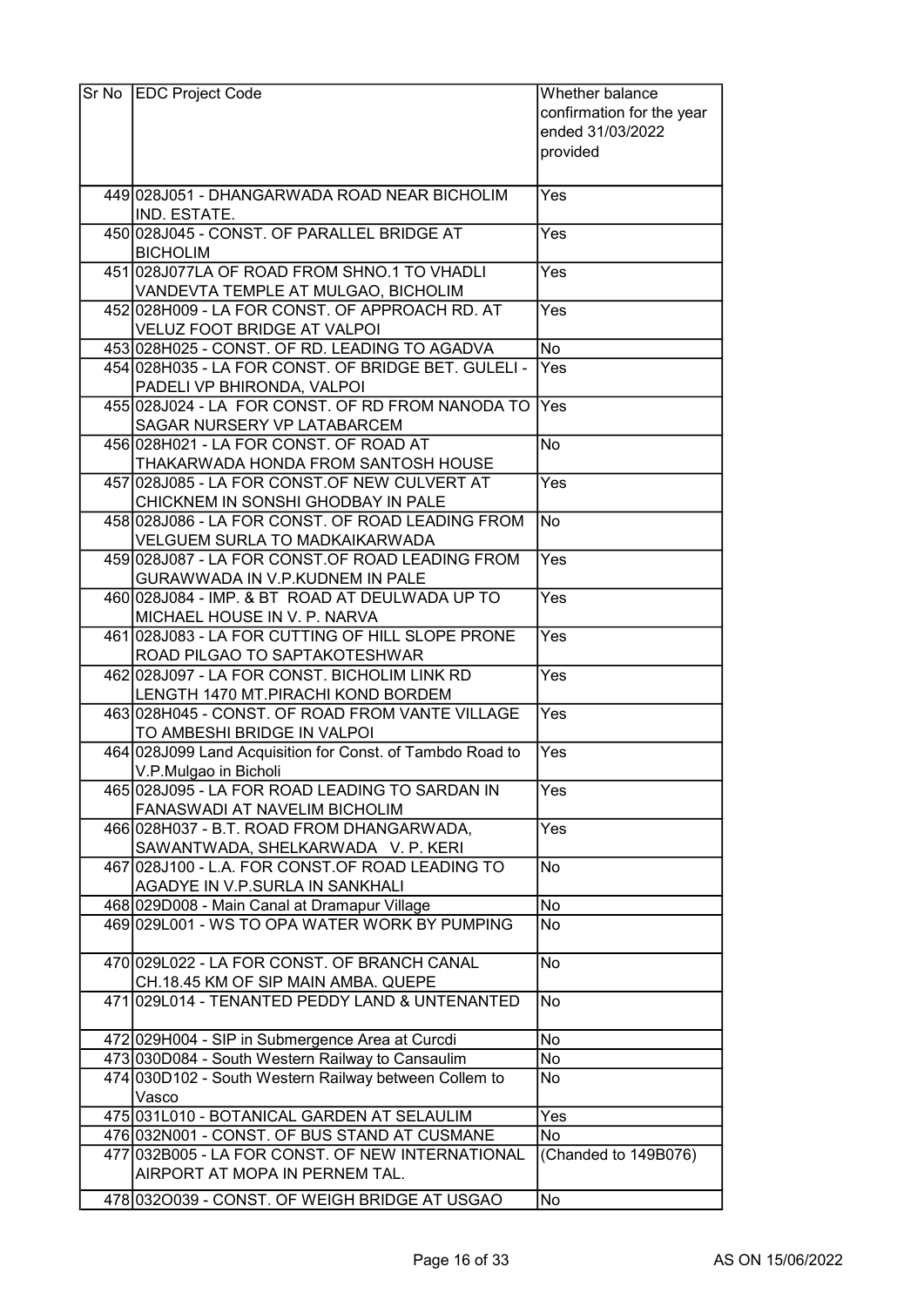| Sr No EDC Project Code                                      | Whether balance           |
|-------------------------------------------------------------|---------------------------|
|                                                             | confirmation for the year |
|                                                             | ended 31/03/2022          |
|                                                             | provided                  |
|                                                             |                           |
|                                                             |                           |
| 479 032 D098 - L.A. FOR EXPANSION OF MARGAO BUS             | No                        |
| <b>STAND</b>                                                |                           |
| 480 032 H017 - Bus Stand at Honda                           | No                        |
| 481 032 H019 - Bus Stand at Valpoi                          | No                        |
| 482 032 B007 - Approach Road to Mopa Airport                | No                        |
| 483 0320070 - LA FOR ESTABLISHMENT OF TRANS.                | No                        |
| <b>OFFICE &amp; OTHER INFRASTRUCTURE</b>                    |                           |
| 484 032A038 - Expansion of Mapusa Bus Stand                 | No                        |
| 485 032A114 - L.A. FOR CONSTRUCTION OF BUS STAND            | No                        |
| AT ALDONA IN BARDEZ, TALUKA                                 |                           |
| 486 033F034 - Institutional Complex at                      | Yes                       |
| Curca/Bambolim/Calapur/Taleigao                             |                           |
|                                                             |                           |
| 487 034 H024 - CONST. OF BRIDGE AT PORIEM, SATTARI          | No                        |
| <b>INCL. APPROACHES</b>                                     |                           |
| 488 034 F029 - Approaches to Gaundalim, Cumbharjua Bridge   | <b>No</b>                 |
|                                                             |                           |
| 489 034 H001 - Approaches to Ambeshi - Ganjem Bridge        | No                        |
| 490 034 F074 - LA FOR CONST. OF SINGLE LANE BRIDGE          | No                        |
| AZOSSIM-MANDUR, VIL. DONGRIM                                |                           |
| 491 034A024 - Approaches to Poira - Corjuem Bridge on       | No                        |
| Corjuem side                                                |                           |
| 492 034 F007 - Road from St. Inez Circle to Miramar Circle  | No                        |
| 493 034 J006 - APPROACH ROAD TO AMONA - VIRDI               | <b>No</b>                 |
| <b>BRIDGE</b>                                               |                           |
| 494 034 L027 - CONSTRUCTION OF FOUR LANE BRIDGE             | No                        |
| <b>AT SANGUEM TOWN</b>                                      |                           |
|                                                             |                           |
| 495 034 A004 - Approaches to Poira Khorjuevem Bridge        | <b>No</b>                 |
| 496 034A002 - Approcahes to Pirna - Ozrim Bridge Pirna side | No                        |
|                                                             |                           |
| 497 034 D006 - Market Complex at Cansaulim                  | No                        |
| 498 034 B044 - BRIDGE BETWEEN THARMAS TO OZARI              | No                        |
| SANGAOWADA IN DHARGAL                                       |                           |
| 499 034A105 - LA FOR CONSTRUCTION OF SALVADOR               | No                        |
| DO MUNDO - CHODAN BRIDGE                                    |                           |
| 500 034 F086 - LA FOR CONSTRUCTION OF ROAD OVER             | <b>No</b>                 |
| BRIDGE (ROB) AT LC GATE NO.37                               |                           |
| 501 034K019 - LA CONST.OF BRIDGE AT DANDO-MOLLO             | No                        |
| IN V.P.VELSAO PALE IN CORTALIM                              |                           |
| 502 035 D045 - Proposed Retail Outlet under SC Catagory at  | No                        |
| Seraulim                                                    |                           |
| 503 036 S023 - PLAYGROUND CUM SPORT COMPLEX - MA Yes        |                           |
|                                                             |                           |
| 504 037 D087 - EXE. ENG. DIV. IX - WRD, MARGAO              | No                        |
| 505 037 D127 - LA FOR CONST. OF 300 M3 CAP. GLR AT          | No                        |
|                                                             |                           |
| ROULEM IN CURTORIM, SALCETTE                                |                           |
| 506 037 D142 - LA FOR CONST. OF 400M3 CAP.SUMP              | No                        |
| PUMPHOUSE AT CURTORIM                                       |                           |
| 507 037 D117 - LA FOR CONST. OF 650M2 RCCOHR &              | No                        |
| 800M3 RCC GLR AT MANDOPA, NAVELIM                           |                           |
| 508 037 D040 - WSS to Moti Dongor, Aquem, Shirvodem Etc.    | No                        |
|                                                             |                           |
| 509 037D103 - Guest House at Gogol                          | No                        |
| 510 037D105 - Improvement of WSS to Old Mardol &            | No                        |
| surrounding areas                                           |                           |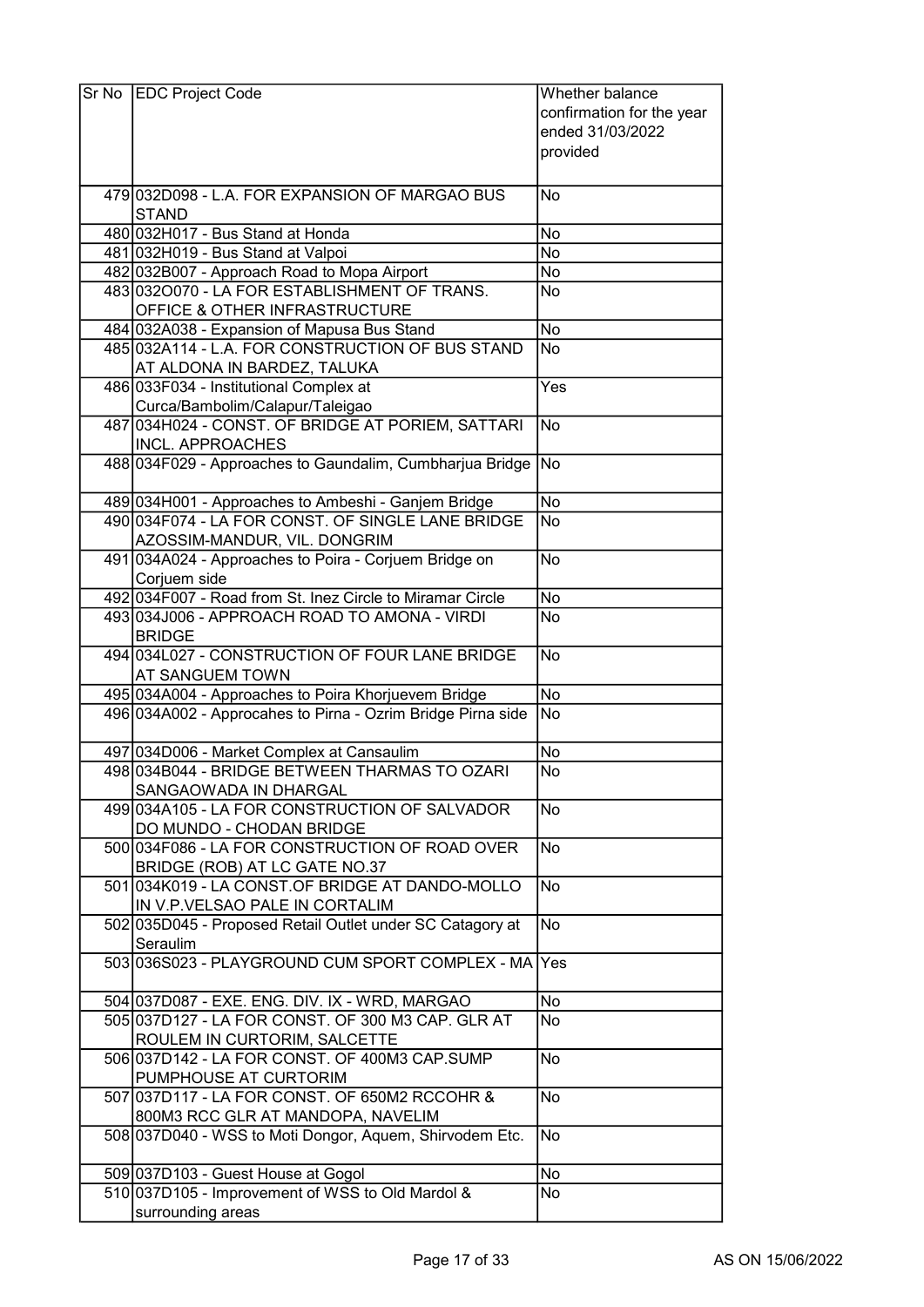| $\operatorname{\mathsf{Sr~No}}$ | <b>EDC Project Code</b>                                                                    | Whether balance           |
|---------------------------------|--------------------------------------------------------------------------------------------|---------------------------|
|                                 |                                                                                            | confirmation for the year |
|                                 |                                                                                            | ended 31/03/2022          |
|                                 |                                                                                            | provided                  |
|                                 |                                                                                            |                           |
|                                 | 511 037 D171 - LA FOR 500 MM DIA & 400 DIA PIPELINE                                        | No                        |
|                                 | FROM GUDI TO ORLIM WSS VELIM                                                               |                           |
|                                 | 512 037 D144 - IMP. OF WSS TO VERNA & SURROUNDING                                          | No.                       |
|                                 | AREAS AT HANDKANT, VERNA                                                                   |                           |
|                                 | 513 038 Q 007 - SUB STATION AT POINGUINIM IN                                               | <b>No</b>                 |
|                                 | <b>CANACONA</b>                                                                            |                           |
|                                 | 514 038 D039 - Substation at Cavellosim/Carmona in Salcette                                | No.                       |
|                                 | 515 039 D078 - Construction Road at Aquem, Margao                                          | No                        |
|                                 | 516 039D108 - 5 LANNING OF RD FR. TOLLEBAND                                                | No                        |
|                                 | 517 039 D191 - CHTA NO.7, PT SHEET 258 MARGAO                                              | No                        |
|                                 | NAVELIM VILLAGE MULTI PUBLIC UTILITY                                                       |                           |
|                                 | 518 040 A 112 - LA FOR CONST. OF SIOLIM DISTRI.                                            | No                        |
|                                 | CH.1.66KM TO 5.455KM (ADDL.AREA)                                                           |                           |
|                                 | 519 040 J102 - CONST.DWC 1LA, ILCAS, ZL, 3R & 4 OF SAL                                     | lNo                       |
|                                 | DISTRI.OF TIP SAL LATAMBAR                                                                 |                           |
|                                 | 520 040 J103 - CONST.DWC 1L, 2R, 3R & ITS BRANCHES                                         | No                        |
|                                 | CH.515M,1290M,2380M SAL LATAM                                                              |                           |
|                                 | 521 040 J104 - CONS.DWC 4R TAKES OFF FROM                                                  | No                        |
|                                 | CH.2980M.VADAVAL DISTRI.LATAMBRCEM SAL                                                     |                           |
|                                 | 522 040 J105 - CONST.OF SANQUELIM DIST. CH.0.00KM<br>TO 2.33KM BORDE CH.2.33-4.60          | No                        |
|                                 | 523 040 J106 - CONST. SANQUELIM DIST. LBMC TIP                                             | No.                       |
|                                 | 4.600KM.TO 7.360 KM. VILLAGE SARVAN                                                        |                           |
|                                 | 524 040 J107 - CONST. OF DWC 5 R OF VODAVAL DIST.                                          | No                        |
|                                 | OF LBMC OF TIP VILLAGE SAL                                                                 |                           |
|                                 | 525 040J108 - DWC 5R, 6R OF SAL DISTRIBUTORY OF                                            | No                        |
|                                 | LBMC OF TIP IN SAL VILLAGE                                                                 |                           |
|                                 | 526 040 J109 - CONST. DWC 3-L TAKES OFF AT CH.3360M. No                                    |                           |
|                                 | OF LBMC OF TIP LATAMBARCEM                                                                 |                           |
|                                 | 527 040 J110 - CONSTR. DWC 1-R OFF AT CH.3770 MTS.                                         | No                        |
|                                 | OF LBMC OF TIP AT LATAMBARCEM                                                              |                           |
|                                 | 528 040 J111 - CONST. ADVALPAL MINOR CH.0.00                                               | No                        |
|                                 | KM.TO3.725 KM.OF TIP PARIA& ADVALPAL<br>529 040 J112 - CONST. PILGAO NARVA DIST. SANQUELIM | No                        |
|                                 | CANAL CH.0.00 TO 4.85KM.SERVAR                                                             |                           |
|                                 |                                                                                            |                           |
|                                 | 530 040 J113 - CONST.OF SANQUELIM DIST.OF CH.7.36KM No                                     |                           |
|                                 | TO 10.48 SARVAR AND KARAPUR                                                                |                           |
|                                 | 531 040 J114 - LA CONST.OF DWC 1L, 1L/A, 2L, 3R & 4L OF                                    | No                        |
|                                 | SAL DIST.SAL & LATAMBARCEM                                                                 |                           |
|                                 | 532 040 J115 - LA FOR CONST. OF DWC 7L & 7L(A) OF SAL No                                   |                           |
|                                 | DIST. OF LBMC OF TIP SALEM                                                                 |                           |
|                                 | 533 040 J116 - LA FOR CONST. OF DWC 8L & 8L(A) OF SAL No                                   |                           |
|                                 | DIST. OF LBMC OF TIP SALEM                                                                 |                           |
|                                 | 534 040 J117 - LA FOR CONST. OF DWC 9T (TAIL MINOR)                                        | No                        |
|                                 | CH.0.00M TO 11.30M OF SAL<br>535 040 J118 - LA FOR TIP COMPLEX AT DODAMARG IN              | No                        |
|                                 | SALEM AND LATAMBARCEM VILLAGE                                                              |                           |
|                                 | 536 040 J119 - LA FOR CONST. OF PILGAO NARVA DIST.                                         | No                        |
|                                 | FROM CH.4085KM TO 12.33KM                                                                  |                           |
|                                 | 537 040 J120 - LA CONST.PILGAO NARVA DIST. SAQUELIM No                                     |                           |
|                                 | CANAL 23.180-27.00KM. MAYEM                                                                |                           |
|                                 |                                                                                            |                           |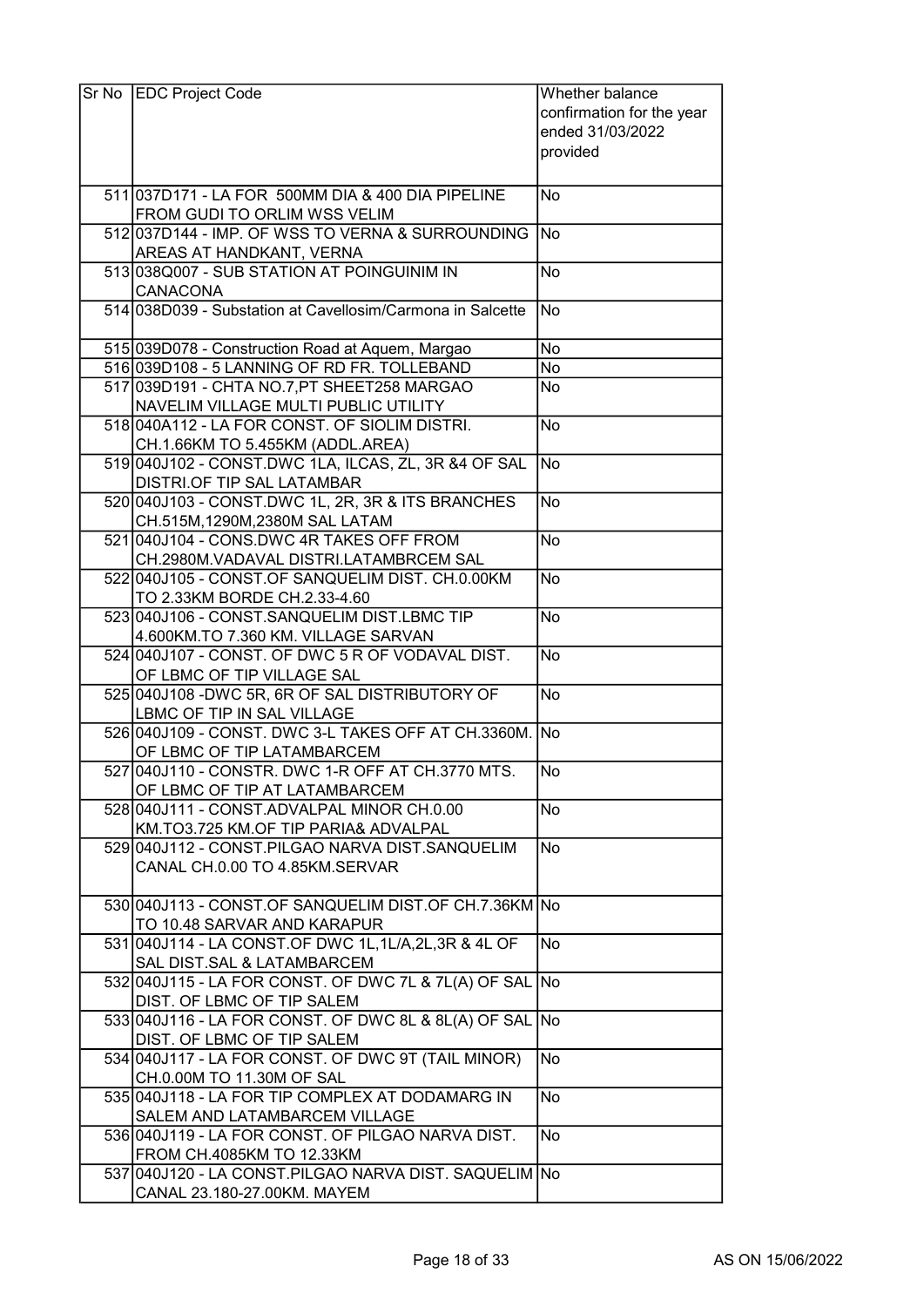| Sr No | <b>EDC Project Code</b>                                                               | Whether balance           |
|-------|---------------------------------------------------------------------------------------|---------------------------|
|       |                                                                                       | confirmation for the year |
|       |                                                                                       | ended 31/03/2022          |
|       |                                                                                       | provided                  |
|       |                                                                                       |                           |
|       | 538 040 J121 - LA FOR CONST. PILGAO NARVA DIST. OF                                    | No                        |
|       | SANQUELIM CH.18.255KM TO 23.180                                                       |                           |
|       | 539 040 J122 - LA CONST. PILGAO-NARVA DIST.                                           | No                        |
|       | SANQUELIM CANAL CH.12.330 TO 18.255KM                                                 |                           |
|       | 540 040 J123 - LA FOR CONST. BRANCH CANAL                                             | No                        |
|       | CH.4.850KM TO CH.12.330KM PILGAO-NARVA                                                |                           |
|       | 541 040 A033 - Tillari Irrigation Canal Network in Assonora                           | No                        |
|       | 542 040 A037 - LBMC of TIP in Siolim for complition of Canal                          | No                        |
|       | <b>Network</b>                                                                        |                           |
|       | 543 040A049 - Condtruction of Revora II Dist. of TIP Project in No                    |                           |
|       | Revora                                                                                |                           |
|       | 544 040 A050 - Construction of Revora I Dist. in Revora and                           | No                        |
|       | Nanora                                                                                |                           |
|       | 545 040 A095 - LA FOR CONSTRUCTION OF CALANGUTE                                       | No                        |
|       | DIST. CH.1285M TO 3400M SALIGAO                                                       |                           |
|       | 546 040 A053 - Construction of Siolim Dist. from Ch2.660 to 5                         | No                        |
|       |                                                                                       |                           |
|       | 547 040A100 - LA BASTORA MINOR-3 CH.175.0M TO                                         | No                        |
|       | 3260M OF LBMC OF TIP SALIGAO-ADD                                                      |                           |
|       | 548 040 A061 - CONST. OF LBMC OF TIP                                                  | No                        |
|       | 549 040 A062 - CONST. OF CALANGUTE DISTR. FR                                          | <b>No</b>                 |
|       | 550 040 A081 - LA CONST. OF BASTORA MINOR 3 CH. 0                                     | <b>No</b>                 |
|       | TO 3.10 LBMC OF TIP IN SALIGAO                                                        |                           |
|       | 551 040A087 - LA FOR CONST. OF BASTORA MINOR-1 FR. No                                 |                           |
|       | CH.0.0M TO 1310M OF LBMC TIP                                                          |                           |
|       | 552 040A088 - LA FOR CONST. OF CALANGUTE DIST. FR.                                    | No                        |
|       | CH.3.4 KM TO 4.41KM LBMC TIP<br>553 040 A070 - LA FOR TIVIM MINOR CH.0.00 TO 3.800 KM | No)                       |
|       | OF LBMC AT TIVIM                                                                      |                           |
|       | 554 040 A084 - LA FOR CONST. OF LBMC OF TIP CH.28.97                                  | No                        |
|       | TO 30.225 IN CUCHELIM,                                                                |                           |
|       | 555 040 J008 - DWC IL, 2L. LBMC OF TIP-LATMBARCEM                                     | No                        |
|       | 556 040A017 - LEFT BANK CANAL AT TIP IN GUIRIM                                        | No                        |
|       | 557 040A018 - LBC of TIP at Bardez                                                    | No                        |
|       | 558 040A030 - LBMC of TIP in Mapusa and Siolim                                        | No                        |
|       | 559 040 J019 - DWC AT LBMC OF TIP AT LATAMBARCE                                       | No                        |
|       | 560 040 A077 - LA FOR CONST. OF BASTORA MINOR 2                                       | No                        |
|       | CH.0.00 TO 2.340 FOR LBMC OF TIP                                                      |                           |
|       | 561 040 J012 - IDSTR. OF LBMC IN LATABARCEM-ADV                                       | No                        |
|       | 562 040 J018 - DWL OF SANQUELIM OF TIP AT LATAM                                       | No                        |
|       | 563 041 D149 - LA FOR CONST. OF NEW ROAD IN VP                                        | Yes                       |
|       | ASSOLNA, SALCETTE TALUKA                                                              |                           |
|       | 564 041 D080 - Internal Road at Assolna                                               | Yes                       |
|       | 565 041 D158 - LA FOR CONSTRUCTION OF ACCESS IN                                       | Yes                       |
|       | S.NO.1/1 OF VILLAGE ASSOLNA                                                           |                           |
|       | 566 042 F010 - Panchayat Ghar at Neura                                                | No)                       |
|       | 567 043 J017 - CONST. OF DWC 1L(A), 2L, 3R & 4L OF SAL                                | No.                       |
|       | DISB. OF LBMC OF TIP                                                                  |                           |
|       | 568 043 J025 - DWC AND ITS BRANCHES AT SAL-LATA                                       | No                        |
|       | 569 043 J031 - DWC AND ITS BRANCHES AT SAL-LATA                                       | No                        |
|       | 570 043 J033 - SANQUELIM LMBC FR. BORDE TO                                            | No                        |
|       | <b>ADVALPAL VILLAGE</b>                                                               |                           |
|       | 571 043 J069 CONST. PILGAO-NARVA DIST. SANQUELIM                                      | No                        |
|       | LBMC OF TIP                                                                           |                           |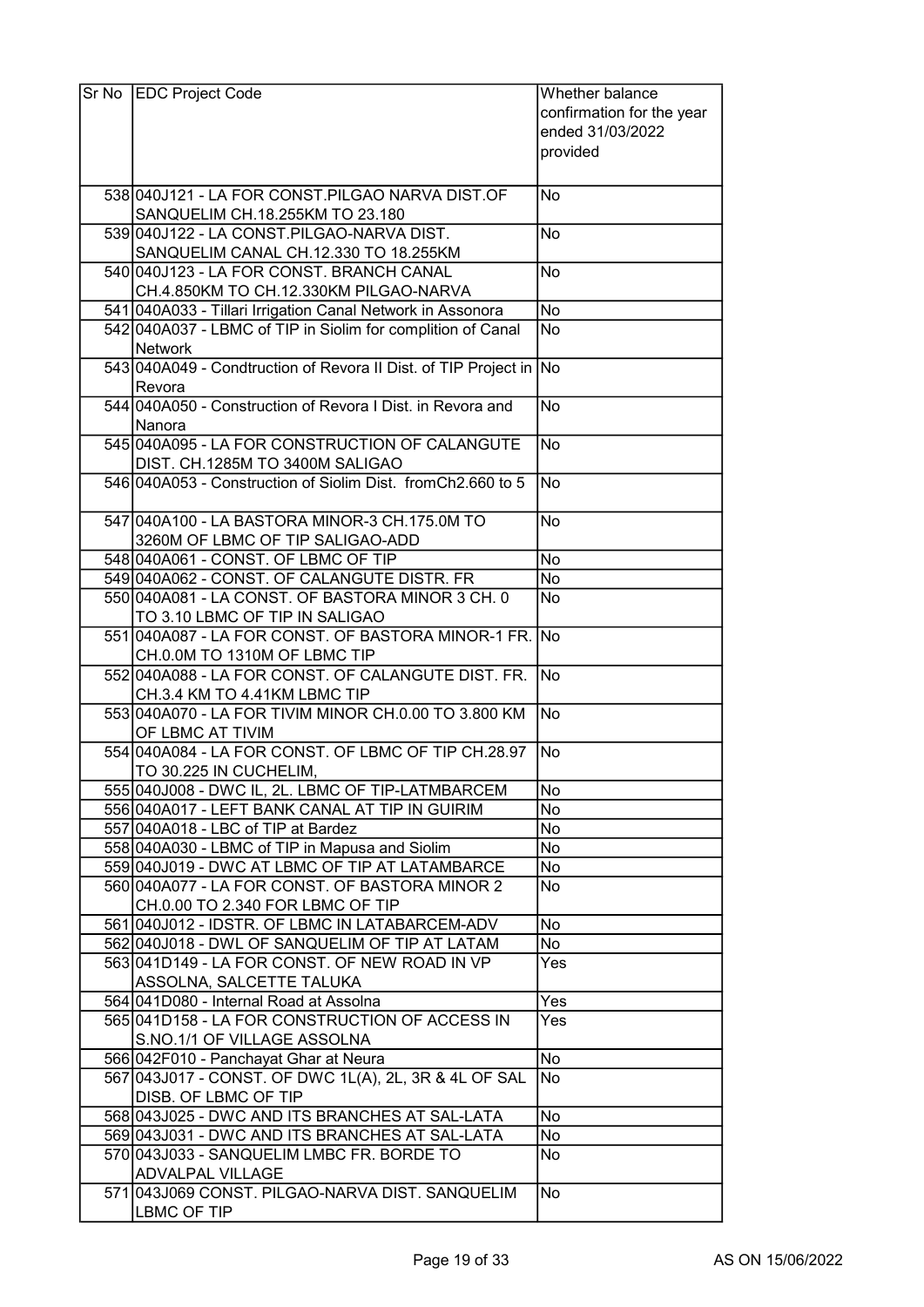| Sr No | <b>EDC Project Code</b>                                                                                         | Whether balance           |
|-------|-----------------------------------------------------------------------------------------------------------------|---------------------------|
|       |                                                                                                                 | confirmation for the year |
|       |                                                                                                                 | ended 31/03/2022          |
|       |                                                                                                                 | provided                  |
|       |                                                                                                                 |                           |
|       | 572 043 J075 - LA FOR CONS. OF PILGAO-NARVA DIST.                                                               | No                        |
|       | SANQUELIM CH.12.330 TO 18.255                                                                                   |                           |
|       | 573 043 060 - LA FOR CONST. OF DWC 7L&7L(A) OF SAL                                                              | No                        |
|       | DISTRB. OF LBMC OF TIP SALEM                                                                                    |                           |
|       | 574 043 J061 - LA FOR CONST. OF DWC 8L&8L(A) OF SAL                                                             | N <sub>o</sub>            |
|       | DISTRB. OF LBMC OF TIP SALEM                                                                                    |                           |
|       | 575 043 J035 - SANQUELIM DIST. OF LBMC OF TIP                                                                   | <b>No</b>                 |
|       | 576 043 036 - DWC 5 R OF VODALAT DIST. OF LBMC                                                                  | No                        |
|       | 577 043 J042 - DWC 6R - SAL DISTRIBUTORY OF LBMC OF No<br>TIP                                                   |                           |
|       | 578 043 J043 - CONST. OF DWC 3L, LBMC OF TIP,                                                                   | No                        |
|       | <b>LATABARCEM VILLAGE</b>                                                                                       |                           |
|       | 579 043 J047 - CONST. OF ADVALPAL MINOR OF LBMC                                                                 | <b>No</b>                 |
|       | OF TIP OF PIRNA                                                                                                 |                           |
|       | 580 043 J054 - CONT. OF SANQLI DIST. OF LBMC TIP CH.                                                            | No                        |
|       | 7.36 TO 10.48, SARVAN/KARAP                                                                                     |                           |
|       | 581 043 J046 - CONST. OF DWC TIP AT LATAMBARCEM                                                                 | No                        |
|       | 582 043 J066 - LA FOR CONST. OF PILGAO NARVA DIST.                                                              | No                        |
|       | FROM CH.4.85KM TO 12.33 KM                                                                                      |                           |
|       | 583 043 058 - LA FOR CONST. OF DWC 1L, 1-L/A, 2L, 3R &                                                          | No                        |
|       | 4LOF SAL, LBMC OF TIP, PH II                                                                                    |                           |
|       | 584 043 J064 - LA FOR CONST. OF DWC 9T SAL DIST.                                                                | No                        |
|       | LBMC OF TIP IN BICHOLIM TALUKA                                                                                  |                           |
|       | 585 043 J052 - CONT. OF PILGAO-NARVA DISTRIBUTORY                                                               | No                        |
|       | OF SANQUELIM BRANCH CANAL                                                                                       |                           |
|       | 586 043 J074 - L.A. FOR CONST. OF NARVA PILGAO OF                                                               | No                        |
|       | SANQUILIM 18.255 TO 23.180<br>587 043 J092 - LA CONST.OF PILAGAO-NARVA                                          | <b>No</b>                 |
|       | DISTRIBUTORY 4.850 TO12.330 PHASE II                                                                            |                           |
|       | 588 043 J065 - LA FOR TIP COMPLEX AT DODAMARG IN                                                                | No                        |
|       | SALEM & LATAMBAREM IN BICHOLIM                                                                                  |                           |
|       | 589 044A099 - LA FOR SETTING UP GARBAGE SORTING & No                                                            |                           |
|       | RE-CYCLING 38/1 V.P. PILERNE                                                                                    |                           |
|       | 590 044A097 - LA FOR MARKET COMPLEX IN SURVEY                                                                   | No                        |
|       | NO.469/5 TO29 AT CALANGUTE BARDEZ                                                                               |                           |
|       | 591 044A023 - Road in Village Guirim in Bardez                                                                  | Yes                       |
|       | 592 045 H003 - Augmentation of Water in RBMC at Padocem                                                         | Yes                       |
|       |                                                                                                                 |                           |
|       | 593 047 D067 - Sarvajanik Shree Ganeshotsav Mandal,                                                             | <b>No</b>                 |
|       | Aquem, Margao                                                                                                   |                           |
|       | 594 048 D071 - Extension of Burial Ground for Margao                                                            | No                        |
|       | 595 0490046 - GARBAGE SCHEME AT VELING                                                                          | No                        |
|       | 596 049 0036 - CONST. OF CATTLE POUND IN VELING                                                                 | No                        |
|       | 597 0490037 - CONSTR. OF ROAD AT MANGUESHI -                                                                    | No                        |
|       | <b>PRIOL</b>                                                                                                    | No                        |
|       | 598 050 D031 - Multipurpose Ground at 4th Ward in Colva<br>599 050 D169 - LA FOR SEGREGATION OF DRY WASTE AT No |                           |
|       | COLVA IN SY. NO.11/6 & 8                                                                                        |                           |
|       | 600 051 D068 - Construction of Cattle Pond and Panchayat                                                        | <b>No</b>                 |
|       | Ghar                                                                                                            |                           |
|       | 601 052A057 - Road at Mae de Deus Wada in Saligao                                                               | No                        |
|       | 602 052A010 - Football Ground at Sangolda                                                                       | No                        |
|       | 603 053 F014 - Market Complex & Panchayat Ghar at Calapur                                                       | No                        |
|       |                                                                                                                 |                           |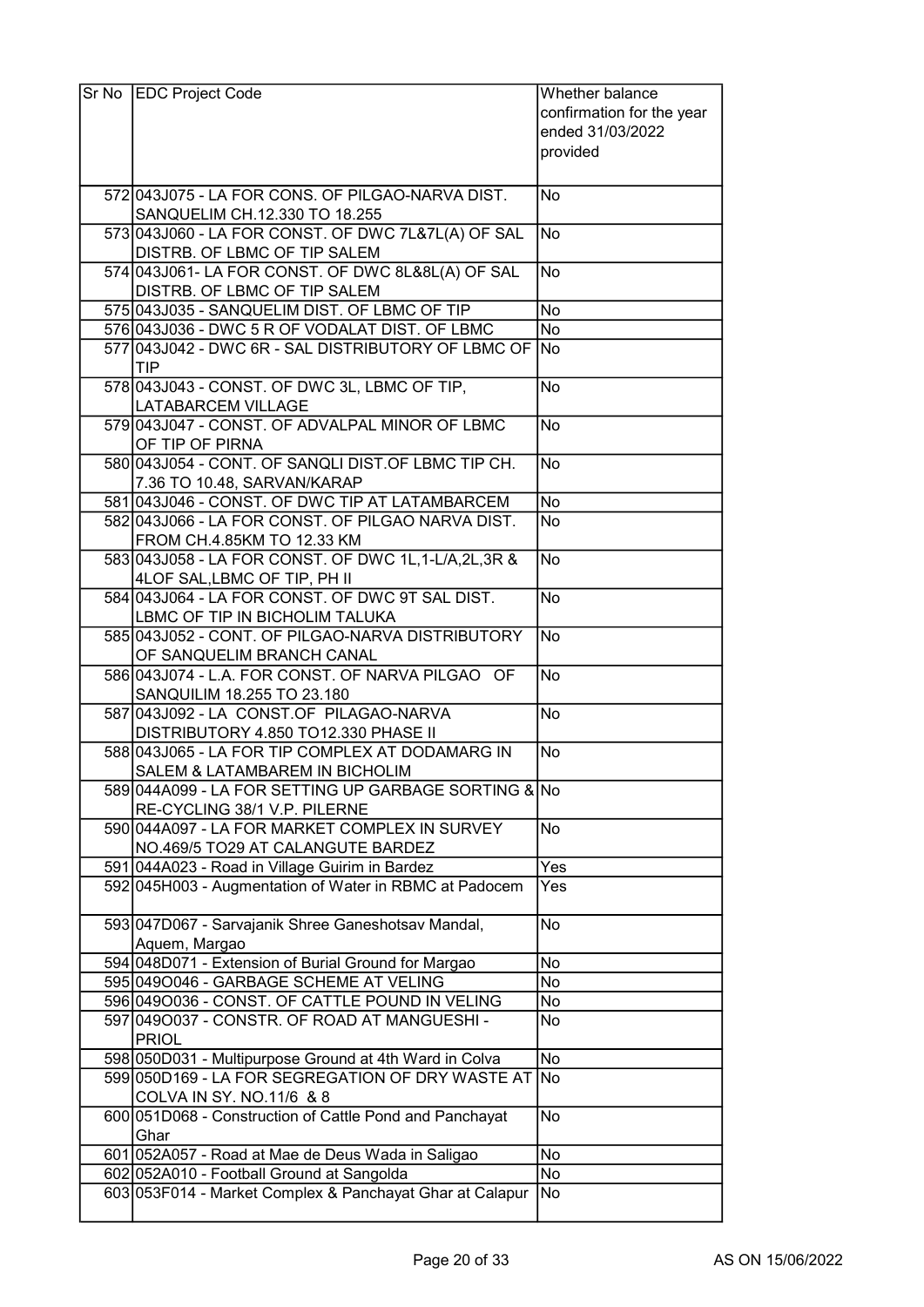| Sr No EDC Project Code                                       | Whether balance           |
|--------------------------------------------------------------|---------------------------|
|                                                              | confirmation for the year |
|                                                              | ended 31/03/2022          |
|                                                              | provided                  |
|                                                              |                           |
| 604 054 D053 - Market Complex at Chinchinim                  | No                        |
| 605 054 D112 - CONST. OF NEW ROAD AT 2ND PAVLEM,             | <b>No</b>                 |
| <b>CHINCHINIM</b>                                            |                           |
| 606 055 S022 - FOOTBALL GROUND AT VERNA                      | No                        |
| 607 056 D035 - Land Acquisition bearing Survey No.3/2 in     | <b>No</b>                 |
| Village Panchayat Raia                                       |                           |
| 608 056 D170 - LA DEVELOPMENT OF SPACE FOR ST                | No                        |
| COMMUNITY BAREBHATT S.NO269/1 RAIA                           |                           |
| 609 057A048 - Construction of Cattle Pond at Cruz Wado       | <b>No</b>                 |
| 610 057A072 - LA FOR CONST. OR ROAD AT                       | <b>No</b>                 |
| MOLLEMBHAT, SALIGAO                                          |                           |
| 611 0580040 - HINDI CREMATORIUM, KABRASTAN-CUR               | No                        |
| 612 059 F005 - Public Toilet at Village Carambolim           | No                        |
| 613 060A041 - Setting up of I.T. Park at Soccorro            | No                        |
| 614 061 B001 - Dhargal and Tivim                             | No                        |
| 615 061 D176 LA FOR SETTING UP OF PERMANENT                  | No                        |
| CAMPUS OF NIT AT CUNCOLIM GOA                                |                           |
| 616 062 Q 036 - LA OF 1700 SQ. MTS SURVEY NO. 124/4          | Yes                       |
| VILLAGE SALERI, COLA OF CANACONA                             |                           |
| 617 062D019 - Land Acquisition at Cutbona                    | Yes                       |
|                                                              |                           |
| 618 062D161 - LA FOR EXPANSION OF FISHERIES                  | Yes                       |
| PROJECT IN VELIM, CUTBONA, SALCETE                           |                           |
| 619 063 H026 - CONST. OF OP. TYPE BHANDARA-SAVA              | No                        |
| 620 063 J049 - VALUATION OF DESILT OF NALLAH FROM            | <b>No</b>                 |
| RD CULVERT TO BICHOLIM RIVER                                 |                           |
| 621 0630064 - AUG. OF OPA WATER FROM GANJEM                  | N <sub>o</sub>            |
| <b>BANCH</b>                                                 |                           |
| 622 063 J013 - DISILTING RD. AT BICHOLIM, BHAND              | <b>No</b>                 |
| 623 063 J016 - ASSONORA WATER FR. CHAPORA-AMTHA              | No)                       |
|                                                              |                           |
| 624 063 J070 L. A. FOR FLOOD CONTROL TO VALVANTA             | <b>No</b>                 |
| <b>IN BICHOLIM</b>                                           |                           |
| 625 063 J071 L.A. FOR DESILTING & WIDENING OF                | No                        |
| NALLAH NEAR SHANT                                            |                           |
| 626 063 J072 L.A. FOR FLOOD CONTROL WORKS AT                 | No                        |
| <b>BICHOLIM TALUKA</b>                                       |                           |
| 627 063 H040 - LA FOR LIFT IRRIGATION SCHEME AT              | <b>No</b>                 |
| NAYAWADA, NANUS, VP BHIRONDA                                 |                           |
| 628 064 D005 - Ring Road, Missing Rehabilitation of Hutments | Yes                       |
| at Margao                                                    |                           |
| 629 066 F073 - LA FOR DEVELOPMENT OF                         | No                        |
| BEAUTIFICATION AT MIRAMAR (PT SHEET NO.116)                  |                           |
| 630 066 F085 - LA FOR REDEVELOPMENT OF PANAJI                | No                        |
| MUNICIPAL MARKET - PHASE III                                 |                           |
| 631 066 F057 - LA FOR DRY RECYCLABLE MATERIAL                | <b>No</b>                 |
| STORING CENT & COMPOST ST. FOR CCP                           |                           |
| 632 066 F026 - Landfill and Solid Waste Mgt. at Bainguinim   | No                        |
| 633 066 F035 - DISP. OF NON BIODEGRADABLE SOLID              | No                        |
| WASTE AT DONA PAULA                                          |                           |
| 634 067 D061 - STATE OF ART LIBRARY AT MARGAO                | No                        |
| 635 067 D032 - Ravindra Bhavan at Margao                     | No                        |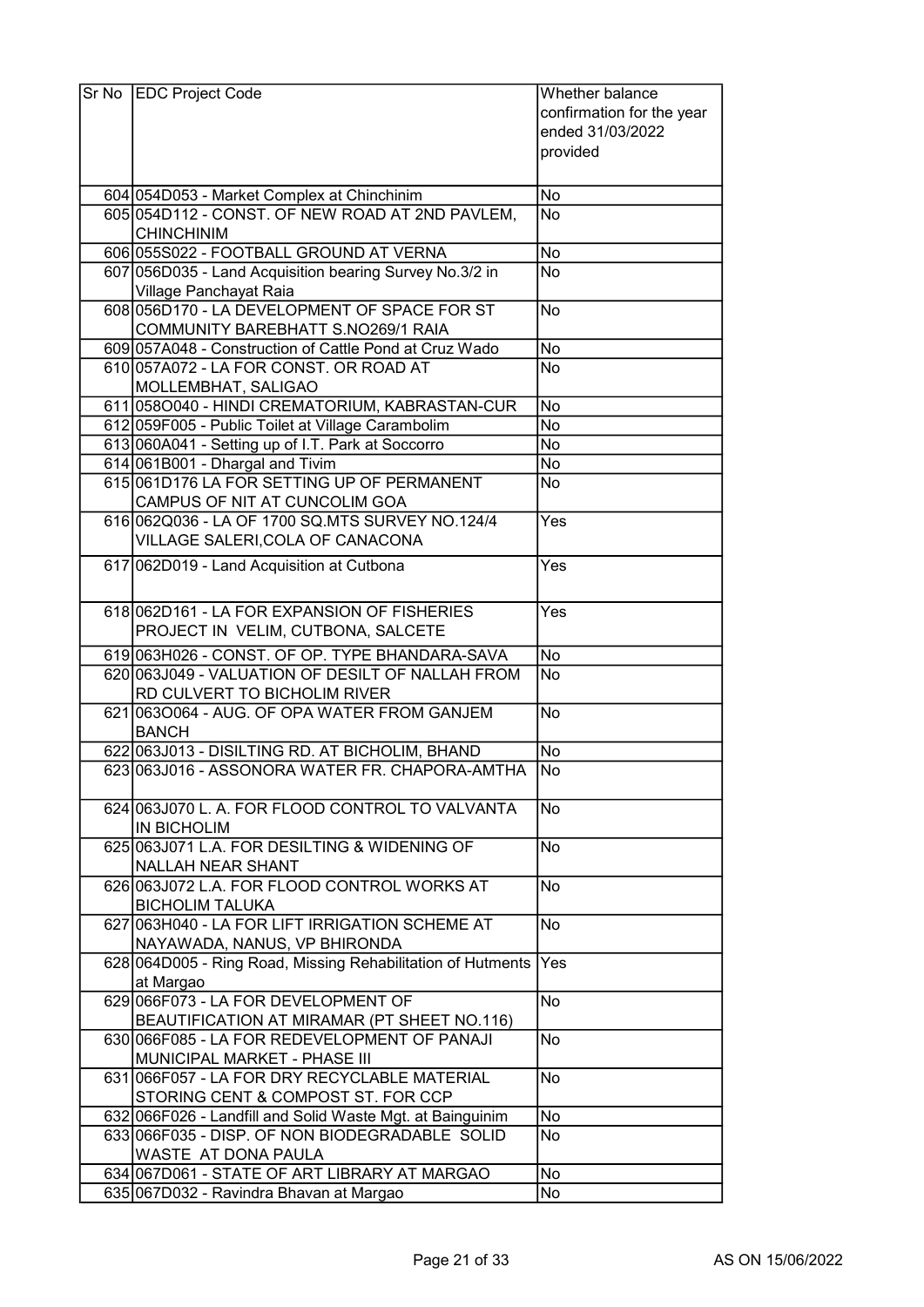| Sr No EDC Project Code                                                                      | Whether balance                               |
|---------------------------------------------------------------------------------------------|-----------------------------------------------|
|                                                                                             | confirmation for the year<br>ended 31/03/2022 |
|                                                                                             | provided                                      |
|                                                                                             |                                               |
| 636 067A064 - CONST. OF MINI KALA BHAVAN AT                                                 | No                                            |
| <b>MAPUSA</b>                                                                               |                                               |
| 637 0680033 - CONST. OF RD. VARCHAWADA-BHOMA                                                | <b>No</b>                                     |
| 638 0680034 - IMPR. OF ADOOLDY, BHOMA, TIVREM                                               | No                                            |
| 639 068 F054 - IMPLEMENTATION OF SEWAGE SCHEME                                              | No                                            |
| <b>TALEGAO - DONA PAULA</b>                                                                 |                                               |
| 640 068 F070 - WD III - PWD - PHE - ST. INEZ, PANAJI                                        | No                                            |
| 641 068 F052 - IMPROVEMENT OF WSS - CUMBHARJUA -<br><b>GAUNDALI</b>                         | No                                            |
| 642 068 0044 - AUG. & IMP. OF WSS TO KHANDPABANDH                                           | No                                            |
|                                                                                             |                                               |
| 643 068 0045 - SULABH SAUCHALAY COMP. SHAPUR                                                | No                                            |
| 644 068 F076 - LA FOR IMP. OF SEWAGE SCHEME                                                 | <b>No</b>                                     |
| TALEIGAO, DONAPAULA AND CARANZALEM                                                          |                                               |
| 645 068 F022 - Aug. of Opa WSS of Conveying Main from                                       | <b>No</b>                                     |
| Chimbel                                                                                     |                                               |
| 646 068 F036 - Improvement of WSS in Merces<br>647 068 F055 - IMP. OF WS TO TALAULIM-CURCA, | No<br>No                                      |
| TISWADI.                                                                                    |                                               |
| 648 068 0006 - IMPROVEMENT OF PONDA ZONAL                                                   | No                                            |
| <b>NETWORK</b>                                                                              |                                               |
| 649 068 0061 - CONST. OF 10 MLD WTP-MAISAL DAM                                              | No                                            |
| 650 068 F020 - Laying of Conveying Main from Curti to Panaji                                | No                                            |
| at Carambolim                                                                               |                                               |
| 651 068 F067 - LA FOR LAYING ADDL. CONVEYING MAIN                                           | No                                            |
| FOR SUPPLYING TO PANAJI CITY<br>652 068 F082 - LA FOR SEWAGE SCHEME FOR TALEIGAO, No        |                                               |
| DONAPAULA&CARANZALEM PHASE III                                                              |                                               |
| 653 068 0126 - ADDITIONAL LA CONST 25 MLD WATER                                             | No                                            |
| TREAT PLANT MADAI RIVER GANJEM                                                              |                                               |
| 654 068 0114 - LA FOR CONST. OF 25 MLD WATER                                                | lNo                                           |
| TREATMENT PLANT ON MADAI RIVER GANJE                                                        |                                               |
| 655 068 0125 Land Acq. for Consts of 800 cu.m. G.L.R. at                                    | No                                            |
| Shantinagar Ponda                                                                           |                                               |
| 656 068 F012 - L.A. FOR AUG. AT OPA W.S.S. LAYING &                                         | No                                            |
| CON. FROM CUNDAIM TO PANAJI                                                                 |                                               |
| 657 068A003 - WATER SUPPLY SCHEME OPA, PWD,                                                 | No                                            |
| <b>WARD III</b><br>658 069 B015 - Govt. High School at Hankhnae, Pernem                     | Yes                                           |
| 659 069 F062 - LA FOR COSNT. OF GOVT. PRIMARY                                               | Yes                                           |
| SCHOOL BLDG. AT ST. ESTEVAM, TISWA                                                          |                                               |
| 660 069 S044 - LA FOR PG & SCHOOL PHY. ACTIVITIES TO                                        | <b>Yes</b>                                    |
| GPS, AKHADA, ST. ESTEVAM,                                                                   |                                               |
| 661 069 S042 - CONST. OF NEW SCHOOL BLDG. &                                                 | Yes                                           |
| PLAYGROUND FOR GPS GHODKE, BALLI.                                                           |                                               |
| 662 069 S041 - PLAYGROUND FOR GHS AQUEM,                                                    | Yes                                           |
| VIDYANAGAR, MARGAO                                                                          |                                               |
| 663 069 A039 - Government Primary School, Barburdem,                                        | Yes                                           |
| Moira                                                                                       |                                               |
| 664 069 B074 - LAND ACQUISITION FOR GPMS NAGZAR                                             | Yes                                           |
| <b>PERNEM</b>                                                                               |                                               |
| 665 069 H039 - LA FOR GPVT. PRIMARY SCHOOL,<br>VELGUEM IN SATTARI TALUKA.                   | Yes                                           |
|                                                                                             |                                               |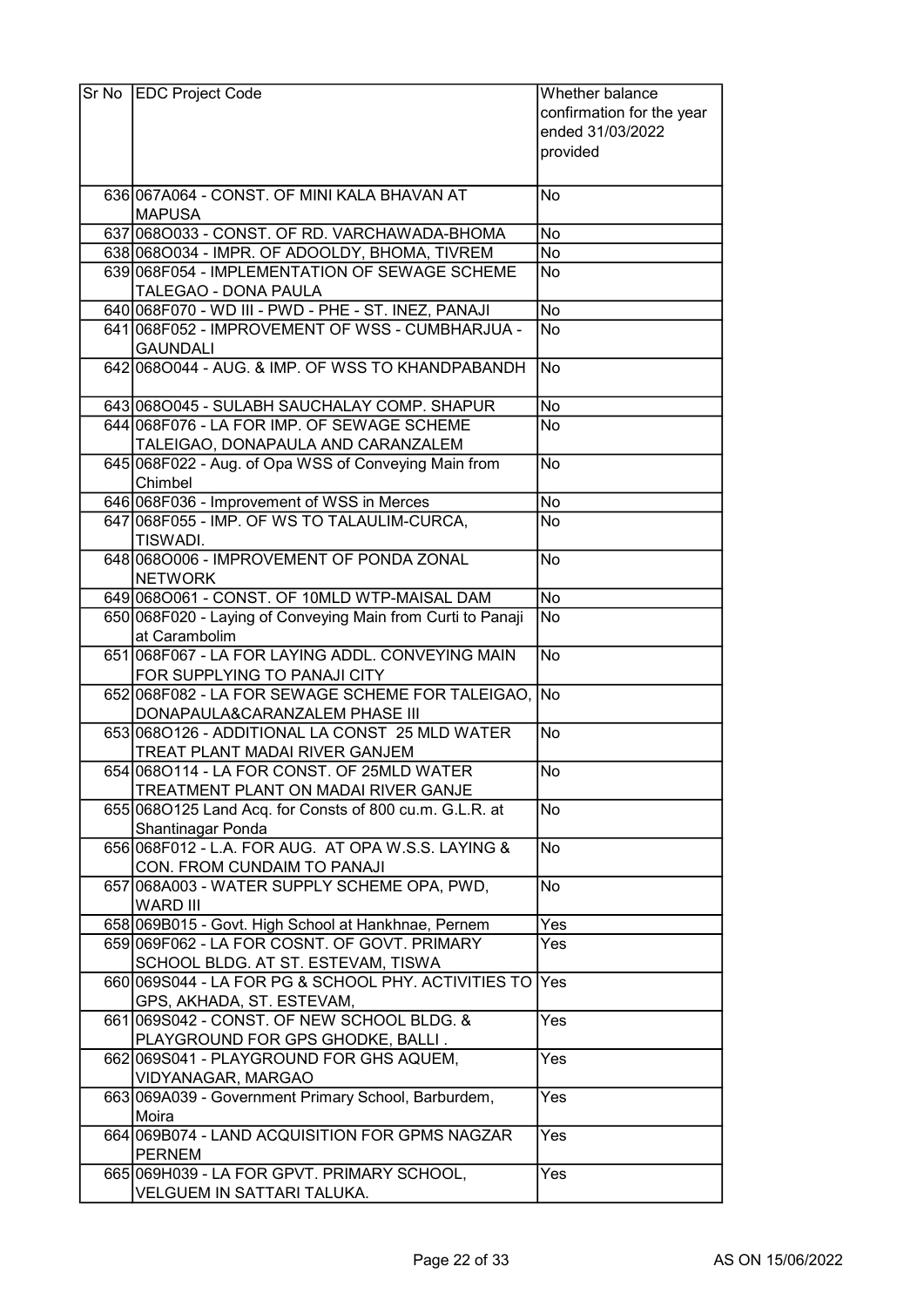| Sr No EDC Project Code                                              | Whether balance           |
|---------------------------------------------------------------------|---------------------------|
|                                                                     | confirmation for the year |
|                                                                     | ended 31/03/2022          |
|                                                                     | provided                  |
|                                                                     |                           |
| 666 069 Q004 - GOVT. HIGH SCHOOL SHRISHTAHL -                       | Yes                       |
| <b>CANACONA</b>                                                     |                           |
| 667 0690007 - G.H.S. BUILDING AT JUNA BAZAR PONDA                   | Yes                       |
| 668 069 F037 - Integrated School Complex at Cujira,<br>Bambolim     | Yes                       |
| 669 069 B045 - LA FOR GPS VAIDONGAR, PARCEM IN                      | Yes                       |
| PERNEM TALUKA                                                       |                           |
| 670 069 B042 - LA FOR EXTENSION OF GPMS, ALORNA IN                  | Yes                       |
| <b>PERNEM</b>                                                       |                           |
| 671 069 B041 - LA OF 272 SQ. MTRS. FOR CONST. OF GPS                | Yes                       |
| AT KANAIKWADA, MORJEM                                               |                           |
| 672 069 H042 - LA FOR CONST. OF CLASSROOM AT GPS,                   | Yes                       |
| BHAGWADA, MORLEM, SATTARI                                           |                           |
| 673 069 B054 - LA FOR CONST. OF EXTENSION OF                        | Yes                       |
| EXISTING SCHOOL BLDG. GPS - AROBA                                   |                           |
| 674 069 B051 - LA FOR CONST. OF GPS, BHENDALE,                      | Yes                       |
| <b>OZARI IN PERNEM TALUKA</b>                                       |                           |
| 675 069 L023 LA FOR G.P.S. AT DEVREM NETRAVALI,                     | Yes                       |
| <b>SANGUEM</b><br>676 069 J068 - LA FOR GHS MULGAO IN BICHOLIM      | Yes                       |
| <b>TALUKA</b>                                                       |                           |
| 677 070 F016 - Panchayat Ghar at Taleigao                           | No                        |
| 678 071 J030 - ACQUISITION OF LAND AT COTOMBI                       | No                        |
| 679 072 H020 - housing Scheme at Padocem                            | No                        |
| 680 072 A 083 - LA UNDER                                            | No                        |
| SY.NO.353,292/1(PART),291(PART),287/1 ETC AT                        |                           |
| <b>COLVALE</b>                                                      |                           |
| 681 072 F050 - LAND AT NEURA-O-PIQUENO VILLAGE                      | No                        |
| 682 072B004 - LA AT DHARGAL VILLAGE, SY.NO.35/1,                    | No                        |
| 35/1A, 35/1B, 36/1, 36/2, ETC.                                      |                           |
| 683 0720065 - LA AT USGAO VILLAGE IN PONDA                          | No                        |
| 684 072J076 - LA SURVEY NO.192/1(P) TO 8 & NO.194 IN                | No                        |
| MULGAO IN BICHOLIM TALUKA                                           |                           |
| 685 072A044 - Pilerne Village Bardez S.No.31/1                      | No                        |
| 686 073 F089 Land Acq for portion of existing road in sr. no.1/1 No |                           |
| Durgawa<br>687 073 F088 - LA for Widening of existing Road from     | No.                       |
| Cocochin Bar to Taleigao                                            |                           |
| 688 073 F090 - LA for Development & Beautification of area at       | No                        |
| Miramar, Panaji                                                     |                           |
| 689 073 F084 - LA FOR CONSTRUCTION OF TRAFFIC                       | No                        |
| ISLAND AT ALTINHO OPP. ELECTR.DEPT                                  |                           |
| 690 073 F008 - TALEIGAO CHURCH JUNT. TO                             | <b>No</b>                 |
| CARANZALEM                                                          |                           |
| 691 073 F069 - LA FOR CONST. OF ROAD BEHIND GOVT.                   | No                        |
| QRTRS. NEAR MOSQUE AT BHATULEM                                      |                           |
| 692 073 F066 - IMP. OF EXIS.RD. TO BARTHOLOMEW HS & No              |                           |
| NEW RD. UPTO CHRCH AT CHODAN                                        |                           |
| 693 073 F060 - CONST. OF NEW RD. FR KANDLEM SL                      | <b>No</b>                 |
| GATE TO ST. SEBES. CHPL. CHODAN                                     |                           |
| 694 073 F051 - CONST. OF RD. TO DADESHWAR TEMPLE                    | <b>No</b>                 |
|                                                                     |                           |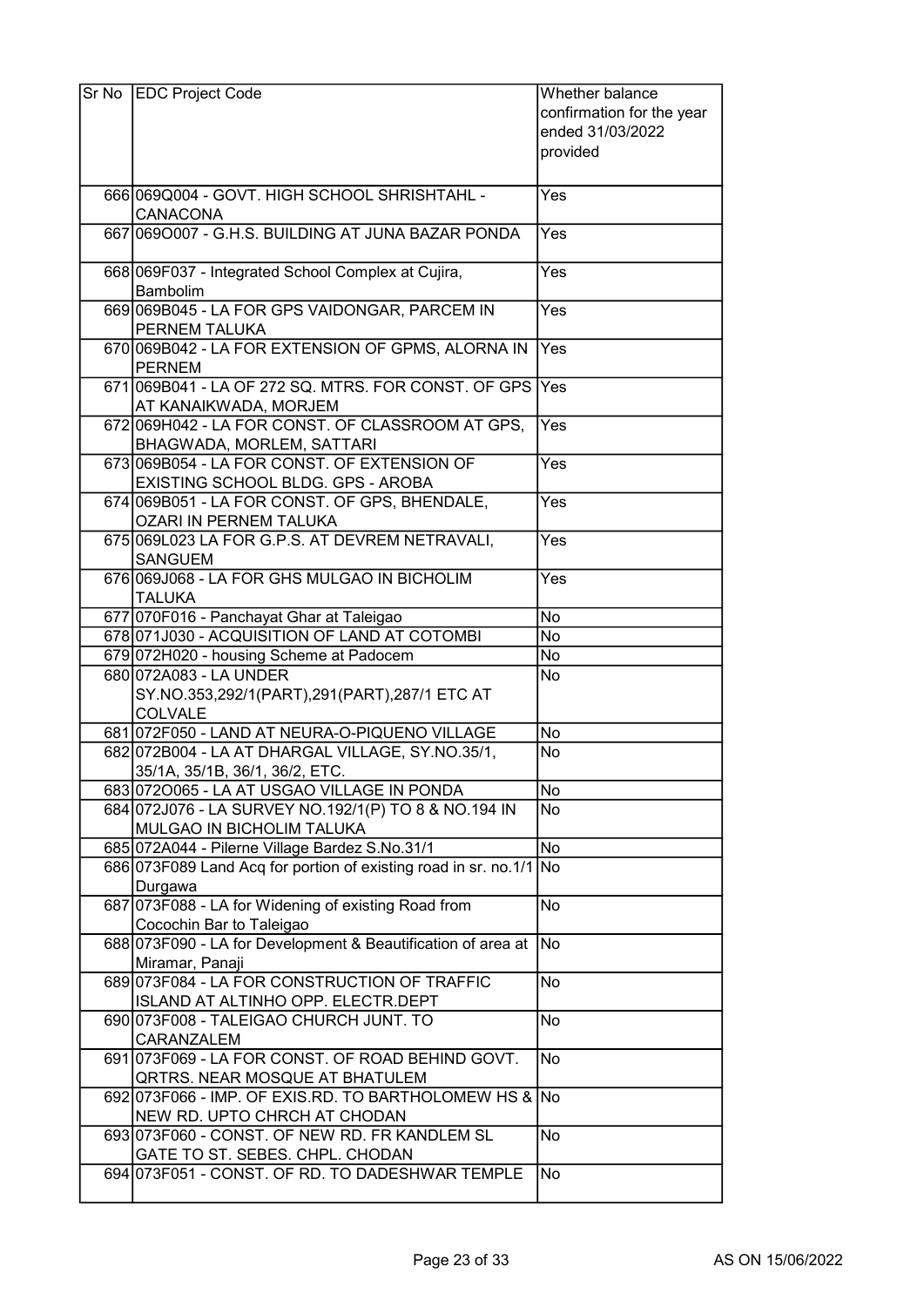| Sr No | <b>EDC Project Code</b>                                                       | Whether balance           |
|-------|-------------------------------------------------------------------------------|---------------------------|
|       |                                                                               | confirmation for the year |
|       |                                                                               | ended 31/03/2022          |
|       |                                                                               | provided                  |
|       |                                                                               |                           |
|       | 695 073 F077 - LA FOR CONST. OF ROAD FROM BORKAR                              | No                        |
|       | HSE TO DEUGI GPS, CHODAN, MADEL                                               |                           |
|       | 696 073 F059 - LA FOR CONST. OF RD. FROM MALA TO                              | <b>No</b>                 |
|       | RUA DE OUREM AT PANAJI                                                        |                           |
|       | 697 073 F046 - Road in S.No.4/3 Padribhat, Azossim, Mandur                    | No                        |
|       |                                                                               |                           |
|       | 698 073 F027 - Road at Santa Barbara, Bondir, Santa Cruz                      | No                        |
|       | 699 073 F032 - Road from Durgawadi to Vodlembhat in                           | No                        |
|       | Taleigao<br>700 073F048 - NEW ROAD FROM ORANDO TO KAREM IN                    | No                        |
|       | CHODAN, TISWADI                                                               |                           |
|       | 701 073 F064 - LA FOR WID. OF EXISTING ROAD FROM                              | <b>No</b>                 |
|       | COCO CHIN BAR TO MANDUR STCRUZ                                                |                           |
|       | 702 073 F065 L.A. FOR IMP. & WIDENING OF THE EXIST                            | <b>No</b>                 |
|       | ROAD IN MUDDI VILLAGE MALAR                                                   |                           |
|       | 703 073 F018 - BT OF LEFT OUT ROAD AT SANTA CRUZ                              | No                        |
|       | (PHASE-I&II)                                                                  |                           |
|       | 704 073 F006 - Road from Taleigao to Syndicate Bank in                        | No                        |
|       | Caranzalem                                                                    |                           |
|       | 705 073 F003 - Road from Amaral to Sailem Bhat in Taleigao                    | No                        |
|       |                                                                               |                           |
|       | 706 073 F004 - Widening of Road at Taleigao Market Junction                   | No                        |
|       | 707 073 F001 - Road from Taleigao to Cardozowada                              | No                        |
|       | 708 073 F015 - MDR from Goa Velha to New Curca Bridge                         | No                        |
|       | 709 073 F013 - Widening of Road from NH4-A to Gaundalim                       | No                        |
|       | Ferry                                                                         |                           |
|       | 710 073 F009 - Approaches at Akhada, St. Estevam                              | No                        |
|       | 711 073 F068 - LA FOR CONST. OF RD. FROM RENOVADI                             | $\overline{\mathsf{No}}$  |
|       | TO PANAJI, OLD GOA BYEPASS                                                    |                           |
|       | 712 073 F079 - LA & CONS. OF ROAD NEAR ROSY HOUSE                             | <b>No</b>                 |
|       | IN V.P. LAWRENCE ST. ANDRE CON                                                |                           |
|       | 713 074 F017 - Protection of Ancient Tank at Narve in Tiswadi                 | lNo                       |
|       | 714 074 F047 - Protection of Fort at St. Estevam                              | No                        |
|       | 715 074 F109 - LA for Archaeological Dev. protec St. Jerome                   | No                        |
|       | in Charao 2660 sq.m                                                           |                           |
|       | 716 074 D021 - Towards cost of Land of Mahalsadevi at Verna                   | No                        |
|       |                                                                               |                           |
|       | 717 075 J089 - LA FOR SETTING UP AN INDUSTRIAL                                | Yes                       |
|       | ESTATE AT LATAMBARCEM IN BICHOLIM                                             |                           |
|       | 718 075 B069 - LAFOR EXPANSION OFTEUM INDUSTRIAL                              | Yes                       |
|       | ESTATE PHASE III AT TUEM PERNEM                                               |                           |
|       | 719 075 A106 - LA FOR SETTING UP AN INDUSTRIAL                                | Yes                       |
|       | ESTATE AT SIRSAIM IN BARDEZ<br>720 075 0116 - LA FOR SETTING UP AN INDUSTRIAL | Yes                       |
|       | ESTATE AT SHIRODA IN PONDA                                                    |                           |
|       | 721 0750107 - LA FOR EXPANSION OF SHIRODA                                     | Yes                       |
|       | INDUSTRIAL ESTATE AND ROAD SHIRODA                                            |                           |
|       | 722 075 Q033 - LA FOR SETTING OF AN INDUSTRAIL                                | Yes                       |
|       | <b>ESTATE AT POIGUINIM, CANACONA</b>                                          |                           |
|       | 723 075A042 - Animation Studio/SEZ at Pilerne                                 | Yes                       |
|       | 724 0750024 - EXPANSION OF BETHORA INDUSTRIAL                                 | Yes                       |
|       | <b>ESTATE</b>                                                                 |                           |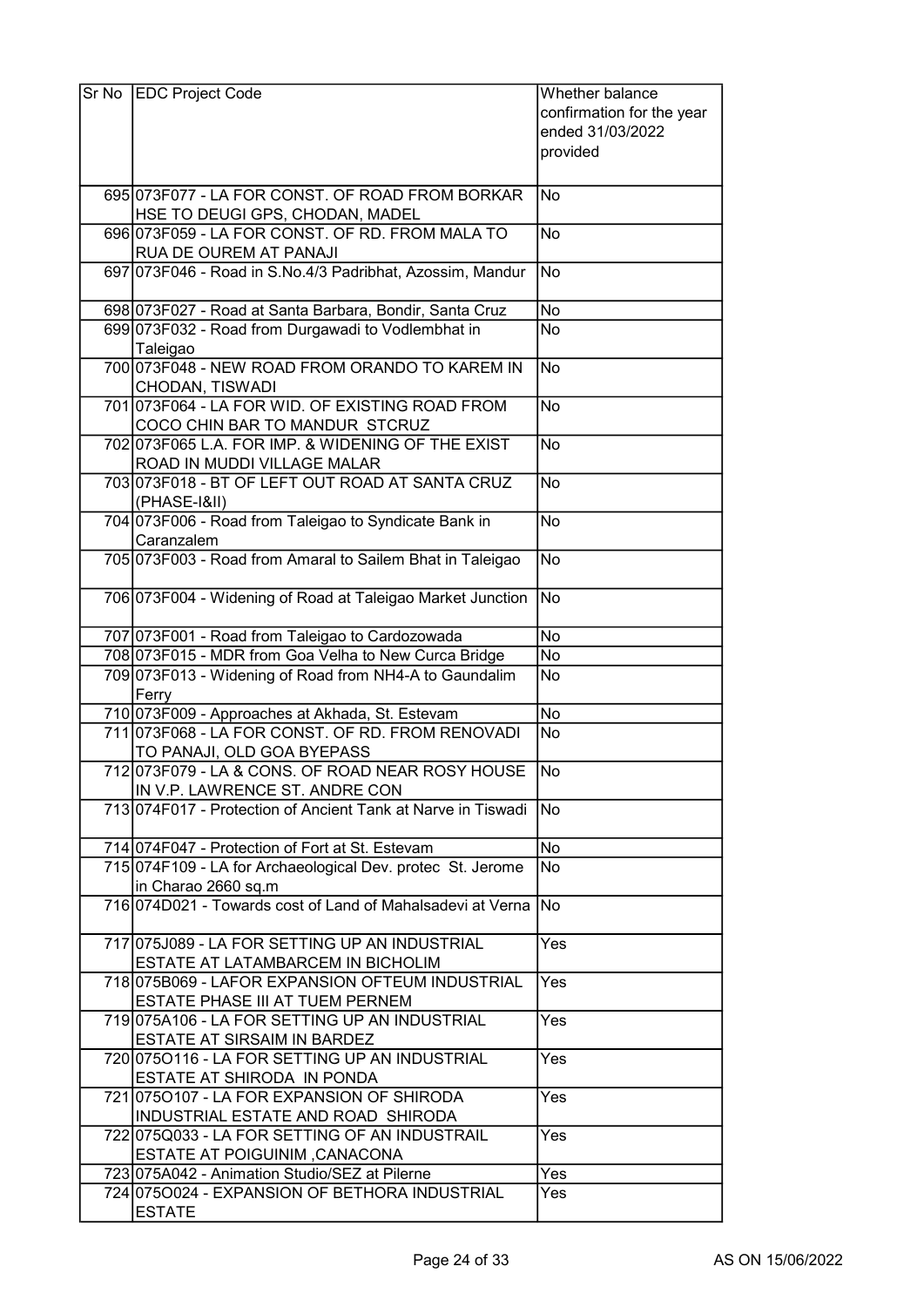| Sr No | <b>EDC Project Code</b>                                              | Whether balance           |
|-------|----------------------------------------------------------------------|---------------------------|
|       |                                                                      | confirmation for the year |
|       |                                                                      | ended 31/03/2022          |
|       |                                                                      | provided                  |
|       |                                                                      |                           |
|       |                                                                      | Yes                       |
|       | 725 075 N032 - LA FOR CONST. OF 220 KV SUBSTATION                    |                           |
|       | FOR ELECT. DEPT. AT LOUTOLIM                                         |                           |
|       | 726 075 NO30 - BYE PASS ROAD CONECT RIVONA IN                        | Yes                       |
|       | SANGUEM & DEAO & SIRVOI IN QUEPEM                                    |                           |
|       | 727 075B038 - Expansion of Tuem Industrial Estate                    | Yes                       |
|       | 728 075D188 - LAND ACQUISITION OF INDUSTRIAL                         | Yes                       |
|       | <b>ESTATE OF CUNCOLIM</b>                                            |                           |
|       | 729 075 D062 - Road from Verna Industrial Estate to Rassaim          | Yes                       |
|       |                                                                      |                           |
|       | 730 075 D041 - Expansion of Verna Industrial Estate                  | Yes                       |
|       | 731 075N008 - INDL. ESTATE/FOOD PARK AT QUITOL                       | Yes                       |
|       | 732 075 K008 - EXPANSION OF SANCOALE INDL. ESTATE                    | Yes                       |
|       | 733 075 N019 - EXPANSION OF INDL. ESTATE AT CAC                      | Yes                       |
|       | 734 076L012 - POLCIE STATION AT SANGUEM                              | No                        |
|       | 735 076 D057 - Construction of Building for Colva Police             | No                        |
|       | Station                                                              |                           |
|       | 736 076 D058 - Construction of Sump at Verna Police Station          | No.                       |
|       | 737 076D055 - District Head Quarters at Verna, South Goa             | <b>No</b>                 |
|       | 738 076 J093 - LA FOR CONSTRUCTION OF BUILDING FOR No                |                           |
|       | POLICE STATION BICHOLIM                                              |                           |
|       | 739 076 B070 - LA FOR CONST. OF BUILDING FOR                         | $\overline{No}$           |
|       | COASTAL POLICE STATION TIRACOL                                       |                           |
|       | 740 076 Q034 - LA FOR CONST. OF COASTAL POLICE                       | <b>No</b>                 |
|       | STATION AT TALPONA POINGUINIM                                        |                           |
|       | 741 076 D013 - Building for Police Station Maina, Curtorim &         | <b>No</b>                 |
|       | <b>Family Quarters</b>                                               |                           |
|       | 742 076 D014 - Building for Verna Police Station and Family          | <b>No</b>                 |
|       | Quarters                                                             |                           |
|       | 743 077 Q 035 - LA S.NO.119/1 AT NAGARCEM-PALOLEM                    | $\bar{Y}$ es              |
|       | FOR DEV.OF TOURISM FACILITIES                                        |                           |
|       | 744 077K017 - LA FOR SETTING UP OF BASIC TOURIST                     | Yes                       |
|       | FACILITIES CHICALIM MARMUGAO                                         |                           |
|       | 745 077 F033 - Acuisition of Land 200 Sq. Mtr. at Miramar            | Yes                       |
|       | 746 077A026 - Sharvani (Salmona Spring) at Saligao                   | Yes                       |
|       | 747 077 A091 - LA FOR CONSTRUCTION OF NEW COMM.                      | Yes                       |
|       | COMPLEX WITH PARKING MAPUSA                                          |                           |
|       | 748 077 F061 - LA FOR REHABILITATION OF DISPLACED                    | Yes                       |
|       | STALL OWNERS AT DONA PAULA                                           |                           |
|       |                                                                      |                           |
|       | 749 078 F011 - Parking Space Garden at Taleigao Church &<br>Cemetary | No                        |
|       | 750 078 F091 - L.A. AT MIRAMAR FOR PARK                              |                           |
|       |                                                                      | No                        |
|       | RECREATIONAL AND OTHER DEVELOPMENT AREA                              |                           |
|       | 751 079A047 - MLD WTP at Moitem Village in Tivim                     | <b>No</b>                 |
|       | 752 079A051 - Augmentation of Assonora Water Supplu                  | No                        |
|       | Scheme                                                               |                           |
|       | 753 079 J057 - LA FOR CONST. OF 300M3 GLR AT SUSRLA No               |                           |
|       | VILLAGE IN BICHOLIM TALUKA                                           |                           |
|       |                                                                      | No                        |
|       | 754 079 A032 - Approach Road from Moira Pump House                   |                           |
|       | 755 079 B035 - Imp. of WS to Korgao, GLR at Petechawada              | No                        |
|       | and Deulwada                                                         |                           |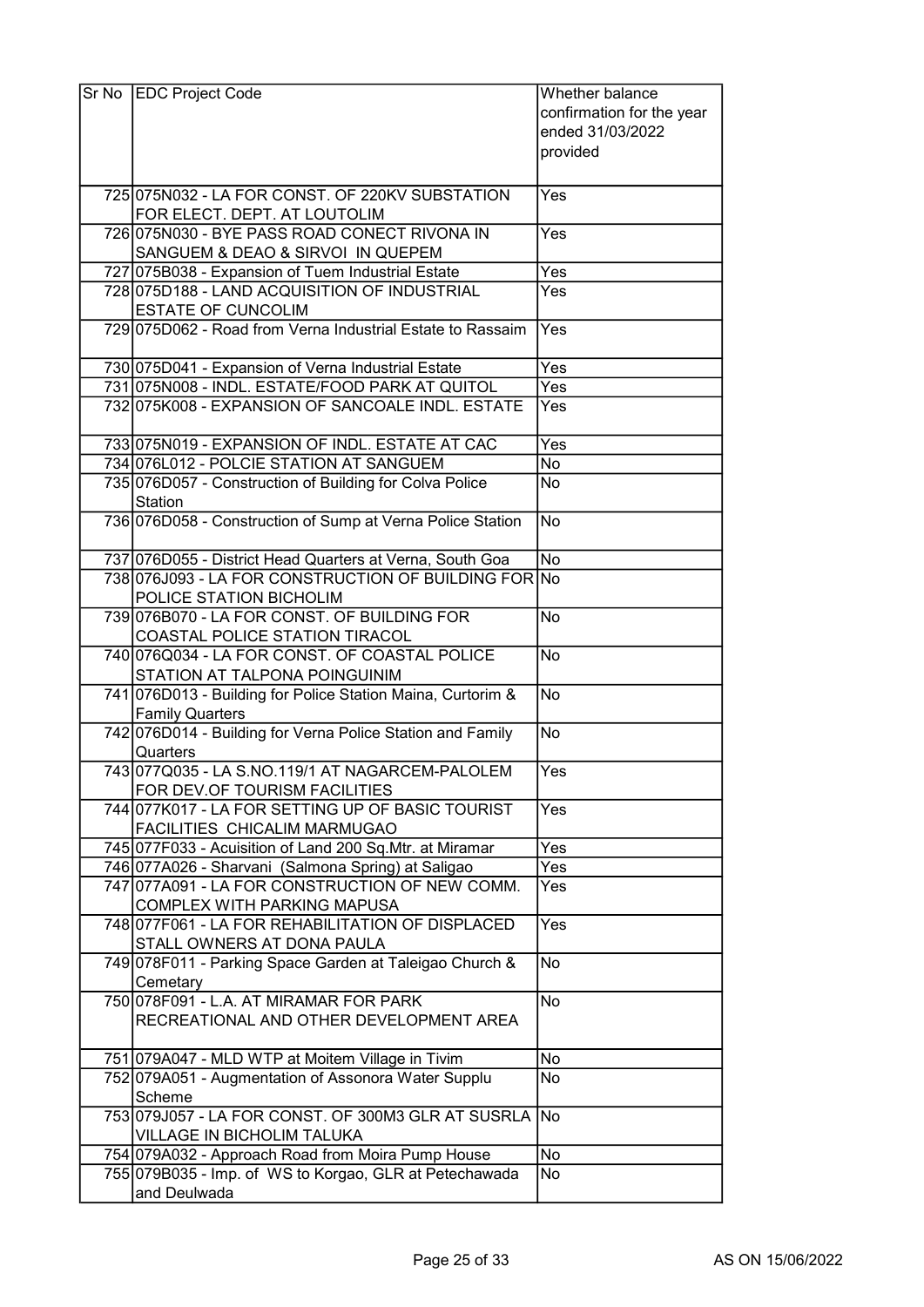| Sr No EDC Project Code                                                                           | Whether balance           |
|--------------------------------------------------------------------------------------------------|---------------------------|
|                                                                                                  | confirmation for the year |
|                                                                                                  | ended 31/03/2022          |
|                                                                                                  | provided                  |
|                                                                                                  |                           |
| 756 079 H029 - LA FOR CONST. OF 5 MLD RWSS TO 53                                                 | No                        |
| VILLAGES IN SATTARI SY.17/6                                                                      |                           |
| 757 079 H031 - LA FOR CONST. OF 300M3 OHR IN SY.8/1A                                             | No                        |
| PART NANUS VLG IN SATTARI                                                                        |                           |
| 758 079 H032 - LA FOR CONST OF 800M3 GLR SY.131/2                                                | <b>No</b>                 |
| PART GIMYAWADA MORLEM IN SATT                                                                    |                           |
| 759 079 H030 - LA FOR WSS IN XEL MELAULIM IN VP                                                  | No                        |
| GULELI IN VALPOI IN SATTARI.                                                                     |                           |
| 760 079 B026 - WORK OF RWSS IN MANDREM AND                                                       | <b>No</b>                 |
| <b>ASVEM</b><br>761 079 B022 - PERNEM WS AUG. SCHEME - ACC. URBAN                                | No)                       |
| <b>WS PROGRAM</b>                                                                                |                           |
| 762 079 B022a - Pernem WS Augmentation., Imp. of WS to                                           | <b>No</b>                 |
| Mandrem, Paliem                                                                                  |                           |
| 763 079 B024 - Aug. of Pernem WSS, Construction of GLR at                                        | $\overline{\mathsf{No}}$  |
| Mausawada                                                                                        |                           |
| 764 079 J090 - LA FOR CONSTRUCTION OF 300M3 GLR AT                                               | lNo                       |
| <b>LADFE LATAMBARCEM</b>                                                                         |                           |
| 765 079 J091 - LA FOR CONST.OF 800M3 GLR & PUMP                                                  | <b>No</b>                 |
| HOUSE & PIPELINE SANKHALI                                                                        |                           |
| 766 079 J082 - LA of Sanquelim WSS, Part I, Ch.4500-5600 &                                       | No.                       |
| Ch.6915-7380 Mtrs.                                                                               |                           |
| 767 079 J002 - AUG. OF SANQUELIM WATER SUPPLY                                                    | <b>No</b>                 |
| <b>SCHEME</b>                                                                                    |                           |
| 768 079 J022 - AUG. OF SANQUELIM WSS ALYING AND                                                  | <b>No</b>                 |
| 769 079 J014 - AUG. OF SANQUELIM WATER SS                                                        | No                        |
| 770 079 H034 - LA FOR AUG. OF DABOSE WSS BY ADD.                                                 | No                        |
| 10MLD WTP VP SATTARI S.NO.88/1                                                                   |                           |
| 771 079 J029 - CONST. OF 800M2 GLR AT MAYEM                                                      | No<br><b>No</b>           |
| 772 079 J003 - 300 M3 GLR PIPELINE AT NAVELIM<br>773 079 J028 - CONST. OF GLR AT LADFE IN        | No                        |
| <b>LATAMBARCE</b>                                                                                |                           |
| 774 079 H018 - AUG. OF DABOSAE WSS & CONST. OF WT                                                | No                        |
| PLANT AT VALPOI                                                                                  |                           |
| 775 079 H011 - GLR AT DABOSE VILLAGE IN SATTARI                                                  | No                        |
| 776 079 J055 - LA FOR IMP. OF WSS, LAYING, JOINT &                                               | No                        |
| CONVEY MAIN (PART I)CH 7380                                                                      |                           |
| 777 079A012 - 300M3 GLR at Lakdem Aldona                                                         | <b>No</b>                 |
| 778 079 H012 - 3500 M3 MBR AT DABOS IN SATTARI                                                   | No                        |
| <b>TALUKA</b>                                                                                    |                           |
| 779 079 J001 - 800 M3 GLR at Cotembi                                                             | No                        |
| 780 079 B050 - LA FOR 15 MLD WSS AT CHANDEL IN                                                   | No                        |
| PERNEM-CONST. OF 800M3 AT MALPEM                                                                 |                           |
| 781 079A069 - CONST. OF SEWAGE TRETMENTPLANT AT No                                               |                           |
| BAGA VILLAGE CALANGUTE IN BAREZ                                                                  |                           |
| 782 079 J044 - CONST. OF 300 M3 GLR AT MENKURE,                                                  | <b>No</b>                 |
| <b>BICHOLIM</b>                                                                                  |                           |
| 783 079 J004 - AUG. OF SANQUELIM WS JACKWELL                                                     | No                        |
| 784 079 J040 - EXECUTIVE ENGINEER, WD XVII - PHEN<br>785 079 J007 - WATER SCHEME TO VIRDI VAZRI- | No                        |
| <b>SANGUEM</b>                                                                                   | No                        |
| 786 079 A071 - LA FOR CONST. OF STP AT MAPUSA                                                    | <b>No</b>                 |
| SURVEY NO.1 PART 1 TO 19                                                                         |                           |
|                                                                                                  |                           |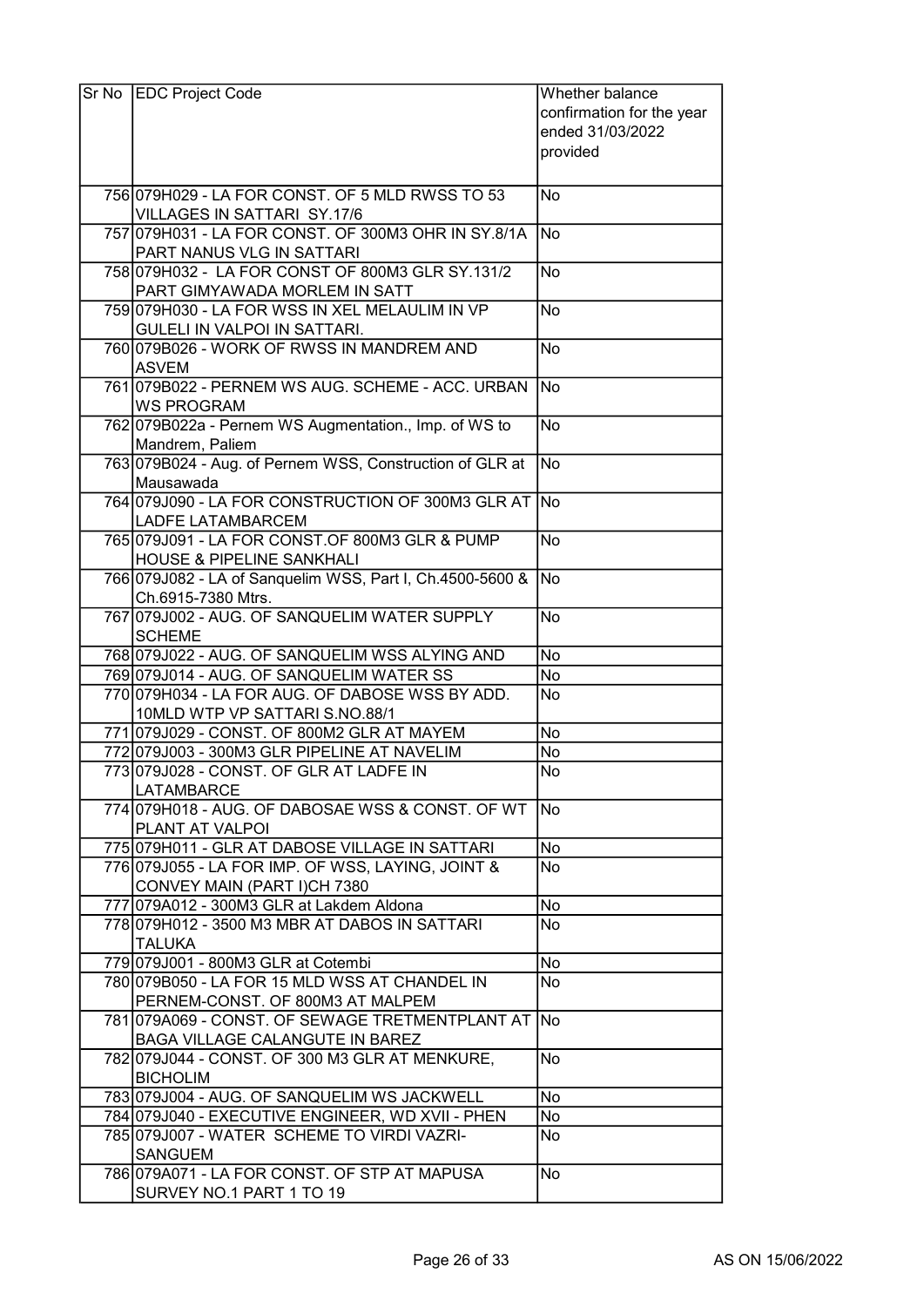| Sr No | <b>EDC Project Code</b>                                                                | Whether balance           |
|-------|----------------------------------------------------------------------------------------|---------------------------|
|       |                                                                                        | confirmation for the year |
|       |                                                                                        | ended 31/03/2022          |
|       |                                                                                        | provided                  |
|       |                                                                                        |                           |
|       | 787 079 056 - IMP. FOR WSS, LAYING, JOINTING &                                         | No                        |
|       | CONVEYING MAIN(PART I)3780-11400                                                       |                           |
|       | 788 080 J080 - LA FOR WID. & IMP. OF S.H.1 ASSONORA                                    | Yes                       |
|       | <b>BRIDGE &amp; BICHOLIM ADD.AREA</b>                                                  |                           |
|       | 789 080 0052 - RD. FR. CODLITO ORE LOADING JETTY                                       | Yes                       |
|       | 790 080 J067 LA FOR WIDE.& IMP.BET. ASSONORA                                           | Yes                       |
|       | <b>BRIDGE &amp; BICHOLIM</b>                                                           |                           |
|       | 791 080 F087 - LAND ACQUISITION FOR REHABILITATION                                     | Yes                       |
|       | OF RIBANDER BYPASS                                                                     |                           |
|       | 792 080 F075 - ALIGN. OF RD. KM. 0.00 TO 4.67 AT ST.                                   | Yes                       |
|       | <b>CRUZ ON PANAJI-KARNTAKA SEC</b>                                                     |                           |
|       | 793 080 J125 - REALIGNMENT OF S.H.NO.1 FROM 13.55KM Yes                                |                           |
|       | TO 17.89KM (BICHOLIM BYE P                                                             |                           |
|       | 794 081 F031 - Road at Renowadi Village at Merces                                      | <b>No</b>                 |
|       | 795 082D073 - New District Hospio Hospital at Margao                                   | Yes                       |
|       | 796 082D042 - Sub Health Centre at Ambelim                                             | Yes                       |
|       | 797 082 Q 012 - RURAL HEALTH DISPENSARY -                                              | Yes                       |
|       | MAXEM/LOLIEM                                                                           |                           |
|       | 798 082 H041 - LA FOR CONST. OF RURAL MEDICAL DISP.                                    | Yes                       |
|       | AT DONGURLI, THANA, SATTARI<br>799 082A098 - LA FOR CONST.OF RURAL MEDICAL             |                           |
|       |                                                                                        | Yes                       |
|       | DISPENSARIES STAFF QUARTER CHAPORA<br>800 083 F071 - LA FOR PROPOSED MARKET COMPLEX AT | <b>IYes</b>               |
|       | <b>TALEIGAO</b>                                                                        |                           |
|       | 801 083 F072 - LA FOR EXTENSION OF EXISTING GARDEN Yes                                 |                           |
|       | <b>AT CARANZALEM</b>                                                                   |                           |
|       | 802 083 F002 - TALEIGAO MARKET & INTERNAL RD. AT                                       | Yes                       |
|       | <b>TALEIGAO</b>                                                                        |                           |
|       | 803 083A090 - LA FOR BURIAL GROUND CREMETORIUM                                         | Yes                       |
|       | CEMETERY - ACESS ODP CUCHELIM                                                          |                           |
|       |                                                                                        |                           |
|       | 804 083 F023 - Road from Taleigao Church to Tambadi Mati                               | Yes                       |
|       | 805 083 F028 - ODP Road from Adarsh Colony to Science                                  | Yes                       |
|       | Centre                                                                                 |                           |
|       | 806 083 F030 - New Road at Bhatulem, Panaji                                            | Yes                       |
|       | 807 083 F024 - Road from Ideal School Taleigao to Adarsh                               | Yes                       |
|       | Colony                                                                                 |                           |
|       | 808 083 F025 - Road from Madkaikar's House to Housing                                  | Yes                       |
|       | <b>Board Colony</b>                                                                    |                           |
|       | 809 083 F038 - Mithai Mandir Tonca to Landscape Bldg.                                  | Yes                       |
|       | Caranzalem                                                                             |                           |
|       | 810 083 F039 - Existing ODP Road near Sateri Temple,                                   | Yes                       |
|       | Taleigao                                                                               |                           |
|       | 811 083F040 - Existing ODP Road from Taleigao Market to                                | Yes                       |
|       | Amaral<br>812 083 F041 - Roads at Caranzalem                                           | Yes                       |
|       | 813 083 F042 - Road from Taleigao Bazar to Agapito Gomes                               | Yes                       |
|       | House                                                                                  |                           |
|       | 814 083 F043 - Road from Models Bldg. to Dona Paula                                    | Yes                       |
|       | 815 083 F044 - Road from Models Bldg. to Dona Paula                                    | Yes                       |
|       | 816 083A082 - LA TO GIVE ACCESS TO PROPERTY BRG.                                       | Yes                       |
|       | CHALTA NO. 88,89 AT ANSABHAT                                                           |                           |
|       | 817 083 F053 - LA FOR CONST. OF RD. SY. NO. 57/3 & 57/4                                | Yes                       |
|       | OF VILLAGE TALEIGAO.                                                                   |                           |
|       |                                                                                        |                           |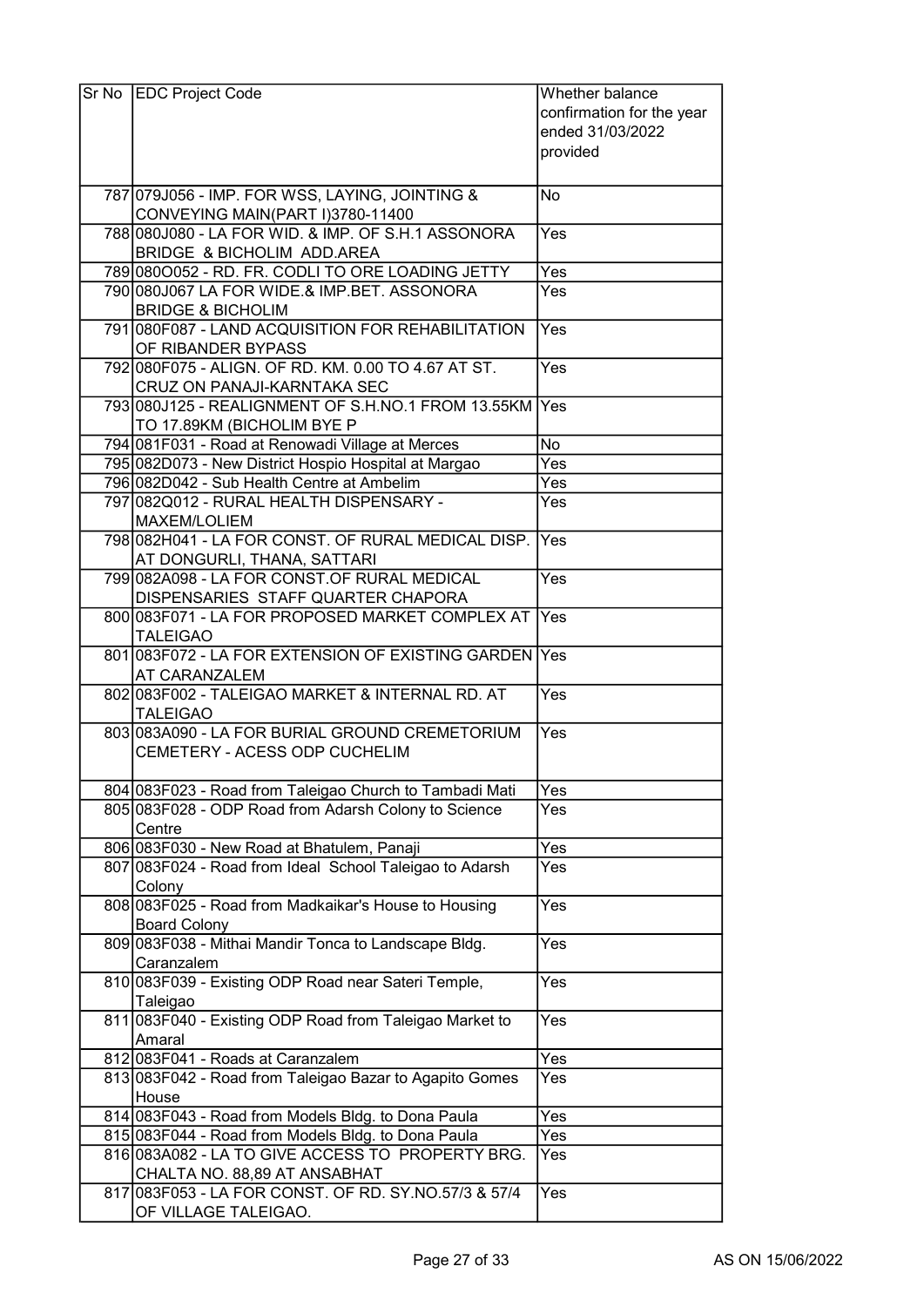| Sr No | <b>EDC Project Code</b>                                          | Whether balance           |
|-------|------------------------------------------------------------------|---------------------------|
|       |                                                                  | confirmation for the year |
|       |                                                                  | ended 31/03/2022          |
|       |                                                                  | provided                  |
|       |                                                                  |                           |
|       |                                                                  |                           |
|       | 818 084A052 - LAND ACQUISITION AT CUNCHELIM,                     | No                        |
|       | <b>COMMUNIDADE OF MAPUSA</b>                                     |                           |
|       | 819 085 A040 - Cricket Stadium at Tivim                          | <b>No</b>                 |
|       | 820 085 S052 - L. A. FOR GOVT. VILLAGE SCHOOL                    | <b>No</b>                 |
|       | PLAYGROUND AT RIBANDAR IN TISWADI                                |                           |
|       | 821 085 S047 - PLAY GROUND AT BASTORA (BARDEZ)                   | No                        |
|       | 822 085 H044 - LA FOR GOVERNMENT VILLAGE SCHOOL                  | No                        |
|       | PLAYGROUND AT KERI IN SATTARI                                    |                           |
|       | 823 085 S053 - LA FOR DEVELOPMENT OF GOVT. VILLAGE No            |                           |
|       | SCHOOL PLAYGROUND AT CHOPDEM                                     |                           |
|       | 824 085 S054 - GOVT. VILLAGE PLAYGROUND AT VAZEM                 | No                        |
|       | SHIRODA IN PONDA TALUKA                                          |                           |
|       | 825 085 S055 - GOVT. VILLAGE PLAYGROUND AT                       | <b>No</b>                 |
|       | NAVELIM, MARGAO IN SALCETE TALUKA                                |                           |
|       | 826 085 S056 - GOVT. VILLAGE PLAYGROUND AT CURCA                 | No                        |
|       | & TALAULIM IN TISWADI TALUKA                                     |                           |
|       | 827 085S057 - GOVT. VILLAGE PLAYGROUND AT                        | <b>No</b>                 |
|       | ASSOLDA IN QUEPEM TALUKA                                         |                           |
|       | 828 085 S058 - LA FOR GROUND AT ST. ESTEVAM                      | No                        |
|       |                                                                  |                           |
|       | (AKHADE)                                                         |                           |
|       | 829 085 N049 - LA FOR DEVELOPMENT OF GOVT.                       | No                        |
|       | VILLAGE PLAYGROUND AT XELDEM QUEPEM                              |                           |
|       | 830 085 S059 - LA FOR DEV. OF GOVT. VILLAGE SCHOOL               | No                        |
|       | PLAYGROUND AT BHATI SANGUEM                                      |                           |
|       | 831 085 S061 - LA FOR DEV. OF VILLAGE SCHOOL                     | <b>No</b>                 |
|       | PLAYGROUND VILLAGE NAGMODDEM NAVELIM                             |                           |
|       | 832 085 S062 - Indoor Stadium at Navelim Sports Complex in       | No                        |
|       | Margao, Salcette.                                                |                           |
|       | 833 085 D185 - ADD AREA FOR ACCESS ROAD                          | $\overline{\text{No}}$    |
|       | GOVT.RECREATIONAL SPORT COMPLEX, NAVELIM                         |                           |
|       | 834 085 S060 Land acquisition to construct shooting range and No |                           |
|       | archery ground                                                   |                           |
|       | 835 085 S045 - LA FOR GVS PLAYGROUND AT CHICOLNA,                | <b>INo</b>                |
|       | BOGMALO, MORMUGAO TALUKA                                         |                           |
|       | 836 085 0094 - LA FOR CONSTRUCTION OF VOLLEY BALL / No           |                           |
|       | <b>BODY BUILDING STADIUM SHIRODA</b>                             |                           |
|       |                                                                  |                           |
|       | 837 085 S049 GOVT. VILLAGE SCHOOL PLAYGROUND AT                  | No                        |
|       | MULLEM, PARODA, SALCETTE                                         |                           |
|       | 838 085 B055 - CONST. OF SPORTS VILLAGE IN                       | No                        |
|       | MANDREM TO HOST 36TH NATIONAL GAMES                              |                           |
|       | 839 085 D156 - LA FOR INDOOR HANDBALL STADIUM AT                 | No                        |
|       | FATORDA TO HOST 36TH N. GAMES                                    |                           |
|       | 840 085 S039 - SPORTS CITY AT DHARGAL, PERNEM                    | No                        |
|       | 841 085 S035 - PLAYGROUND AT ASSONORA, BARDEZ                    | No                        |
|       | 842 085 S036 - PALYGROUND AT PARRA BARDEZ                        | No                        |
|       |                                                                  | No                        |
|       | 843 085 S037 - PALYGROUND AT SAN JOSE DE AREAL                   |                           |
|       | 844 085 S038 - PLAYGROUND AT COLVALE, BARDEZ                     | No                        |
|       | 845 085 S009 - PLAYGROUND AT MAINA & AMBAULIM                    | No                        |
|       | 846 085 S046 - PLAYGROUND AT SIRSAIM IN BARDEZ                   | No                        |
|       | TALUKA.                                                          |                           |
|       | 847 085 S043 - DEVELOPMENT OF VILLAGE SCHOOL                     | No                        |
|       | <b>PLAY GROUND</b>                                               |                           |
|       | 848 085 S024 - PLAYGROUND AT NUVEM, SALCETTE                     | No                        |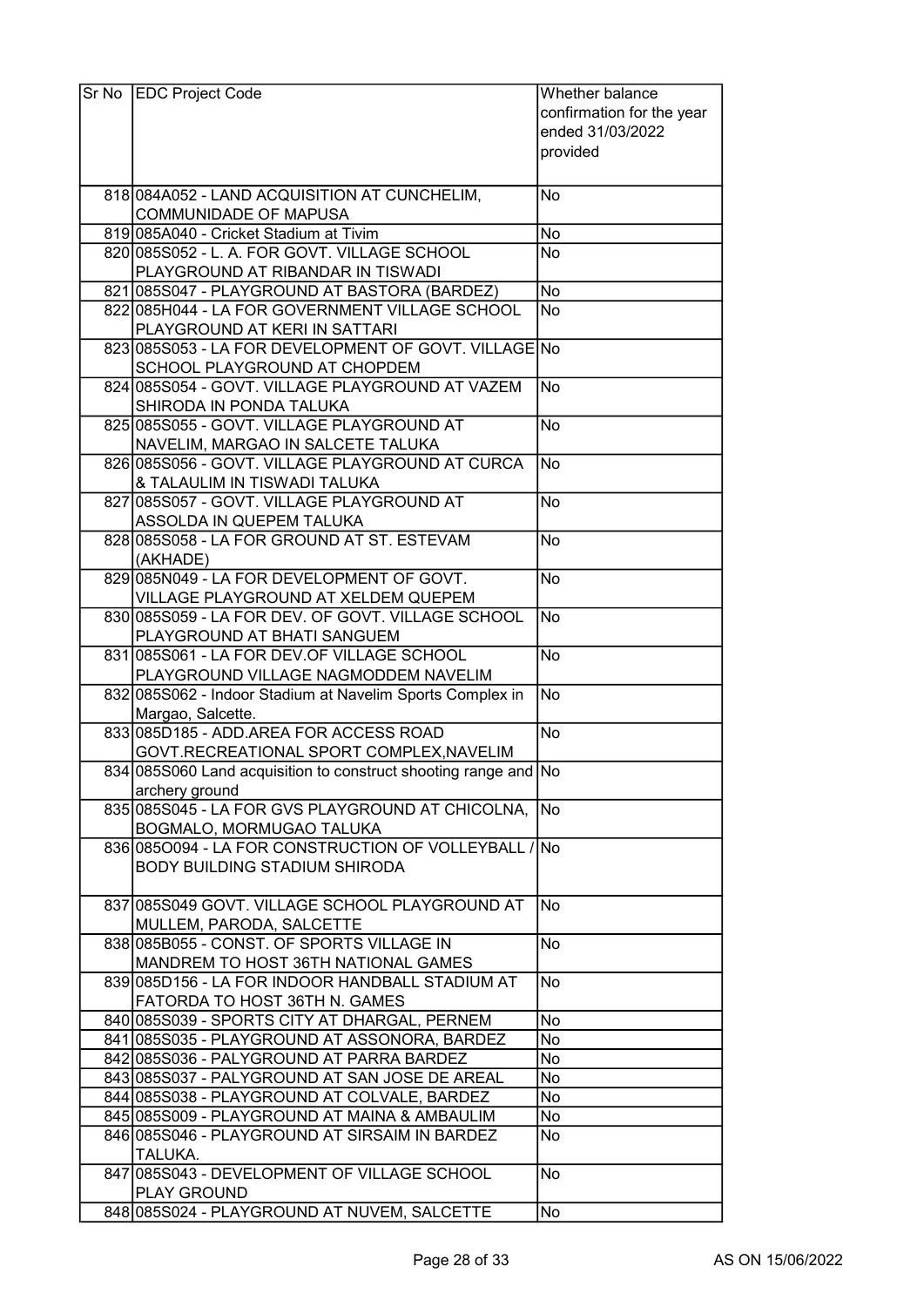| Sr No | <b>EDC Project Code</b>                                                             | Whether balance           |
|-------|-------------------------------------------------------------------------------------|---------------------------|
|       |                                                                                     | confirmation for the year |
|       |                                                                                     | ended 31/03/2022          |
|       |                                                                                     | provided                  |
|       |                                                                                     |                           |
|       | 849 085 S025 - PLAYGROUND AT VIVONA IN SANGUEM                                      | No                        |
|       | 850 085 S026 - PLAYGROUND AT VERODA IN SALCETTE                                     | No                        |
|       |                                                                                     |                           |
|       | 851 085 S027 - PLAYGROUND AT ST. ESTEVAO, TISWADI                                   | <b>No</b>                 |
|       | 852 085 S028 - PLAYGROUND AT COLDEM                                                 | No                        |
|       | 853 085 S029 - PLAYGROUND AT ALDONA                                                 | No                        |
|       | 854 085 S030 - PLAYGROUND AT CORJUEM                                                | No                        |
|       | 855 085 S031 - PLAYGROUND AT SIRLIM                                                 | No                        |
|       | 856 085 S032 - PLAYGROUND AT TALAULIM                                               | No                        |
|       | 857 085 S033 - PLAYGROUND AT FATRADE                                                | No                        |
|       | 858 085 S003 - SWIMMIMG POOL AT KAKODA & PG -                                       | No                        |
|       | NAQUERI                                                                             |                           |
|       | 859 085 S034 - PLAYGROUND AT GANAPOGA, RAIA,                                        | <b>No</b>                 |
|       | <b>SALCETTE</b>                                                                     |                           |
|       | 860 085 S019 - PLAYGROUND AT DAVORLIM IN SALCETE                                    | No                        |
|       | 861 085 S002 - PLAYGROUND AT QUEPEM & TOLECANTO                                     | No                        |
|       | 862 085 S020 - PLAYGROUND AT CORLIM, TISWADI                                        | <b>No</b>                 |
|       | 863 085 S021 - PLAYGROUND AT CUMBHARJUA, TISWADI                                    | No.                       |
|       |                                                                                     |                           |
|       | 864 085 S014 - PALYGROUND AT NAQUERI, BETUL IN                                      | <b>No</b>                 |
|       | <b>QUEPEM TALUKA</b>                                                                |                           |
|       | 865 085 B052 - LA FOR CONT. OF ACCESS TO SPORTS                                     | No                        |
|       | COMPLEX SATARWADA, PERNEM                                                           |                           |
|       | 866 085 S051 - LA FOR DEV. OF GOVT. VILLAGE SCHOOL<br>PLAYGROUND AT GOA VELHA       | No                        |
|       | 867 085 S050 - GOVT. VILLAGE SCHOOL PLAY GROUND                                     | No                        |
|       | AT CALATA, MAJORDA IN SALCETTE                                                      |                           |
|       | 868 085 S016 - PLAYGROUND AT CORGAO IN PERNEM                                       | lNo.                      |
|       | <b>TALUKA</b>                                                                       |                           |
|       | 869 085 S001 - PLAYGROUND AT QUALLOSIM, DURBHAT                                     | No.                       |
|       | 870 085 S010 - PLAYGROUND AT CHOPDEM & SIOLIM                                       | No                        |
|       | 871 085 S011 - PLAYGROUND AT ASSAGAO, NAVELIM -                                     | No                        |
|       | 872 086 D091 - Children Park at Mallar in St. Jose de Areal                         | No                        |
|       | 873 086D154 - LA FOR CONST. OF COMMUNITY HALL                                       | $\overline{No}$           |
|       | FOR VP CARMONA                                                                      |                           |
|       | 874 087 H023 - OPEN TYPE BANDHARA AT GULELI                                         | No                        |
|       | <b>VILLAGE</b>                                                                      |                           |
|       | 875 088A058 - Volley Ball Ground at Khobra Wado, Calangute No                       |                           |
|       | 876 089 J088 - LAND ACQUISITION FOR FIRE STATION AT<br><b>BICHOLIM</b>              | No)                       |
|       | 877 089 NO24 - CONSTRUCTION OF MODERN FIRE                                          | <b>No</b>                 |
|       | <b>STATION AT CURCHOREM</b><br>878 091 L017 - REGIONAL WS TO SHIVADEM,              | <b>No</b>                 |
|       | <b>DHARBANDORA</b>                                                                  |                           |
|       | 879 091 N045 - LA FOR CONSTRUCTION OF GLR PIPELINE No                               |                           |
|       | & OFFICE STORE AT CURCHOREM                                                         |                           |
|       | 880 092 F063 - LA FOR CONST. OF PANCHAYAT GHAR AT<br>GOLTIM, NAVELIM, TISWADI TALUK | No                        |
|       |                                                                                     |                           |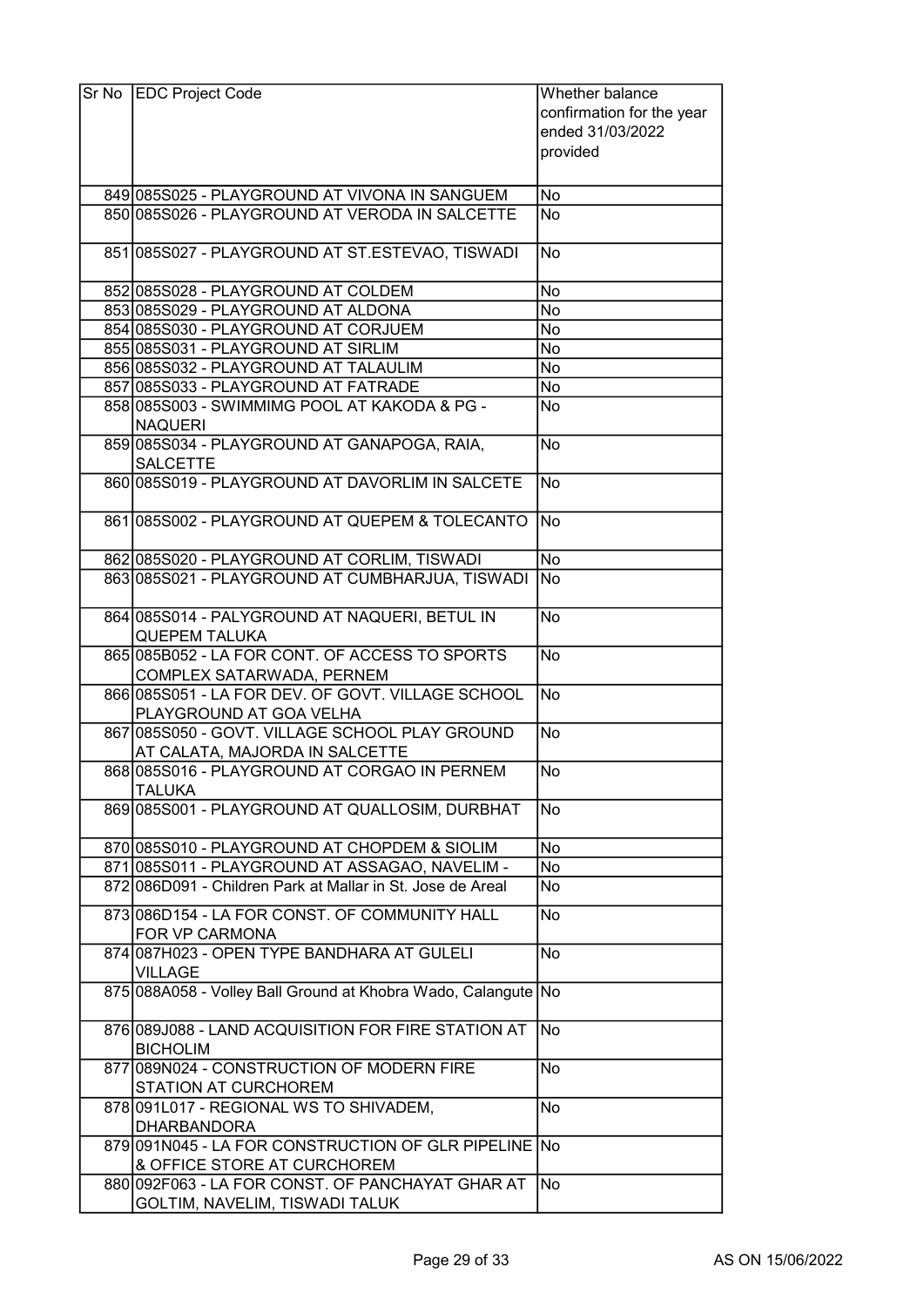| Sr No EDC Project Code                                                          | Whether balance           |
|---------------------------------------------------------------------------------|---------------------------|
|                                                                                 | confirmation for the year |
|                                                                                 | ended 31/03/2022          |
|                                                                                 | provided                  |
|                                                                                 |                           |
| 881 093A060 - MADEL TIVIM FOR EXISTING CREMATORY                                | lNo                       |
| 882 094 D106 - CONST. OF D2 OF SIP CANAL - MARGAO                               | No                        |
| 883 095 D110 - COSNT. OF ROAD PATNEM-AMBELIM                                    | No                        |
| 884 096K011 - IMPR. OF AIRPORT JUNCTION BOGMALO                                 | Yes                       |
| 885 097 B039 - GARBAGE DISPOSAL PLANT AT PERNEM                                 | No                        |
| 886 098 A063 - L. A. ON TEMP. BASIS AT POMPURPA                                 | No                        |
| DURING REPAIRS OF EXISTING RAMP                                                 |                           |
| 887 099 S040 - CONSTRUCTION OF SANINK ARAMGARH                                  | No                        |
| 888 100 0066 - LA AT BONDBAG (33/11 KV) FROM PONDA                              | $\overline{\text{No}}$    |
| 889 101 Q 026 - LA FOR CONT. OF M.I. TANK AT GAVNEM<br>IN GAONDONGRIM, CANACONA | No                        |
| 890 101 Q037 - LA FOR CONST. OF FILED CHANNEL<br>DELEM WITH MUNICIPAL CANACONA  | No                        |
| 891 102F056 - ACQ. OF ADD. LAND AT MURIDA, MERCES,                              | No)                       |
| IN CONTIMATION OF GOA BAZAR                                                     |                           |
| 892 103D121 - LA AT MARGAO FOR IMPLEMENTATION OF Yes                            |                           |
| <b>HOUSING SCHEME</b>                                                           |                           |
| 893 104 Q 032 - CONST. OF MINOR BRIDGE AT KM. 80/100                            | No                        |
| ON NH-17 (PANAJI- MANGLORE)<br>894 104 D107 - CONST. OF MARGAO BYEPASS          | No                        |
| 895 104D148 - CONT. OF LINK ROAD FROM NUVEM TO                                  | No                        |
| ARLEM JUNCTION (ADDL. AREA)                                                     |                           |
| 896 104D175 Widening and Improvement of NH 17 from                              | No                        |
| 35/800 to km 37/500 in (PMS)                                                    |                           |
| 897 105 F058 - LA FOR SCHOOL BUILDING AT MIRAMAR                                | <b>Yes</b>                |
| 898 106 L019 - LA FOR COSNT. OF RD. AT VILLAGE                                  | <b>No</b>                 |
| MOISAL OF SANGUEM, VP KIRLAPAL,                                                 |                           |
| 899 1070068 - MINING ROAD FROM CODLITO                                          | Yes                       |
| PANCHWADI & LOADING BUNDER AT PANCHWADI                                         |                           |
| 900 108 D126 - LA FOR CONST. OF SCHOOL COMP. AT<br>NAVELIM VILLAGE, SALCETTE.   | Yes                       |
| 901 109 A074 - LA FOR DEVELOPMENT OF VILLAGE<br>PLAYGROUND AT PILERNE           | No                        |
| 902 110A075 - LA FOR WID. OF RD IN SY. NO. 16/9, 16/5 &                         | No                        |
| 16/6 AT NACHINOLA, BARDEZ                                                       |                           |
| 903 111 D153 - LA FOR CONST. FOR DEV. OF<br>MULTIPURPOSE UTILITY AT DAVORLI,    | No                        |
| 904 113 Q 027 - LA FOR GARBAGE SITE TO VP AGONDA,<br>CANACONA.                  | Yes                       |
| 905 114 Q028 - LA FOR GARBAGE SITE TO VP LOLIEM-<br>POLLEM, CANACONA            | No                        |
| 906 115 Q 029 - LA FOR GARBAGE SITE TO VP                                       | No                        |
| POINIGUINIM, CANACONA                                                           |                           |
| 907 116 F049 - APPROACH LINK ROAD AT MERCURIM AT<br><b>AGASSAIM</b>             | No                        |
| 908 117 Q 003 - LA FOR CREATION OF CONSERVATION                                 | No                        |
| RESERVE FOR TURTLE NESTING                                                      |                           |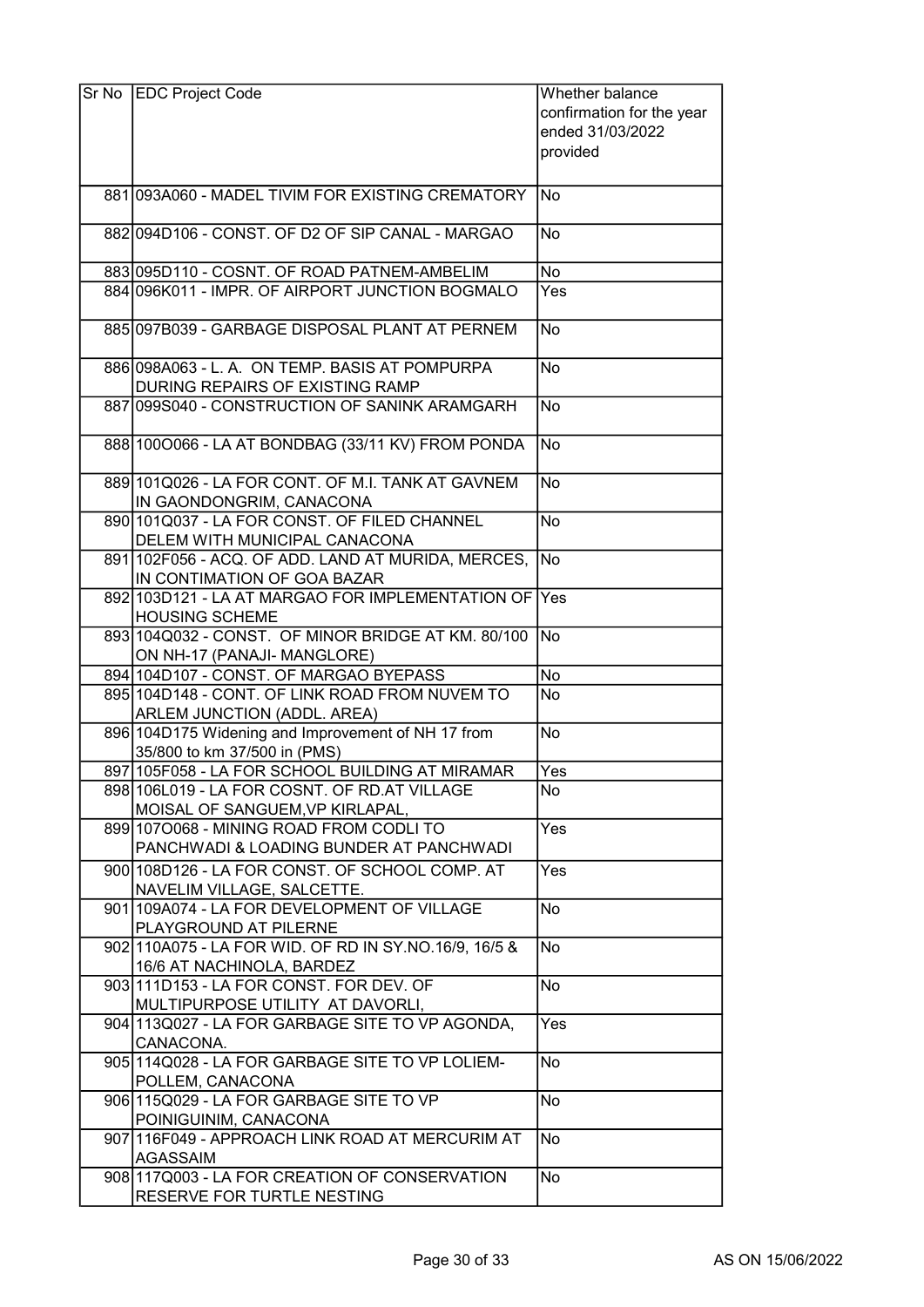| Sr No EDC Project Code                                                             | Whether balance           |
|------------------------------------------------------------------------------------|---------------------------|
|                                                                                    | confirmation for the year |
|                                                                                    | ended 31/03/2022          |
|                                                                                    | provided                  |
|                                                                                    |                           |
| 909 117 L002 - LA FOR CREATING FACILITIES, AMENITIES                               | <b>No</b>                 |
| FOR TOURIST IN SANGUEM                                                             |                           |
| 910 118 D136 - LA FOR CONT. OF PANCHAYAT GHAR CUM No                               |                           |
| MKT. COMPLEX AT PARODA                                                             |                           |
| 911 119D018 - SCHOOL COMPLEX AT DEVORDEM.                                          | <b>No</b>                 |
| <b>MARGAO</b>                                                                      |                           |
| 912 120A116 - LA FOR SETTING UP 2X20MVA 33/11KV GIS Yes                            |                           |
| <b>SUB STATION ARADI CALANGUTE</b>                                                 |                           |
| 913 120A015 - SUBSTATION AT PARRA NAGOA                                            | Yes                       |
| 914 120A086 - L.A. TOWARDS SUPPLY, ERECTION,                                       | Yes                       |
| TESTING & COMMISSIONING OF 1X10MVA                                                 |                           |
| 915 120 A 076 - LA FOR EXP. AND REN. OF MAPUSA 33/11                               | Yes                       |
| KV SUB STATION IN VP ASSAGAO                                                       |                           |
| 916 1210003 - TAXI/RICKSAW STAND & SHOP COMP.                                      | No                        |
| 917 122D146 - LA OF 1000 SQ.MTRS. OF CAVELLOSIM                                    | Yes                       |
| VILLAGE OF SALCETTE TALUKA                                                         |                           |
| 918 123 D147 - LA FOR GARBAGE DISPOSAL FOR VP                                      | No                        |
| BARCEM, AMBAULIM, FATORPA & MOIRA                                                  |                           |
| 919 124A079 - LA FOR CONST, OF RES. QUARTERS FOR                                   | No                        |
| JUDGES & GARAGE AT MAPUSA                                                          |                           |
| 920 125A080 - LA FOR CONST. OF DRAIN FOR RAIN                                      | No                        |
| WATER IN SY.113/6 OF NERUL VILLAG                                                  |                           |
| 921 125A110 - LA FOR CONSTRUCTION OF 6 MTRS.                                       | No.                       |
| ROAD IN BHATI WADDO NERUL BARDEZ                                                   |                           |
| 922 126 L032 - LA FOR CONSTRUCTION OF ROAD AT                                      | No                        |
| MIRABAG AT SANVORDEM                                                               |                           |
| 923 126 L024 - CONSTRUCTION OF ROAD AT                                             | No                        |
| SANVORDEM VILLAGE OF SANGUEM TALUKA<br>924 127 L026 - L.A. AT BENDWADA SANGUEM FOR | No                        |
| EXTENSION OF KABRASTAN FOR MUSLIM                                                  |                           |
| 925 128F078 - LA RURAL GARGABE DISPOSAL SCHEME                                     | $\overline{\mathsf{No}}$  |
| SITE OF V.P. CARAMBOLIM TISWADI                                                    |                           |
| 926 128 F080 - LA FOR ROAD FR. MANUEL HOUSE TO DR. No                              |                           |
| CARDOZO HOUSE V.P.SATRA CRUZ                                                       |                           |
| 927 128 F081 - LA FOR RENOVATION & CONST. OF                                       | No                        |
| CREMATORIUM IN VILLAGE GANCIM, BETIM                                               |                           |
| 928 129N036 - LA FOR GARBAGE DISPOSAL V.P. BARCEM Yes                              |                           |
| IN QUEPEM                                                                          |                           |
| 929 130N037 - LA FOR GARBAGE DISPOSAL V. P.                                        | No.                       |
| AMBAULIM IN QUEPEM                                                                 |                           |
| 930 131 NO38 - LA FOR GARBAGE DISPOSAL V. P.                                       | No                        |
| <b>FATORPA IN QUEPEM</b>                                                           |                           |
| 931 132A092 - LA FOR GARBAGE DISPOSAL V. P. MOIRA                                  | No                        |
| <b>IN BARDEZ</b>                                                                   |                           |
| 932 133N039 - LA FOR GARGABE DISPOSAL SITE IN V. P.                                | No                        |
| NAQUERI - BETUL IN QUEPEM                                                          |                           |
| 933 134 NO40 - LA FOR GARBAGE DISPOSAL SITE IN V. P.                               | <b>No</b>                 |
| <b>BALLI ADNEM IN QUEPEM</b>                                                       |                           |
| 934 134 NO44 - LA FOR CONSTRUCTION OF                                              | No                        |
| CREMATORIUM IN V. P. BALLI-ADNEM                                                   |                           |
| 935 135 NO41 - LA FOR GARBAGE DISPOSAL SITE I V. P.                                | No.                       |
| CAUREM-PIRLA IN QUEPEM                                                             |                           |
| 936 136 D135 - LA FOR PANCHAYAT GHAR, LIBRARIES,                                   | Yes                       |
| COMM. HALL ANGANWADI AT RACHOL                                                     |                           |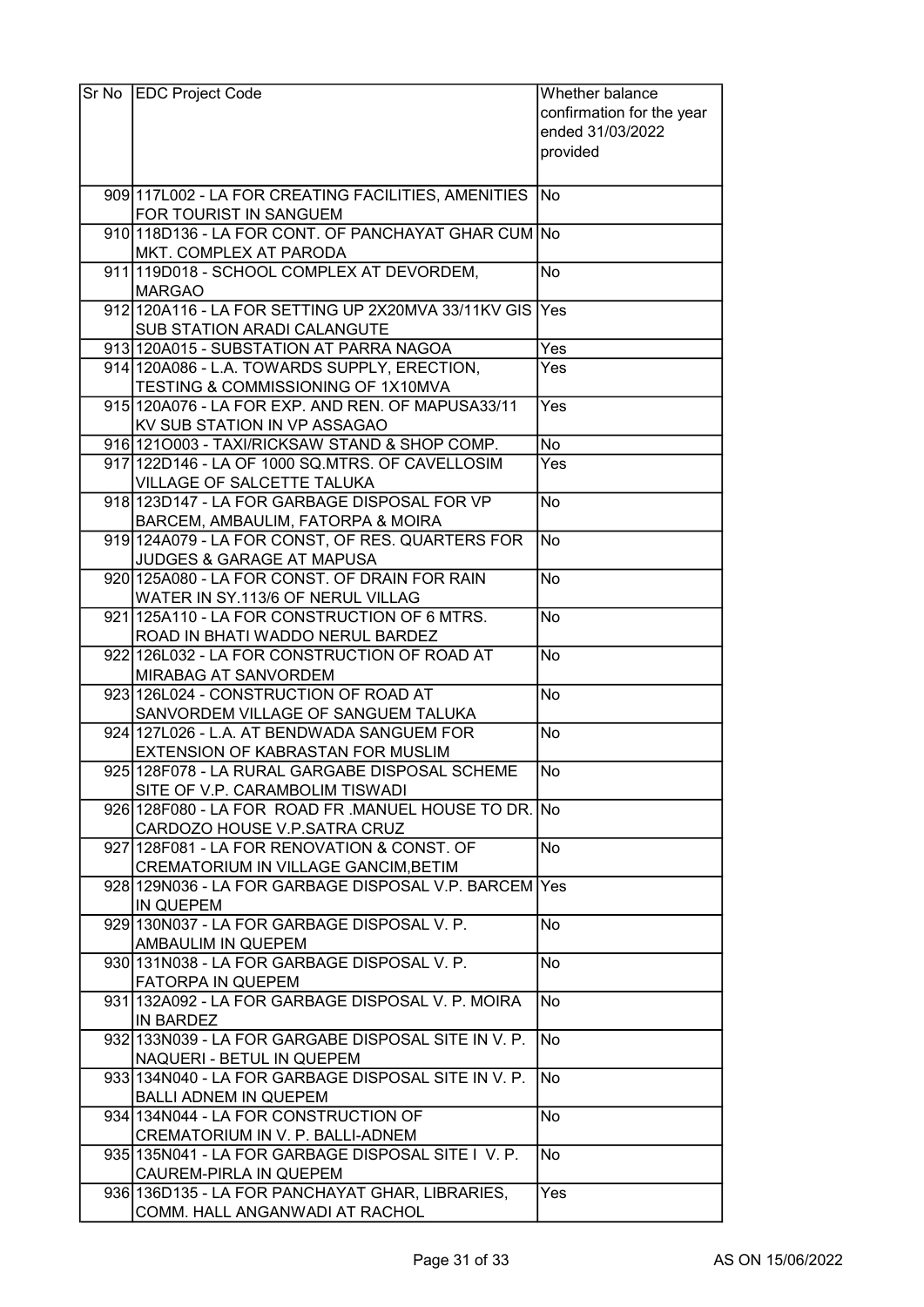| Sr No | <b>EDC Project Code</b>                                                                | Whether balance<br>confirmation for the year<br>ended 31/03/2022 |
|-------|----------------------------------------------------------------------------------------|------------------------------------------------------------------|
|       |                                                                                        | provided                                                         |
|       | 937 137 B 060 - LA FOR 70 ACRES OF LAND AT PERNEM,<br>FOR ESTABLISHMENT OF CIFS RES.   | No                                                               |
|       | 938 138 D165 - LA FOR WID. OF EXISTING ROAD IN<br>SURVEY NO. 78/2 OF V. P. RACHOL      | Yes                                                              |
|       | 939 139 F083 - LA FOR TEMPORARY OCCUPATION & USE<br>OF LAND FOR PUBLIC 43 IFFI 2012    | <b>No</b>                                                        |
|       | 940 140 A 101 - LA FOR AUGMENTATION TO THE 220/110<br>SUB-STATION AT TIVIM (ADD.LAND   | Yes                                                              |
|       | 941 140A113 - LA FOR PROPOSED EXTENSION OF<br>EXISTING 33/11 KV CONTROL CANDOLIM       | Yes                                                              |
|       | 942 141 D167 - LA FOR CONST. OF SCHOOL BUILDING OF<br>SHRI SHARDA BALMANDIR CUNCOLIM   | Yes                                                              |
|       | 943 142A 104 - LA OF ADDITIONAL LAND TO THE<br>CENTRAL JAIL AT COLVALE BARDEZ          | <b>No</b>                                                        |
|       | 944 143 L031 - LA AT CACORA FOR THE PROPOSED<br>SOLID WASTE MANAGEMENT FACILITY        | Yes                                                              |
|       | 945 143A 107 - LA FOE SETTING UP A SOLID WASTE<br>TREATMENT PLANT AT CALANGUTE         | Yes                                                              |
|       | 946 144A 108 - LA FOR CONSTRUCTION OF<br>CREMATORIUM IN V.P. POMBURPA-OLAULIM          | Yes                                                              |
|       | 947 145A109 - LA FOR APPROACH ROAD TO STP AT<br>BAGA AND SEWAGE PUMPING STN CALANG     | <b>No</b>                                                        |
|       | 948 145 J098 - LA FOR CONST. OF 800M3 GLR<br>PULPHOUSE & PIPELINE SOUTH MOULINGUEM     | No                                                               |
|       | 949 145 J101 - LA IMPROVEMENT WATER SUPPLY<br>SCHEME TO VIRDI AND VAZARI SANKHALI      | <b>No</b>                                                        |
|       | 950 145J124 - LA AUGMENTATION OF SANKHALIM<br>WATER SUPPLY SCHEME CH.4500 TO 5600      | $\bar{Y}$ es                                                     |
|       | 951 146A111 - LA FOR COSNTRUCTION OF HIV/AID'S<br>HEALTH CARE CENTRE TIVIM BARDEZ      | $\bar{Y}$ es                                                     |
|       | 952 147 J096 - LA FOR CONST. OF OFFICE COMPLEX<br>(ZONAL AGRICULTURE OFFICE) SARVAN    | lNo                                                              |
|       | 953 148D173 - LA FOR CONST. OF ROAD FROM PALEM<br>TO ALTO-VERNA, N.H.17 JUNCTION       | <b>No</b>                                                        |
|       | 954 149B075 Land Acquisition for Construction of Greenfield<br>International Airpo     | Yes                                                              |
|       | 955 149 B076 - LA FOR CONST. OF NEW INTERNATIONAL<br>AIRPORT AT MOPA IN PERNEM TAL.    | Yes                                                              |
|       | 956 150D179 - LA for Construction of Railway Station in<br>Dicarpale in Salcete        | <b>No</b>                                                        |
|       | 957 150N050 - LA for Construction of Warehouse for<br><b>CONCOR</b> in Balli of Quepem | <b>No</b>                                                        |
|       | 958 1510127 - ACQUISITION OF LAND AT SHIRODA<br>VILLAGE PONDA TALUKA PHASE II          | Yes                                                              |
|       | 959 152S063-L.A. FOR CONSTRUCTION OF PLAYGROUND No<br>AT COLLEM FOR V. P. COLLEM       |                                                                  |
|       | 960 153L034-LA DOUBLING KULEM-MADGAO SECT<br>SOUTH WESTERN RAILWAY(SANGUEM QUEPEM)     | <b>No</b>                                                        |
|       | 961 153 L052 - ADD.LA.III IN SAVORDEM,<br>CURCHORE&GUIRDOLI DOUBLING OF KULEM-         | <b>No</b>                                                        |
|       | <b>MARGA</b>                                                                           |                                                                  |
|       | 962 153D187-LA DOUBLING OF KULEM-MARGAO SECT.BY No<br>SOUTH WESTERN RAILWAYS(SALCETE)  |                                                                  |